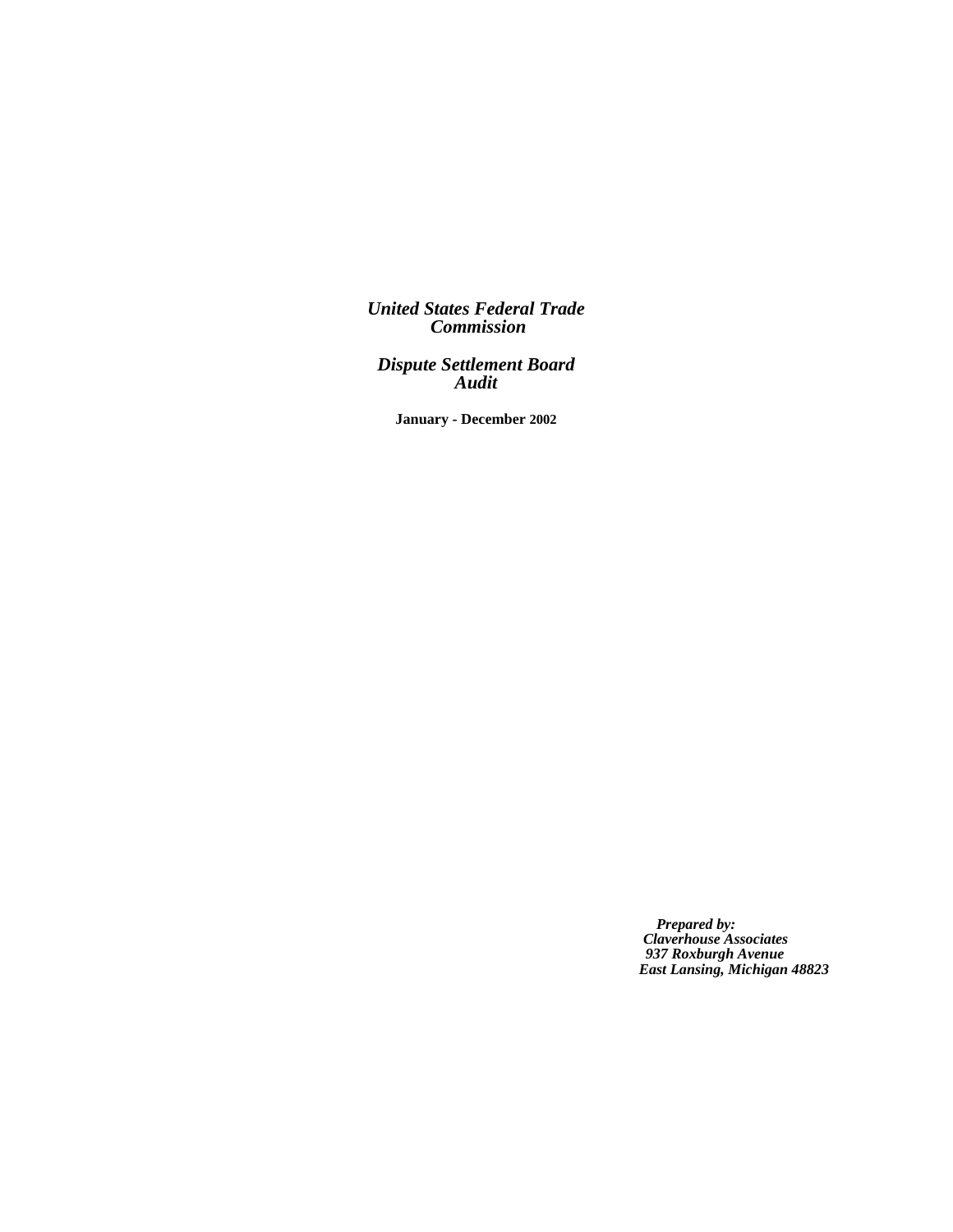# *Table of Contents*

|                | <b>PAGE</b>                                          |
|----------------|------------------------------------------------------|
|                |                                                      |
| $\mathbf{I}$ . |                                                      |
| $\Pi$ .        |                                                      |
| III.           | <b>INTERVIEW WITH THE</b>                            |
| IV.            | ON-SITE AUDIT OF CASE OPENING/CLOSING FACILITIES  34 |
| V.             |                                                      |
|                |                                                      |
|                |                                                      |
|                |                                                      |
| VI.            |                                                      |
| VII.           | SURVEY AND STATISTICAL INDEX COMPARATIVE             |
| VIII.          |                                                      |
| $IX_{i}$       |                                                      |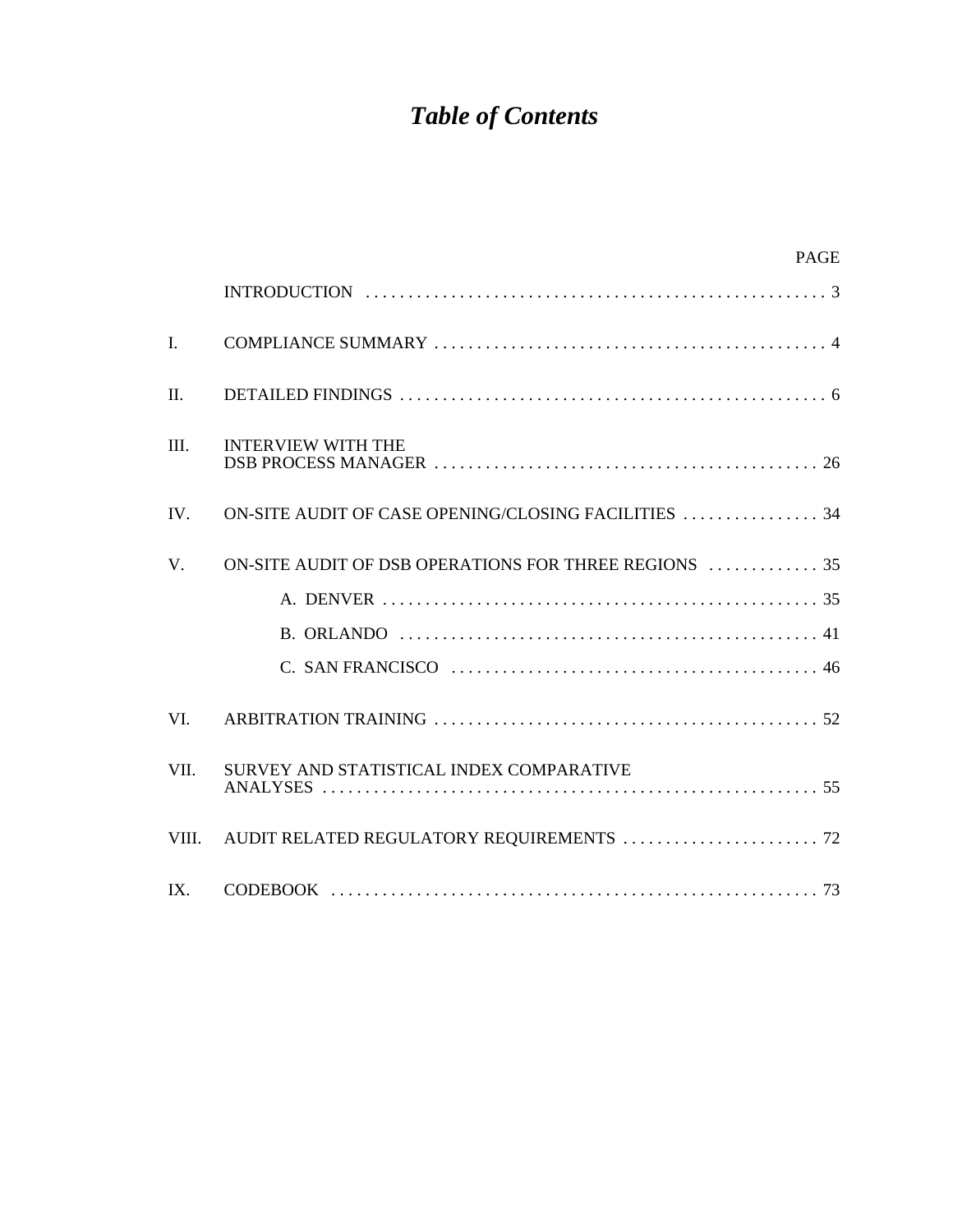# *Introduction*

This annual audit of Ford Motor Company's Dispute Settlement Board (DSB) is performed pursuant to the 1975 federal warranty law, the Magnuson-Moss Act, and Part 703, Informal Dispute Settlement Mechanisms (Rule 703).

The audit was performed by Claverhouse Associates, a firm specializing in arbitration, mediation, and program auditing. Kent S. Wilcox, President and Senior Auditor, supervised the audit. The Center for Survey Research, a division of the Institute for Public Policy and Social Research, Michigan State University, conducted the survey of DSB customers used in the survey and statistical index comparative analysis section of the report.

Claverhouse Associates was asked to perform this audit of the Dispute Settlement Board (DSB) in January of 2003. Discussions took place thereafter, and the project preliminaries were initiated with submission by Ford Motor Company of a Purchase Notification in the winter of 2003. Field audits and surveys were carried out during the winter and spring of 2003.

On-site field inspections of the program as it operates relative to three Boards in three regions selected for this year's audit (Denver, Colorado; Orlando, Florida; and, San Francisco, California) were all performed by Claverhouse Associates in 2003. The national board member training we audited was conducted in New Orleans, Louisiana, December 8-10, 2002. The findings of the field audit, the regional specific case files, and board meetings do not, technically speaking, always reflect operations as they existed in the audit year. Performing the field audits during the actual audit year would require initiating the audit much earlier and using a two-phased format: one commencing during the period to be audited and the other in the following year, after all annual statistics had been compiled. For purposes of the audit, it is assumed that the on-site visits are reflective of operations during the designated audit period.<sup>1</sup> All case files inspected were generated during the audit year as required.

<sup>&</sup>lt;sup>1</sup> This convention has been in operation for several years and is used to avoid the unduly high costs that would be associated with an audit that was on-going during a good part of two calendar years.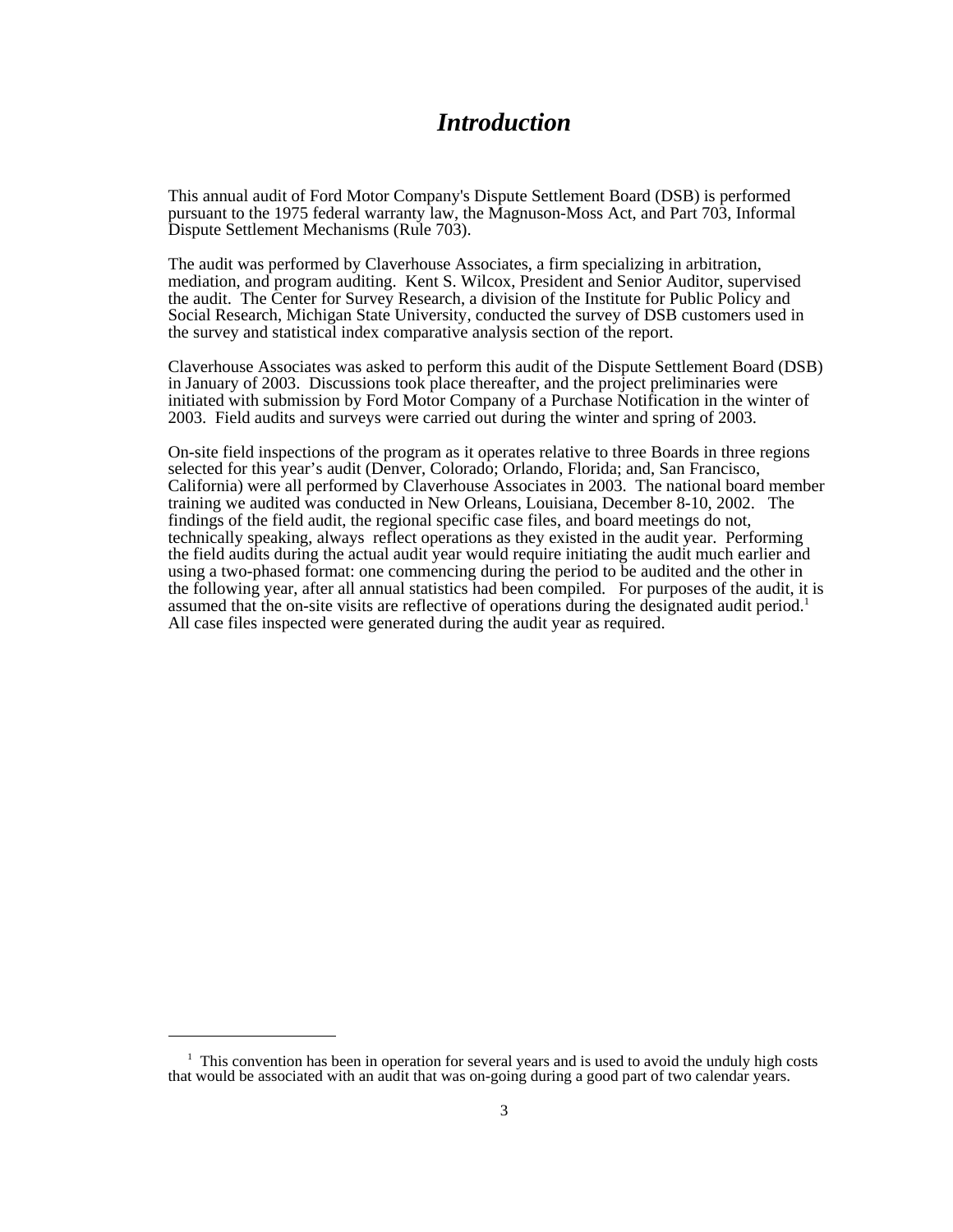# *SECTION I*

# *Compliance Summary*

This audit report (2002 report completed in 2003) constitutes the twentieth independent annual audit of the Ford Motor Company sponsored third-party informal dispute resolution mechanism, the Dispute Settlement Board (DSB)<sup>2</sup>.

# **OVERALL DISPUTE SETTLEMENT BOARD EVALUATION**

Ford Motor Company's third-party dispute mechanism, Dispute Settlement Board (DSB), is in substantial compliance with the requirements of the Magnuson-Moss Warranty, Federal Trade Commission Improvement Act, and Rule on Informal Dispute Settlement Procedures, 16 C.F.R. Part 703.

In our field audit of the independent administrator, DeMars & Associates, including a review of a sample of regional office files for Denver, Colorado; Orlando, Florida; and, San Francisco, California, we found that DeMars & Associates administers the DSB in compliance with Rule 703. The arbitrator training and arbitrator recruiting process, conducted by Professor James Brown, is also performed consistent with Magnuson-Moss and Rule 703 requirements. The DSB-related functions provided by Minacs are those previously provided by Phoenix Group Division of Moore<sup>3</sup>. Their functions are conducted in accord with all requirements. Details of the field audits and any minor irregularities found are discussed in detail throughout the report, but especially in Section V.

Our random sample survey confirmed, where possible, the validity of the DSB statistical indexes.4 Our survey sample consisted of 700 closed cases. From that sample, we eventually received responses from 302 customers. Consistent with all our previous DSB/FCAB audits (1992-02), surveyed customers tend to report that they are pleased with the program when the results of their cases are, in their view, positive. Conversely, those who receive no award, or receive less than they expected, are more likely to report dissatisfaction with the DSB program.

Arbitrators, Ford personnel, and regulators at both the state and federal levels continue to view training for DSB arbitrators as an important component of the program. We determined that the training provided for DSB arbitrators advances the program's objectives and is consistent with the broad regulatory requirement for fairness.

<sup>&</sup>lt;sup>2</sup> The initial audit was conducted for the calendar year 1983.

<sup>&</sup>lt;sup>3</sup> Minacs is made up primarily of the same staff as Phoenix Group Division-of-Moore.

<sup>&</sup>lt;sup>4</sup> The national survey we conduct is designed and supervised using the appropriate professional standards to ensure the scientific integrity and reliability envisioned by Federally mandated rules and regulations. For details, see the survey section of the report.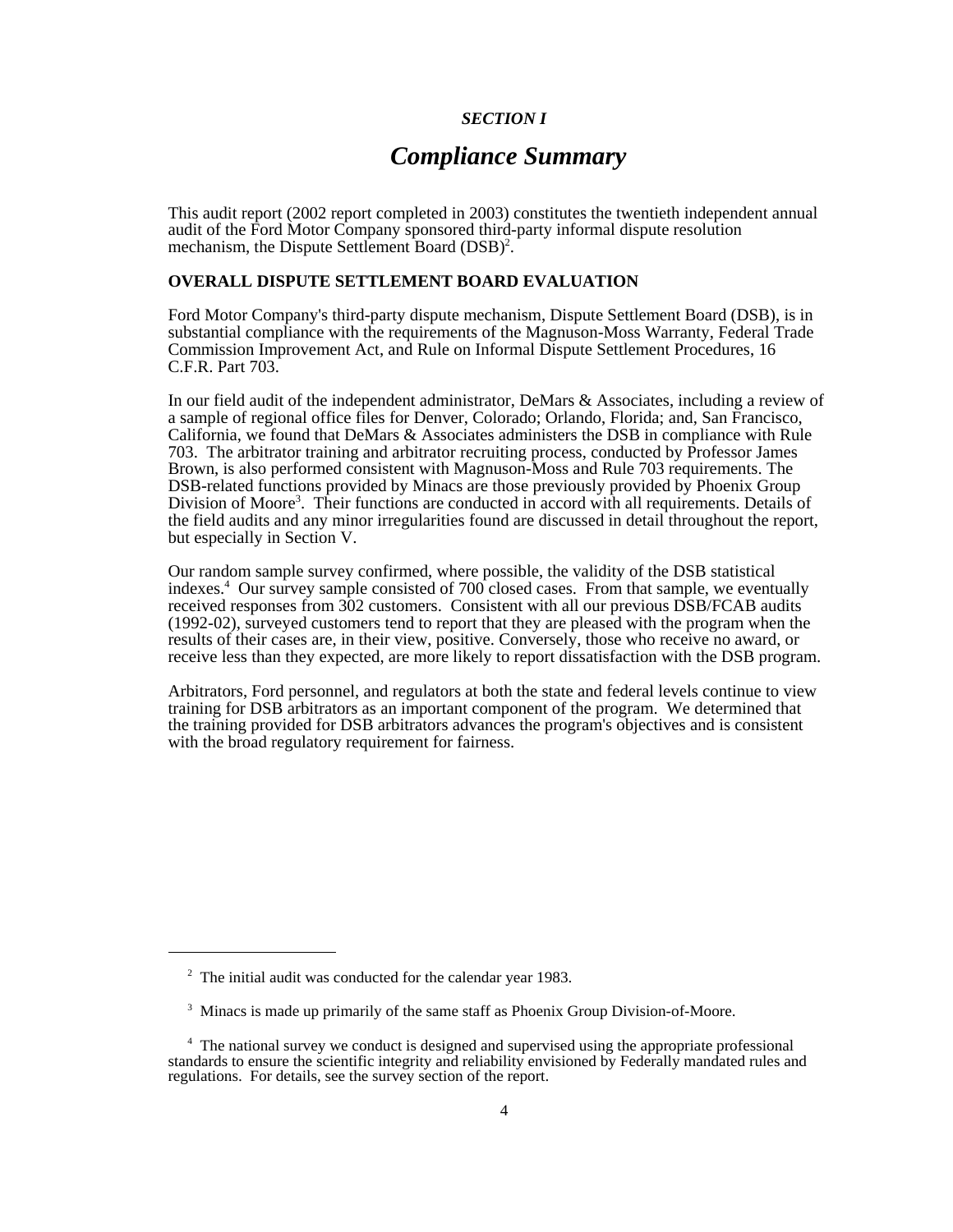Continuing the established precedent for assessing case processing time, the chart below covers the current and previous four audit periods.

| Calendar Year | Average<br>Days DSB Cases<br>Open | Percent<br>Open Beyond 40<br>Days* | Prior<br>Resolved* |
|---------------|-----------------------------------|------------------------------------|--------------------|
| 1998          | 34                                | 9.3%                               | 17%                |
| 1999          | 35                                | 11.6%                              | 17%                |
| 2000          | 33                                | 20.4                               | 27.8               |
| 2001          | 30                                | 9%                                 | 26.1%              |
| 2002          | 33                                | $23.4^5$                           | 22.1               |

\*This percentage is based on the number of "eligible" cases resolved prior to a hearing. \* Prior Resolved is a program-specific term that means the case was "mediated" as that term is used in the applicable regulations in rule 703. It does not mean a neutral third part mediator is used. A better descriptive term would be, *a negotiated settlement*.

DSB has continued to use several independent contractors $6$  to carry out the functions of its program. In this way, Ford seeks to maintain an appropriate degree of insulation between the manufacturer and the arbitration program.

<sup>&</sup>lt;sup>5</sup> This percentage determined by dividing the number of in-jurisdiction cases (i.e., 5,295) into the number reported s being closed beyond the requisite 40 day period (i.e., 1242).

<sup>&</sup>lt;sup>6</sup> The contractors used by Ford to carry out the program requirements are: DeMars & Associates, Ltd.; Engineering Analysis Associates, Inc.; Minacs; Spike Lawrence, Inc.; Professor James Brown, University of Wisconsin-Milwaukee; Claverhouse Associates; and, Research Data Analysis.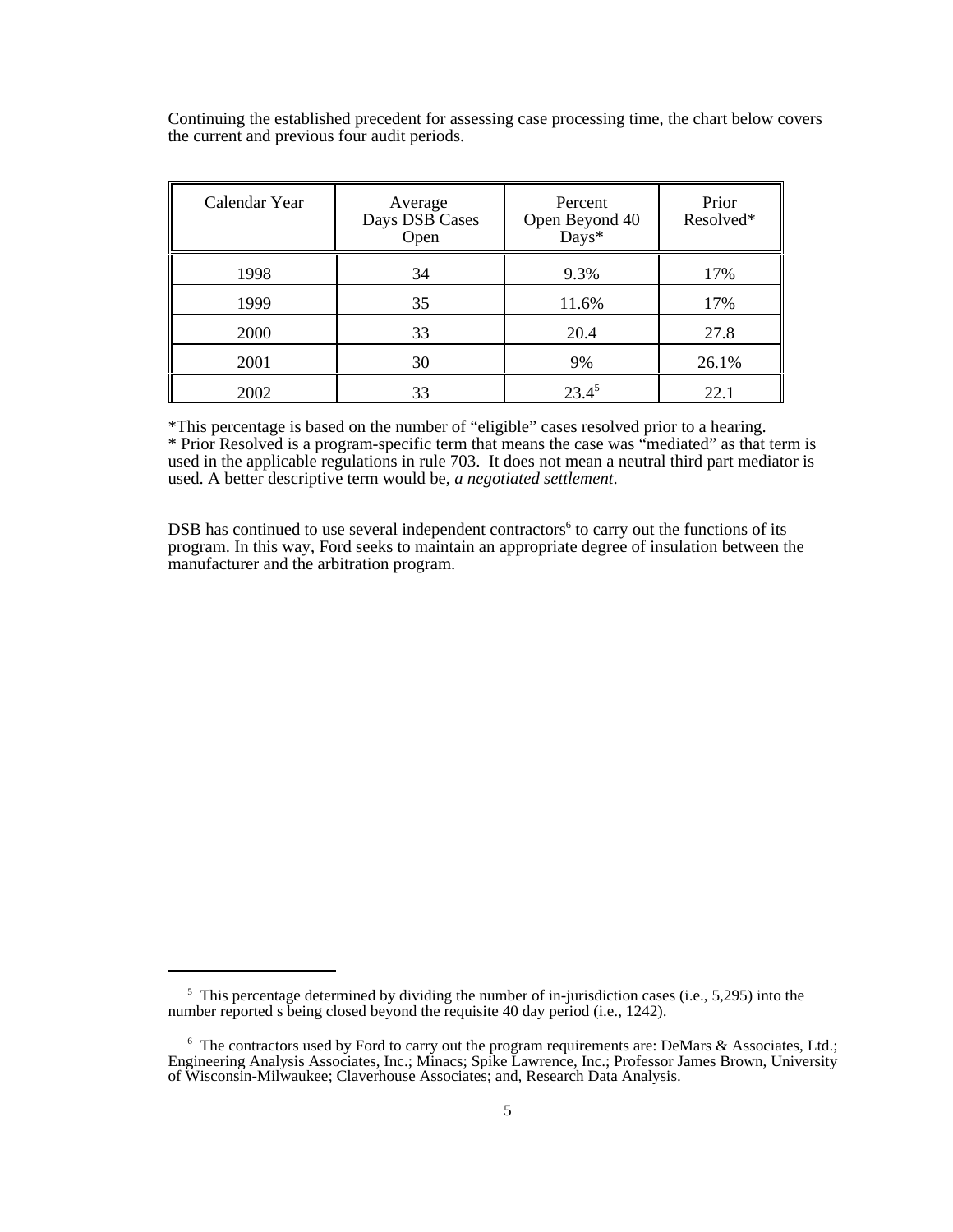# *SECTION II*

# *Detailed Findings*

This section addresses the requirements set forth in 16 C.F.R. Para 703, Public Law 93-637 (The Magnuson-Moss Warranty Act, 15 U.S.C. 2301. et seq.). For each regulatory requirement set forth, the audit's findings are recorded and appropriate discrepancies and/or recommendations are made.

This audit covers the calendar year 2002. An important component of the audit is the survey of a randomly selected sample of Dispute Settlement Board (DSB) applicants whose cases were closed in 2002 and found to be within the DSB's jurisdiction. The sample is comprised of 302 applicants and was drawn from the national universe of DSB applicants whose cases were closed in  $2002$ .<sup>7</sup>

We also analyzed several Ford-generated statistical reports covering each DSB operation in the United States. Those reports are available from Mr. Mark Loftus, DSB Process Manager, Ford Motor Company, 16800 Executive Plaza Drive, Room 3NE-234, Dearborn, MI 48126.

Claverhouse Associates performed field audits of the case files for these areas: Denver, Colorado; Orlando, Florida; and San Francisco, California. In addition we monitored board meetings and interviewed arbitrators (board members) and DeMars & Associates' board administrators. We examined DSB operations and reviewed a random sample of 150 current case files for accuracy and completeness. A random sample of case files was drawn from all case files for the years 1999-2002 and inspected to ensure that these records are maintained for the required four-year period. During our on-site visits in various regions, we surveyed a few selected dealerships<sup>8</sup> to determine the degree to which they carry out the information dissemination strategy developed by the manufacturer to assist them in making customers aware of the DSB program.

We reviewed the centralized processing program maintained by the independent contractor, Minacs. The statistical indices used for analyzing the DSB program were produced by Minacs, which develops these indices from the Customer Data Link system, CUDL.

In addition, we monitored board member training held at the Omni Royal Orleans Hotel, December 8-10, 2002, in New Orleans, Louisiana. The information we relied on for this portion of the audit is from: the actual training itself; before and after interviews with trainees; conversations with the training staff; and educational materials that were used during the training session.

REQUIREMENT: § 703.7 (a) [ Audits]

**(a) The mechanism shall have an audit conducted at least annually to determine whether the mechanism and its implementation are in compliance with this part. All records of the mechanism required to be kept under 703.6 shall be available for audit.**

<sup>&</sup>lt;sup>7</sup> Ford does not offer an DSB program for New York residents; thus, there are no cases in the sample from New York.

<sup>&</sup>lt;sup>8</sup> Our dealership reviews only encompass three or four dealerships out of perhaps hundreds of dealers in any given state. In no way is this a representative sample, but it can give a useful impression when viewed over time.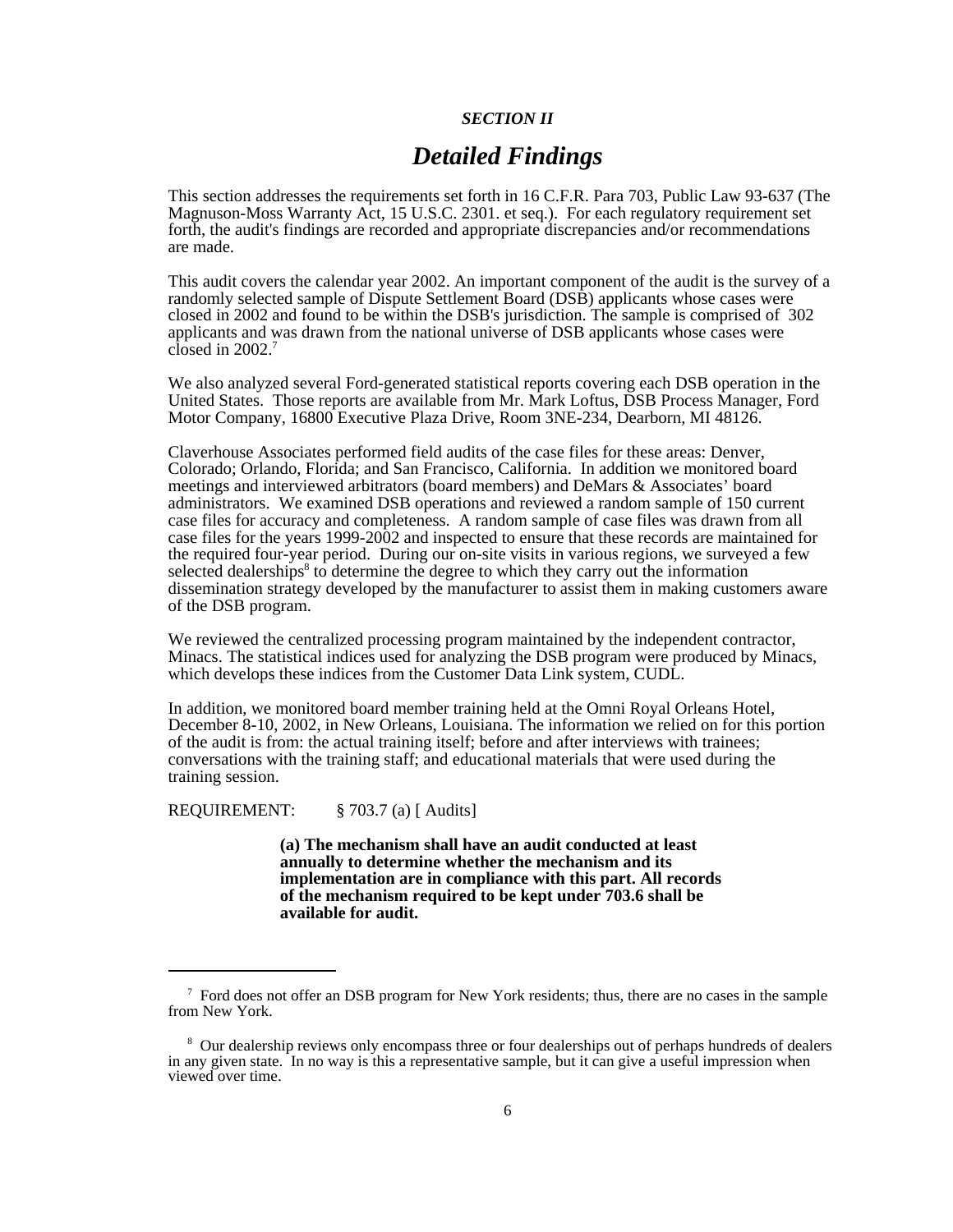#### FINDINGS:

Records pertaining to the DSB that are required to be maintained by 703.6 (Recordkeeping) are being kept and were made available for our review. All case files of our random sample of 50 for each region were located and provided for our review.

The DSB program provides that all files be kept for four years following the case's closing date, but DeMars & Associates elects to keep them for five years. These files are kept at the headquarters of DeMars & Associates in Waukesha, Wisconsin. This program requirement is consistent with the regulatory requirement for maintaining records for four years.

# REQUIREMENT: § 703.6 (a) (1-12) [Record keeping]

**(a) The mechanism shall maintain records on each dispute referred to it which shall include:** 

**(1) Name, address, telephone number of the consumer;** 

**(2) Name, address, telephone number and contact person of the warrantor;**

**(3) Brand name and model number of the product involved;**

**(4) The date of receipt of the dispute and the date of**

**disclosure to the consumer of the decision.**

# FINDINGS:

The primary repository of the information required by subsections 1-4 is the CUDL computer system, operated under the direction of the independent contractor Minacs. In addition, all pertinent data are maintained in the individual case file folders housed with DeMars & Associates. Most of the required information is in these files, including the *Customer Application* form*,* which is normally the richest source of the required information outside the CUDL system.

The program provided us with access to all pertinent information, which is maintained as required. The individual case file inspection of randomly selected cases from each of the on-site inspection locations validated these findings. The review of randomly selected cases drawn from the four-year period 1999-2002 had the same positive results.

The detailed worksheets used in this aspect of the auditing process are not published as part of the report but are available for inspection by regulators upon request. These worksheets are stored by Claverhouse Associates at its Michigan office.

### DISCREPANCIES:

As we found in past audits, there are, predictably, a few minor administrative oversights, which are detailed in the field audit section of this report. The few irregularities, while appropriately noted, do not seriously undermine the program's *substantial compliance* status. The DSB program, as administered by DeMars & Associates, exceeds virtually every aspect of the requirement.

REQUIREMENT: § 703.6 (a) [continued]

**(5) All letters or other written documents submitted by either party; (6) All other evidence collected by the mechanism relating to the dispute including summaries of relevant and material portions of telephone calls and**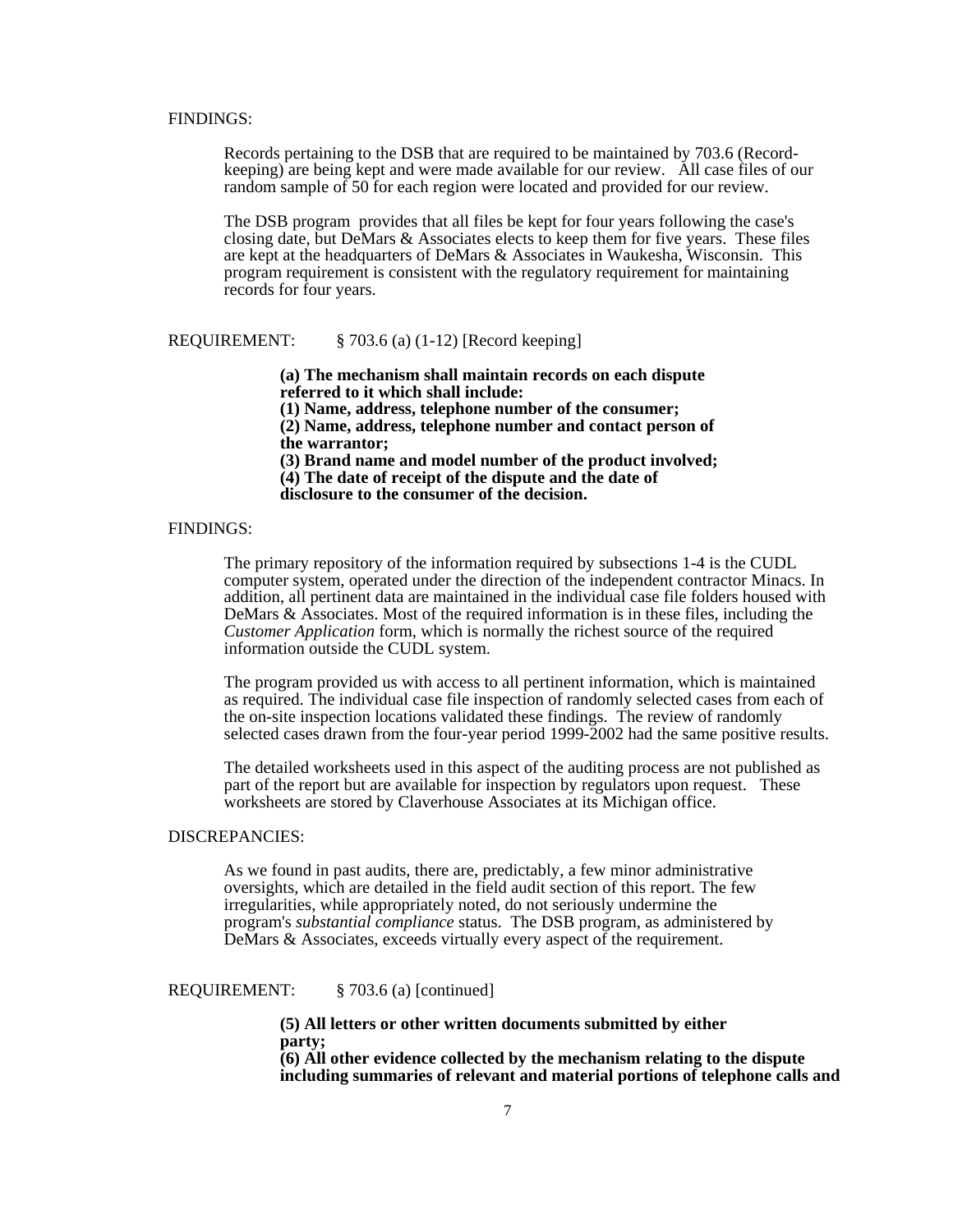**meetings between the mechanism and any other person (including consultants described in 703.4 (b);**

**(7) A summary of any relevant and material information presented by either party at an oral presentation;** 

**(8) The decision of the members including information as to date, time and place of meeting, and the identity of members voting; or information on any other resolution;**

#### FINDINGS:

 Documents submitted by the disputing parties, in addition to the standard file entries, were found in many files. The audit revealed nothing to suggest that any material submitted by a party was not included in the file, and every indication is that the files were complete in this regard. We made no attempt to validate the existence of "summaries of relevant and material telephone calls" and other such information since there is no way to determine whether such telephone calls took place. The same is true of information such as follow-up letters. A review of this type may be theoretically possible, but it is not practical without having some objective measure against which to compare the contents of the file. This assumes customers keep exact files of all correspondence, notes, and phone calls pertaining to their DSB cases. To validate this dimension, the audit would entail retrieving all such files as a first step. The obvious impracticality of that places such a review beyond the scope of the audit.

Oral presentations were introduced into the DSB program in 1993, and the oral presentation summaries are being maintained as required. We have reviewed the record-keeping method concerning oral summaries, and in our view, it substantially complies with the requirements of Rule 703 pertaining to oral presentations.

The board's decision and related information as set forth in subsection 8 can be found on the *Agenda/Decision Summary* form. The decision can also be found in the case file folder in an edited version,<sup>9</sup> the *Decision* letter. The essence of each decision is logged into the CUDL System, and a copy of the *Agenda/Decision Summary* form is now kept in each individual case file folder. This constitutes a change from the past and probably is in response to our previous audits. We said in prior audits that:

...we believe that a copy should be maintained in each case file because it can be an important check on the accuracy of the *Decision* letter in conveying the board's decision.<sup>10</sup> The more complex the decision, the greater the chance the *Decision* letter might vary from what was intended. We suggest[ed] that having both the form and the letter in the same file would facilitate comparison should any question arise. A customer who requests

<sup>&</sup>lt;sup>9</sup> Arbitration decisions come in vastly different forms depending, in part, on the arbitration format. In an arbitration panel format, an audio tape of the meeting would reveal a result similar to U.S. Supreme Court decisions wherein members indicate their, sometimes widely divergent, views. The final result in this context, however, is a single decision. In the DSB process, the essence of the decision is reflected on the *Agenda/Decision Summary* form. The administrator's notes on the decision are then crafted into a draft decision. The draft, upon approval and signature of the board chair, is sent to the parties (i.e., the customer and the manufacturer).

 $10$  We are informed by a manufacturer's representative that since 1999, the language contained on this form has been entered into the MORS III [now CUDL] computer system by Minacs, which is an important record-keeping procedure, but, notwithstanding Minacs's honorable intent, one that is not easily verifiable for accuracy by someone who doesn't know that an original, handwritten set of notes exists.[As of 2002 this no longer relevant, but included here because it is the 2001 audit]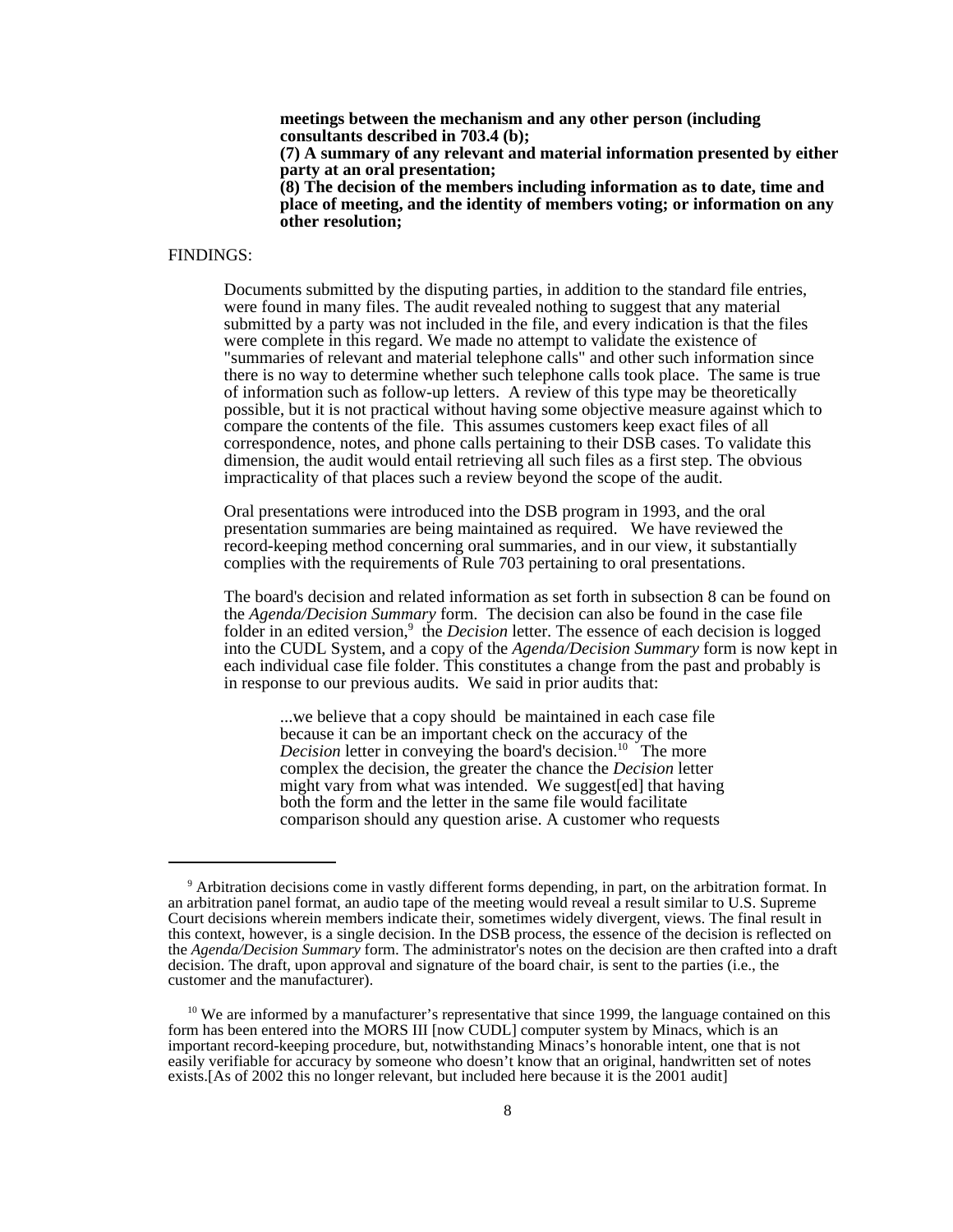a copy of the case file pursuant to Rule 703, § 703.8 (e) [access to records], would be unlikely to know that the original decision notes were kept in a separate file. Thus, the customer would not have access to a potentially important document for ascertaining the degree to which the reported decision is identical to what the board members intended. Despite good intentions, the possibility of such an event is too great to ignore.

As of November 1999, DeMars & Associates places a copy of the portion of the *Agenda/Decision Summary* form that pertains to a particular case in the case file. This innovation adequately addresses the above outlined concern. In our opinion, it also constitutes a significant improvement and an important step in maintaining the program's long-standing substantial compliance status.

#### DISCREPANCIES:

None

# REQUIREMENT: § 703.6 (a) [continued]

**(9) A copy of the disclosure to the parties of the decision; (10) A statement of the warrantor's intended action(s); (11) Copies of follow-up letters ( or summaries of relevant and material portions of follow-up telephone calls) to the consumer, and responses thereto; and (12) Any other documents and communications (or summaries of relevant and material portions of oral communications) relating to the dispute.**

#### FINDINGS:

The information set forth in item 9 is maintained in each individual case file folder. As such, the information was readily accessible for audit. There were no material exceptions. Because the DSB program policies provide that Ford Motor Company will abide by all DSB arbitration decisions, there is no need to have the information included in item 10 in each case file folder.

The information set forth in items 11 and 12 was not audited for accuracy and completeness because of the impracticality of such a review.<sup>11</sup> The examination of the case file contents revealed few instances of this type of information included in the file, and yet nothing indicated that information was missing.

#### DISCREPANCIES:

None. Any minor exceptions were merely of a perfunctory or clerical nature.

REQUIREMENT: § 703.6 (b)

<sup>&</sup>lt;sup>11</sup> For an explanation, see the first paragraph in the "Findings" section of Requirement 703.6 (a)(5).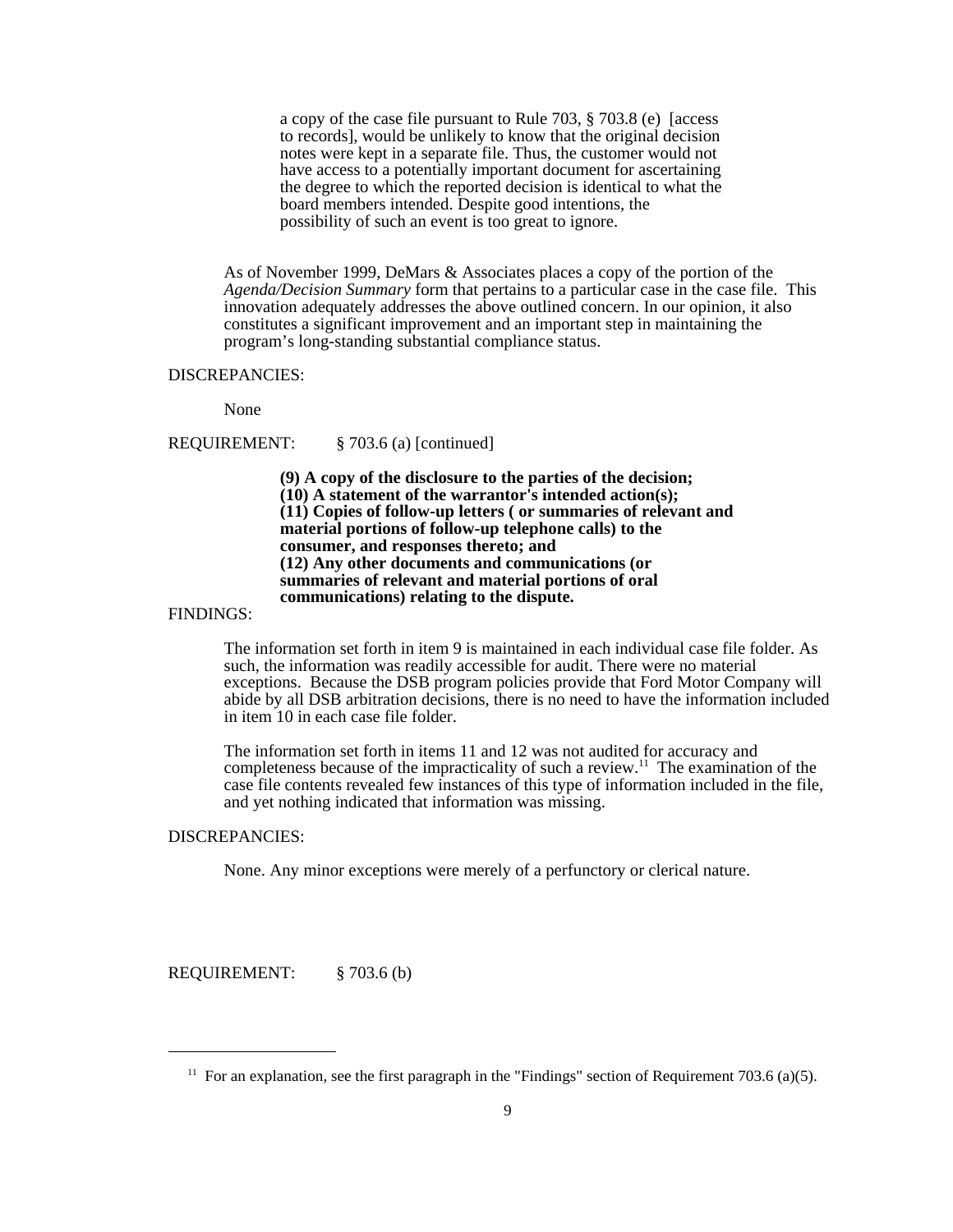# **(b) The mechanism shall maintain an index of each warrantor's disputes grouped under brand name and subgrouped under product model.**

# FINDINGS:

These tabulations are maintained by Minacs. The audit includes a review and assessment of a data printout for the calendar year 2002. The *Index of Disputes* identifies 7,482 total disputes for  $2002$ .<sup>12</sup> Of these, 5,295 were eligible for DSB review (70.7% of all cases filed) and 2,187 (29.2% of all cases filed) were determined to be outof-jurisdiction.13 Preliminary out-of-jurisdiction determinations was recently transferred to DeMars & Associates using the same standards as were applied by their predecessors, Minacs. It should be noted, however, that in some cases the board that receives a case that is initially determined to be within its jurisdiction will subsequently rule it out-ofjurisdiction. For example, the board may determine that the vehicle is the subject of warranty-related litigation or discover that it has been involved in an accident affecting the warranty dispute, both cases that are outside the program's jurisdiction. Likewise, the board may overrule a preliminary out-of-jurisdiction determination made by DeMars & Associates and then hear and decide the dispute. In so doing, they are exercising the authority on such matters that is ultimately theirs.

This *Index of Disputes* lists three brand categories: Ford (21 models [one more than in 2001]), Lincoln (6 models [one more than in 2001]), and Mercury (8 models [one less than in 2001).

# DISCREPANCIES:

NONE

Indices are complete and consistent with all requirements. The information is available from the DSB Coordinator at the Ford Consumer Affairs Office in Dearborn, Michigan. Some of the data included in these reports are compared with the findings of our sample survey (see Survey Section).

REQUIREMENT: § 703.6 (c)

**(c) The mechanism shall maintain an index for each warrantor as will show: (1) All disputes in which the warrantor has promised some performance (either by settlement or in response to a mechanism decision) and has failed to comply; and (2) All disputes in which the warrantor has refused to abide by a mechanism decision.**

### FINDINGS:

Ford Motor Company is supplied with status information on all DSB cases awaiting performance in a monthly report entitled, *Volume and Activity Report*. This report is generated by Minacs based on data extrapolated from the CUDL system. Thus, performance time lines are constantly monitored. These reports were made available for audit and were in compliance.

 $12$  This number represents 592 more cases than last year's reported total of DSB cases.

<sup>&</sup>lt;sup>13</sup> The numbers reported in this section are quite similar to those reported in the 2001 report.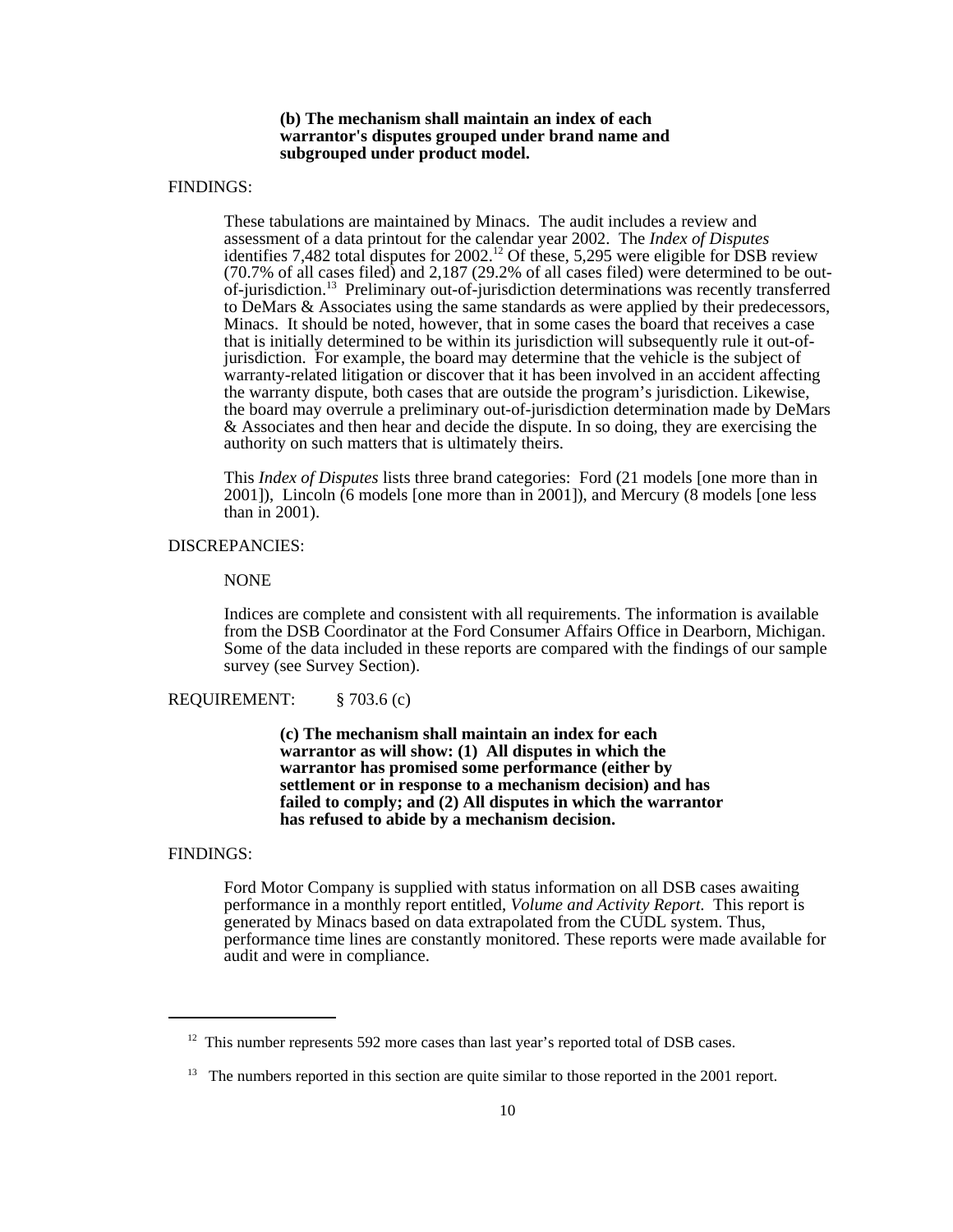Concerning subsection 2, the auditors are advised that there is no reported incidence in which Ford failed or refused to abide by a board's decision. As a matter of general corporate policy, Ford agrees to comply with all DSB decisions. This information is also supplied as part of the *Index of Disputes*.

#### DISCREPANCIES:

NONE

REQUIREMENT: § 703.6 (d)

# **(d) The Mechanism shall maintain an index as will show all disputes delayed beyond 40 days.**

### FINDINGS:

Ford's national statistical index for 2002 reports a total of 1,242 DSB cases [23.4% of the 5,295 total in-jurisdiction DSB disputes<sup>14</sup>] delayed beyond 40 days. For this audit, the DSB coordinator provided a comprehensive report of all individual cases delayed beyond 40 days during the year of the audit (2002). This report includes the customer's name, address, telephone number, and case file number. It also contains the date the case was opened, the date of the board meeting, the date of the decision, the performance date, and whether the decision was accepted or rejected by the customer. Our analysis indicates that this report exceeds the above requirement.<sup>1</sup>

#### DISCREPANCIES:

NONE

REQUIREMENT: § 703.6 (e)

**(e) The Mechanism shall compile semi-annually and maintain statistics which show the number and percent of disputes in each of the following categories:** 

- **(1) Resolved by staff of the Mechanism and warrantor has complied;**
- **(2) Resolved by staff of the Mechanism and time for**
- **compliance has occurred, and warrantor has not complied;**
- **(3) Resolved by staff of the Mechanism and time for**
- **compliance has not yet occurred;**
- **(4) Decided by members and warrantor has complied;**
- **(5) Decided by members, time for compliance has occurred, and warrantor has not complied;**

<sup>&</sup>lt;sup>14</sup> We said last year, "The percentage of cases beyond 40 days [in 2001] is an admirable 8% reduction in cases delayed beyond the 40 day limit reported in 2000," but this year the percentage of cases that were reported as having taken more than 40 days [23.4%] is more than twice the amount reported in 2001 [9%]. Of course the case load was also larger, but the increase in case load was only slight. The reason for this sizable increase is beyond the parameters of this audit. It is, of course, noteworthy and appropriate for further scrutiny should the future indicate a pattern.

<sup>&</sup>lt;sup>15</sup> The anticipated disparity between the index reports and the random survey of DSB applicants regarding the time a case is opened could be compared on a case-by-case basis using these detailed reports. Such a task far exceeds the scope of this audit. Other such reviews have demonstrated that customers' memories on this point are generally not as reliable as the DSB's reports.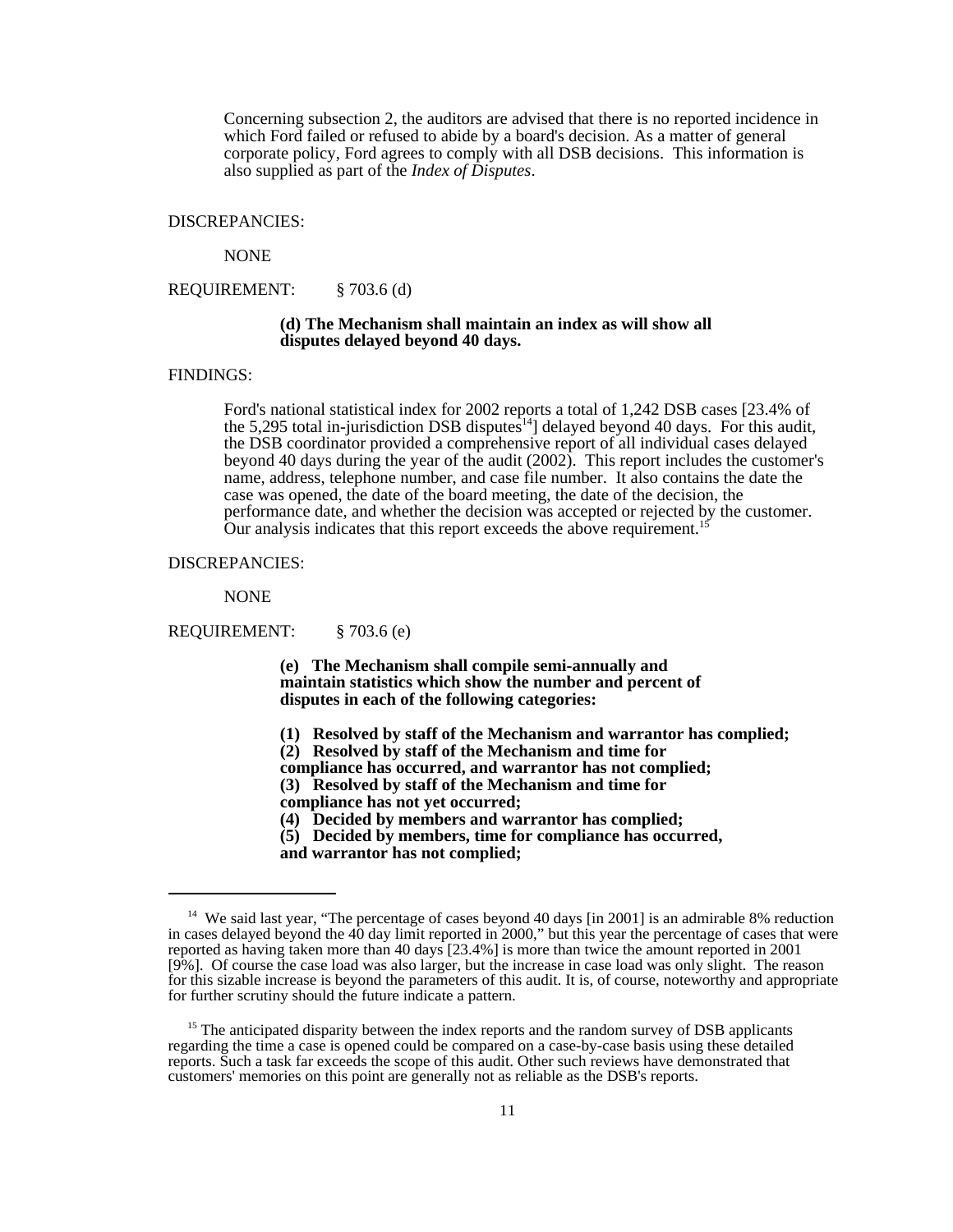**(6) Decided by members and time for compliance has not yet occurred;**

**(7) Decided by members adverse to the consumer;**

**(8) No jurisdiction;**

**(9) Decision delayed beyond 40 days under 703.5 (e) (1) ;**

**(10) Decision delayed beyond 40 days under 703.5 (2);**

**(11) Decision delayed beyond 40 days for any other reason;**

**and** 

**(12) Pending decision.**

# FINDINGS:

 Ford's computer system for compiling and maintaining the information necessary to meet the above requirement is designated CUDL. Maintenance of these data is the responsibility of their independent contractor, Minacs. The index is available for inspection and is complete in all important respects.

Ford compiles the required statistics on the required semi-annual basis, but our report refers exclusively to the annual *Index of Statistics*.

DSB Process Manager provides detailed information regarding data maintained by the DSB program in Section III. These comments provide useful insight into the DSB database set-up for maintaining the required statistical information.

The figures reported in this index are analyzed and discussed in further detail in the Survey Section. The survey addresses most of the issues dealt with in the section above.

DISCREPANCIES:

NONE

REQUIREMENT: § 703.6 (f)

# **THE MECHANISM SHALL RETAIN ALL RECORDS SPECIFIED IN PARAGRAPHS (a) - (e) of this section for at least 4 years after final disposition of the dispute.**

#### FINDINGS:

(a) All of the information listed in the 12 subsections detailed in the previous section is maintained for the required four years. The few administrative irregularities are discussed in the field audit of regional offices section of this report.

An inspection was made of all case files at DeMars & Associates office, and a random selection of case files from the recent four-year period was inspected and evaluated for completeness. Each case file bearing the randomly selected case number was pulled from storage and inspected. The files were all appropriately maintained and readily available for audit.

(b) [Complaints by brand name/model] The DSB Process Manager provided for audit the warrantor's "Disputes under Brand Name and Product Model" index for 2002. The indexes for the previous four years are maintained in the audit reports for those years and are available from a variety of sources, including the DSB Coordinator in the Ford Consumer Affairs Office in Dearborn, Michigan.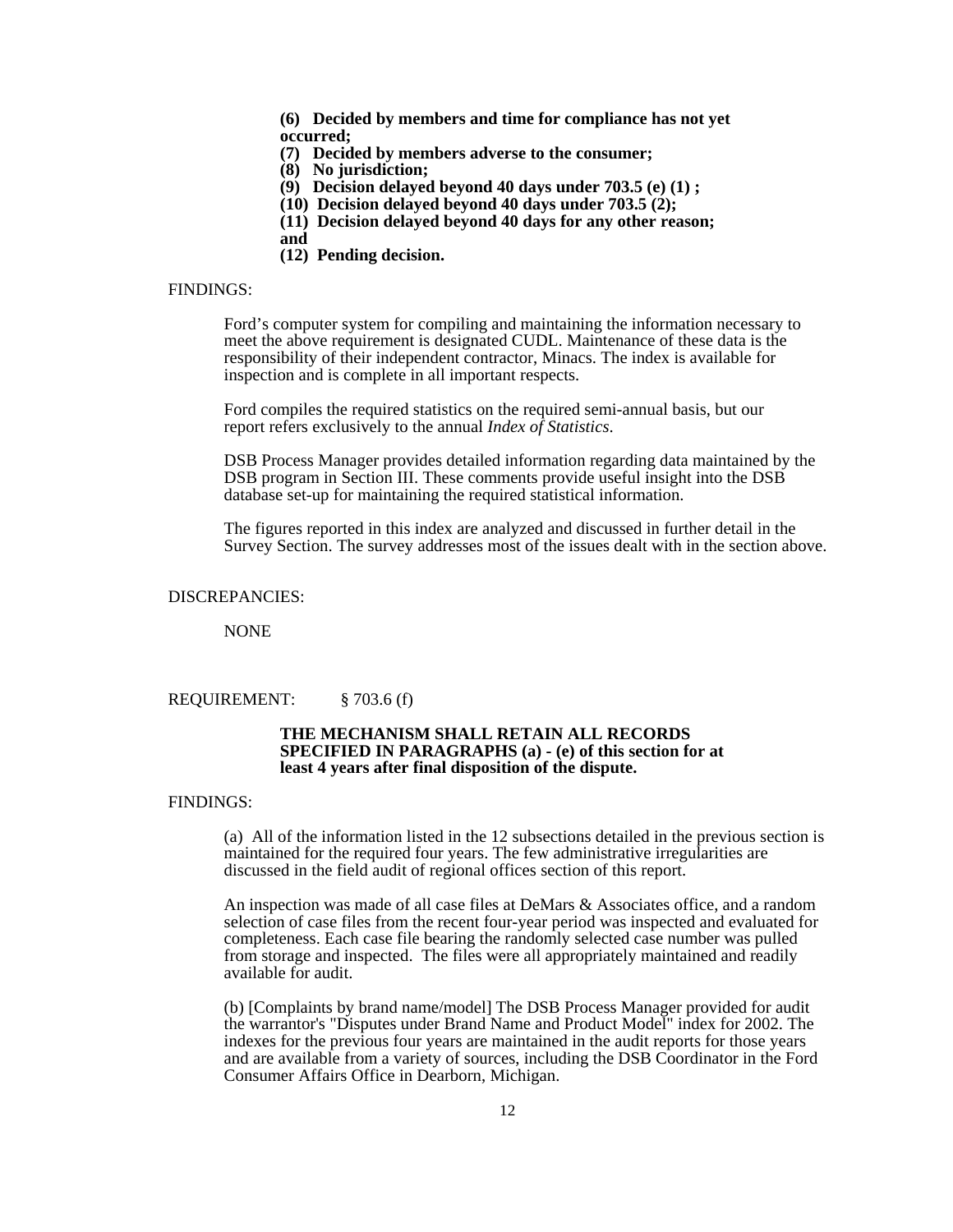(c) [Two non-compliance categories] The information required by subsection (1) is maintained in the Ford Consumer Affairs Office in Dearborn, Michigan, and is available from the DSB Process Manager. Subsection (2) is not applicable since Ford, as a matter of corporate policy, always complies with DSB decisions.

(d) [Complaints beyond 40 days] This information is stored on computer in the CUDL system and is housed with the independent contractor, Minacs. Any required report can be obtained from this system via the DSB Process Manager. The information is maintained as required.

(e) [Includes 12 categories of statistics] The information referenced in this section is available from the DSB Process Manager. All data pertaining to this requirement are also available from the DSB Process Manager. The 12 categories of statistics required to be maintained have been incorporated into the CUDL system and are being kept as required.

#### DISCREPANCIES:

NONE

REQUIREMENT: § 703.7 (b)

**Each audit provided for in paragraph (a) of this section shall include at minimum the following (1) evaluation of warrantor's efforts to make consumers aware of the Mechanism's existence as required in 703.2 (d);**

**(d) The warrantor shall take steps reasonably calculated to make consumers aware of the Mechanism's existence at the time consumers experience warranty disputes.**

# FINDINGS:

It is helpful to review the two regulatory requirements cited above as one because the essential feature of both is timing. Particular attention is given to efforts that would inform customers and ensure that they know about the existence of the DSB at all times. The audit also examines the manufacturer's strategies to alert customers to the availability of the DSB when the customer's disagreement rises to the level that the regulations consider a "dispute."

The "notice" requirement seeks to ensure that the program, which is designed to provide a measure of relief to stalemated consumers, is actually usable by them. To make effective use of it, the customer must first know of its existence and then be able to access it at the opportune time.

Ford uses several means by which to meet this important requirement. They are as follows:

! The *Dispute Settlement Board* brochure is a fairly detailed reference document that explains the DSB process and how to file an application and contains an application form for accessing the DSB program. The brochure is distributed in a variety of ways, but the principal methods are by way of the Customer Relationship Center (CRC) and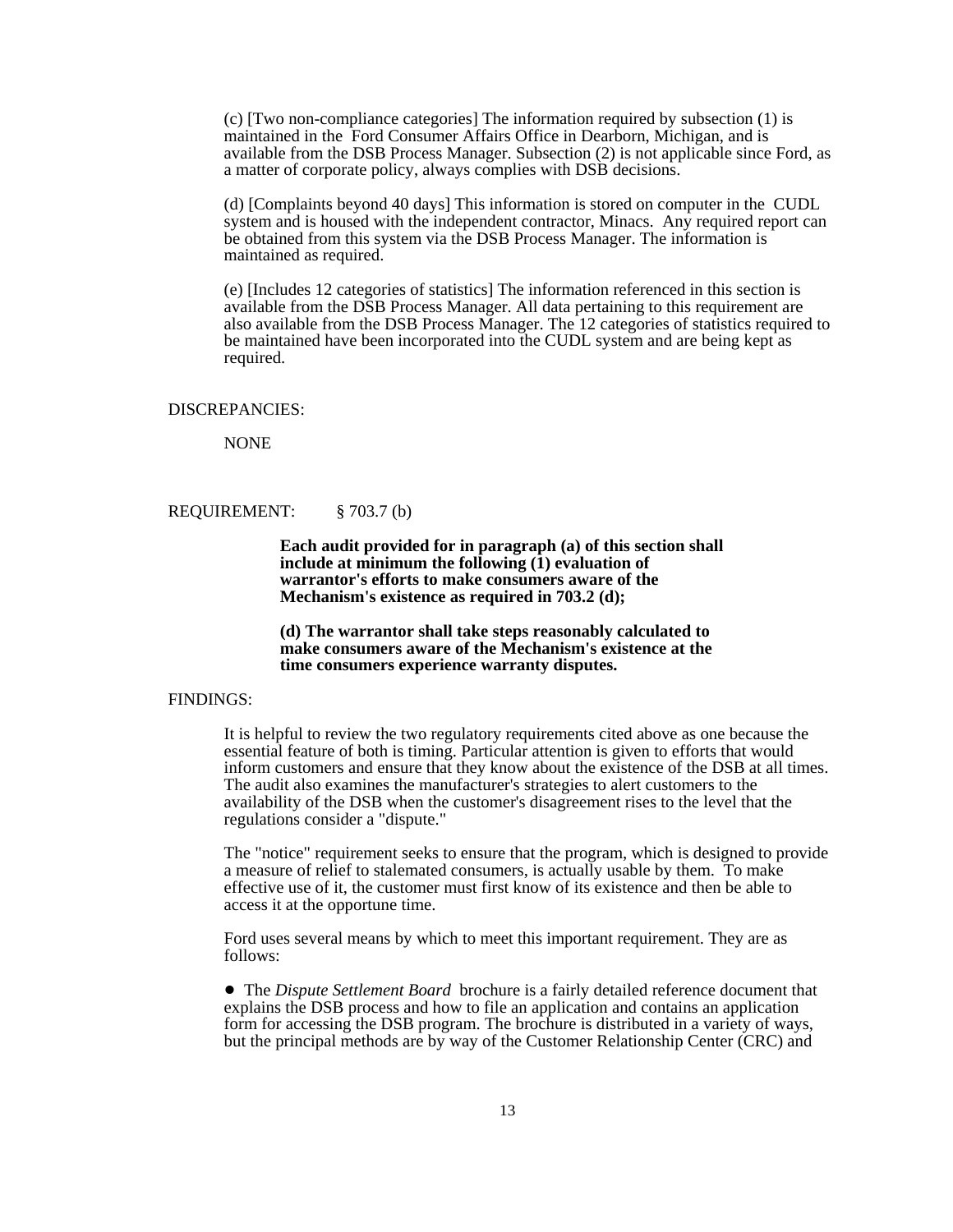through the Ford dealerships.16 Dealers may provide the brochure as part of the initial information packet given to new customers and may also make brochures available in display holders typically placed in the service waiting area. In prior audit reports, we said: "Our random audits of dealerships in the areas surrounding the inspection sites found neither consistent nor significant commitment by dealers to maintaining and distributing these brochures." The 2002 findings do not differ significantly from recent past reports.

Ford is responsible for regularly monitoring dealer performance and supplying dealers with plastic DSB brochure holders and additional brochures as needed.

 ! Ford's *Warranty Information Booklet* for 2002 model cars and light trucks refers to the DSB and provides the address for requesting additional information. In addition, a detailed description of the DSB and its operation is provided in the Owner's Guide.

! Ford publishes *Dealership Guide*, which explains the dealers' role and responsibility concerning the DSB.

! Ford's new vehicle Delivery Checklist includes a Florida-specific check-off affirming dealer delivery of the state's Lemon Law Rights booklet, "Preserving your Rights under the Florida Lemon Law."

! Ford created and distributes an acknowledgment portion of the required *Notice of Lemon Law Rights Notification & Acknowledgment* card in applicable states to verify that dealers comply with notice requirements.

! Ford maintains (via a vendor) a Ford-to-Dealer website, qcdealer.com, which is used for all company to dealer communication. At the "Customer Satisfaction" location on this site, there is a "Lemon Law Rights" section providing consumer rights notification.

! The qcdealer.com website allows dealers to place orders for DSB brochures, which include a DSB application form, brochure holders and Lemon Law acknowledgment forms.

! The qcdealer.com website includes a roadmap, which outlines the dealership role in the DSB process. It also provides information on how customers can contact Ford via email, letter, or telephone to receive DSB information.

! Ford provides an owner's packet at the point of sale that includes: the *Owner's Guide*, *Warranty Guide*, *Maintenance Guide*. The packet provides a brief description of the DSB and its address.

• Ford staffs a toll-free customer assistance line. The phone number, 1-800-392-3673, is listed on the inside cover of the *Warranty Information Booklet* and the *Vehicle Owner Guide*. A TDD number for the hearing impaired is also listed (1-800-232-5952)*.*

! *Ford's Warranty Guide* refers to the DSB on page 26 and provides the address for requesting the additional information. In addition, the booklet refers consumers to the *Owner's Guide* for further details.

We said last year (2001 Report issued in 2002) "Note: In response to our less than stellar findings concerning some dealerships' assistance in carrying out the regulatory

<sup>&</sup>lt;sup>16</sup> Dealerships access the DSB pamphlets and pamphlet display holders via Qcdealer.com an electronic e-store, maintained by a non-DSB related Ford vendor.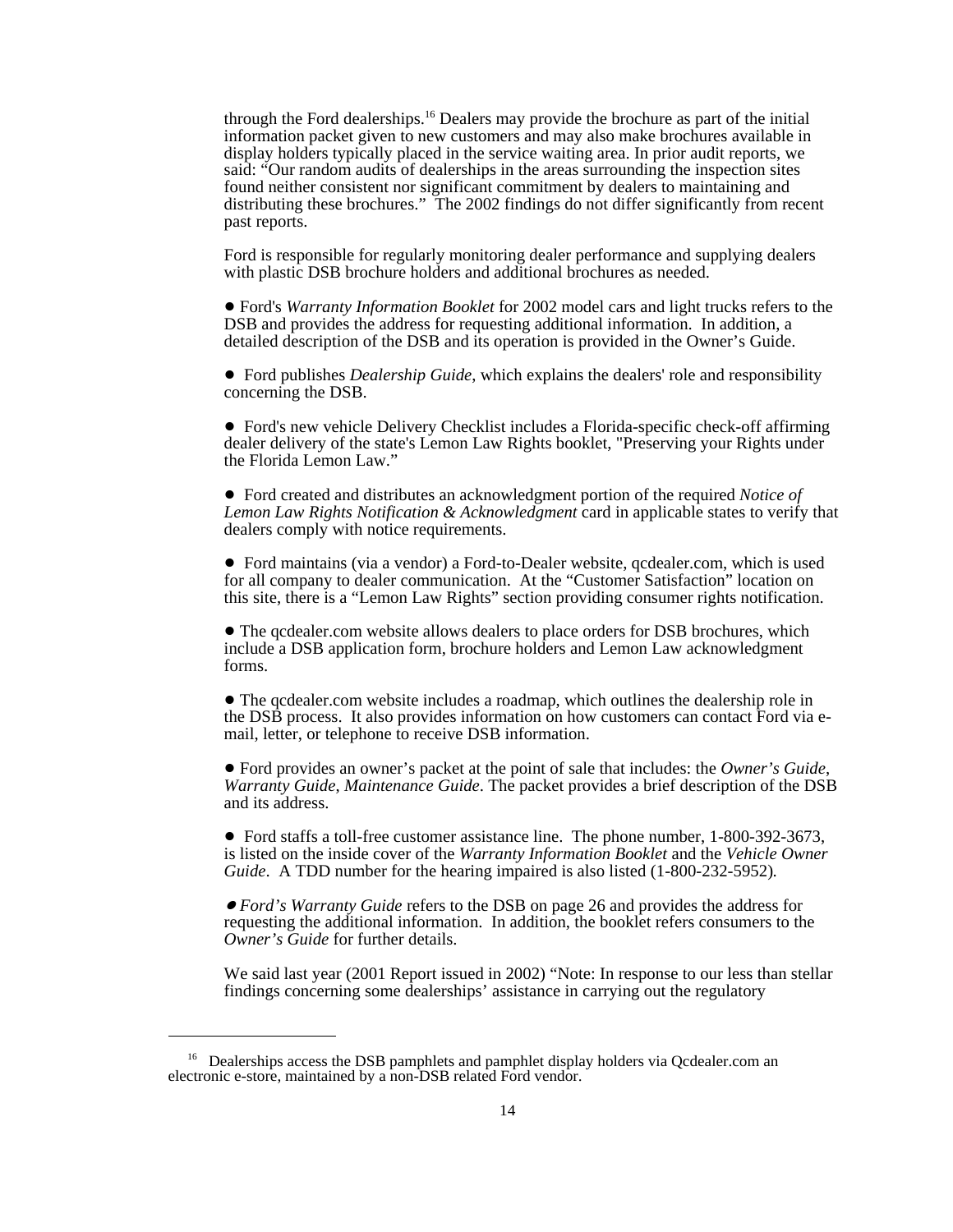requirement concerning manufacturer responsibility to make customers aware of the availability of the DSB at the time a warranty dispute arises, Ford initiated a campaign to address the problem. In addition to sending communications directly to the dealerships setting forth their responsibilities, the company reminds dealers of the availability of pertinent materials and the procurement process." This year's findings indicate their efforts have had some efficacy. Ford continues to require its field staff to visit dealerships to reinforce this information. As has been the case for some years, notwithstanding the dealerships' performance, many Ford customers have learned about the DSB and managed to make use of it, as is discussed in greater detail elsewhere in this report.

# FINDINGS:

Our 2002 assessment of this aspect of the DSB program is, like those in other recent reports, mixed, albeit better. On one hand, the several strategies employed by Ford, together with the number of applications filed in 2002 (7,930), demonstrate that many Ford customers are obviously aware of the DSB program. For these customers, access is obvious and their numbers are considerable.

During our dealer visits in several regions of the country, we found, as in 2001, ample evidence of a general lack of knowledge on the part of some dealer employees about the DSB program. In many of our earlier experiences, a sizable number of employees demonstrated extensive knowledge of the DSB program. This year, as in 2001, there were few dealership employees who appeared knowledgeable, and few dealerships had brochures on display. We said in several recent reports, "The information dissemination strategy, as previously envisioned and administered by the manufacturer, has clearly slipped and needs some clear action to remedy the situation." This year we found a slight improvement.

Manufacturer's actions in 2002 were similar to what we noted above. The DSB distribution program continued on track sending out, as was the case last year, approximately 18,000 DSB applications to Ford customers. Nevertheless, there remains a concern about DSB information dissemination at the dealership level.

In the Denver, Colorado, area we visited three dealerships.

John Elway - Ford 3625 East Colfax Avenue Denver, Colorado

Landmark Lincoln/Mercury Ford 9200 W. Colfax Avenue Denver, Colorado

McCarthy Ford Land 11000 W. Colfax Avenue Denver, Colorado

Of the three dealerships we visited, two had brochure holders on display. One dealer had two holders with brochures prominently displayed. The person we interviewed at the remaining dealership, a service advisor, was able to provide almost no information. He did refer to a "dealer settlement board" but was unable to provide us with information about arbitration. Overall, our Denver experience was reasonably consistent to the established Ford policy as well as the underlying intent of federal requirements of Rule 703.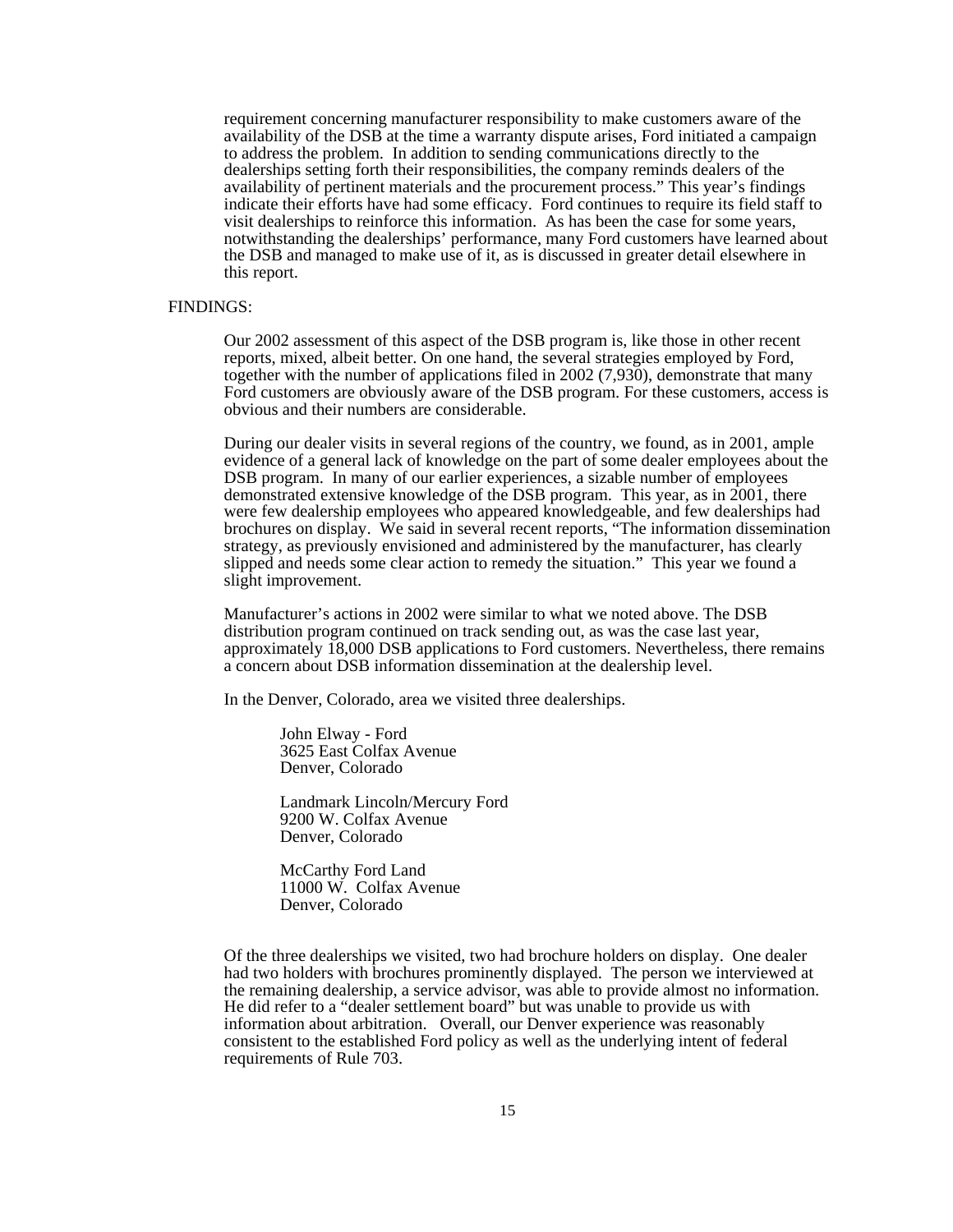Our dealership experiences in the Orlando, Florida, area, however, were uniformly disappointing. None of the three dealerships we visited gave us accurate information about the DSB. At the Palm Bay Ford dealership, a service advisor informed us that there was "no private arbitration program, but if a customer has three unsuccessful repair attempts which involve safety, then they can go to the manufacturer, but it does not involve the dealer." This erroneous response is difficult to comprehend.

In Vero Beach, the Lincoln - Mercury dealer gave us a booklet entitled, *Consumer Guide to the Florida Lemon Law,* which involves the state-run program that is unrelated to the DSB program.

In the Orlando, Florida area we visited the following dealerships:

Palm Bay Ford 1202 Malabar Rd. Palm Bay, Florida

Vero Beach Lincoln - Mercury 1066 U.S. 1 Vero Beach, Florida

Kelly Ford Inc. 776 Magnolia Avenue Melbourne, Florida

Our dealer visits in the greater San Francisco area were, compared to some years, quite discouraging as concerns the program for DSB information dissemination.17 Not one of the three San Francisco area dealerships we visited appeared to know about arbitration generally and none referred specifically to the Dispute Settlement Board. At one dealership, a service employee told us, that "there is a buy-back program, but you would have to see the selling dealer's manager." This, unfortunately, is inconsistent with the regulatory requirements and the manufacturer's information dissemination program.

In the San Francisco Region (Pleasanton Board), we visited the following dealerships:

Towne Ford 1601 El Camino Real Redwood City, California

Santa Maria Ford 1035 E. Battle Road Santa Maria, California

Peninsula Ford 601 El Camino Real San Bruno, California

<sup>&</sup>lt;sup>17</sup> This mirrors our experience in the greater Los Angeles region last year (2001 report done in 2002). It was also true in the Los Angeles area this year with one exception. We visited four dealers in the Los Angeles area and only one dealer, Puente Hills Ford, in the City of Industry, provided useful information. (See 2002 California-specific audit report)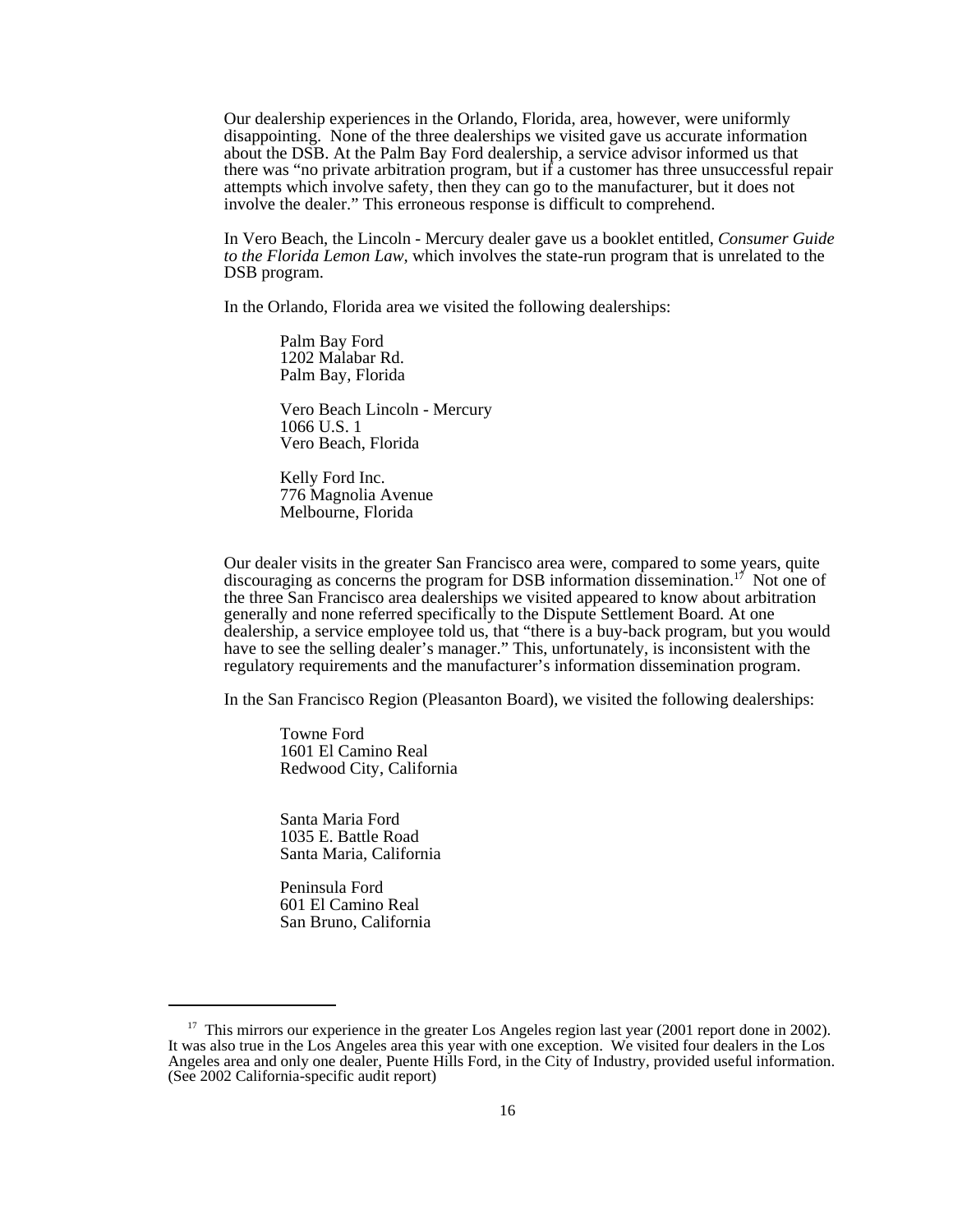It continues to be the case in 2003 (2002 report) that customers who seek assistance from their salespersons are unlikely to receive useful information about the DSB program. Few of the salespeople we interviewed could provide any information at all about the DSB. This continuing problem of salespeople having little or no knowledge of the DSB is clearly at odds with the manufacturer's objectives and efforts as well as the regulation's intent.

 The toll-free phone number to the Customer Relationship Center (CRC) is not specifically designed to facilitate the DSB program, and as has been true in the past, the program was not helpful in obtaining information about the DSB. They insisted on being allowed to work on the problem and insisted on obtaining a vehicle identification number as a precursor to providing any information about the DSB. Although its customer relations focus is on maintaining an open line of communication between the servicing dealer or the manufacturer and the customer, the CRC nonetheless distributed 11,788 DSB brochures to customers in 2002. The clear and stated objective of the CRC, however, is to keep the customer and the manufacturer or dealer working together to resolve their warranty-related problems. This program operates consistent with § 703.2(d) which allows:

**703.2 (d)... Nothing contained in paragraphs (b), (c), or (d) of this section** [notice requirements] **shall limit the warrantor's option to encourage consumers to seek redress directly from the warrantor as long as the warrantor does not expressly require consumers to seek redress directly from the warrantor. The warrantor shall proceed fairly and expeditiously to attempt to resolve all disputes submitted directly to the warrantor.**

We believe that dealers' failing to provide information about the DSB when a customer requests information about warranty dispute options appears to be inconsistent with the program's policies*,* which say, among other things, "The Dispute Settlement Board Brochure/Application is to be provided to anyone upon request for information or application to the program."

Despite these limited reservations, Ford Motor Company's multi-faceted strategy for "making customers aware" appears to be having a measurable impact. Consider for example, the nearly 60,000 customers who made application to the program in the last five years (i.e., 1999-2002). Our audit cannot determine what specific strategy or combination of strategies should receive the credit, but the fact remains that many Ford customers have been **made aware of the DSB program** and have made use of it in considerable numbers to assist them in resolving warranty disputes.

 In some respects, the manufacturer's difficulty in carrying out this requirement relates directly to the issue of uncertainty as to the regulation's intent about when the customer is to be informed. A better information dissemination strategy could be developed if regulators provided manufacturers with a clear operational definition of the phrase, **"... at the time consumers experience warranty disputes."** As it stands, the Ford Motor Company program meets the basic requirement insofar as their new efforts have the anticipated results.

It is noted that the party who is in the best position to communicate with customers at most junctures in the warranty repair context is the servicing dealer. In the main, dealers who wish to ignore their role in facilitating "fair and expeditious" warranty dispute resolution may do so with regulatory impunity, notwithstanding the many demonstrated efforts of Ford Motor Company.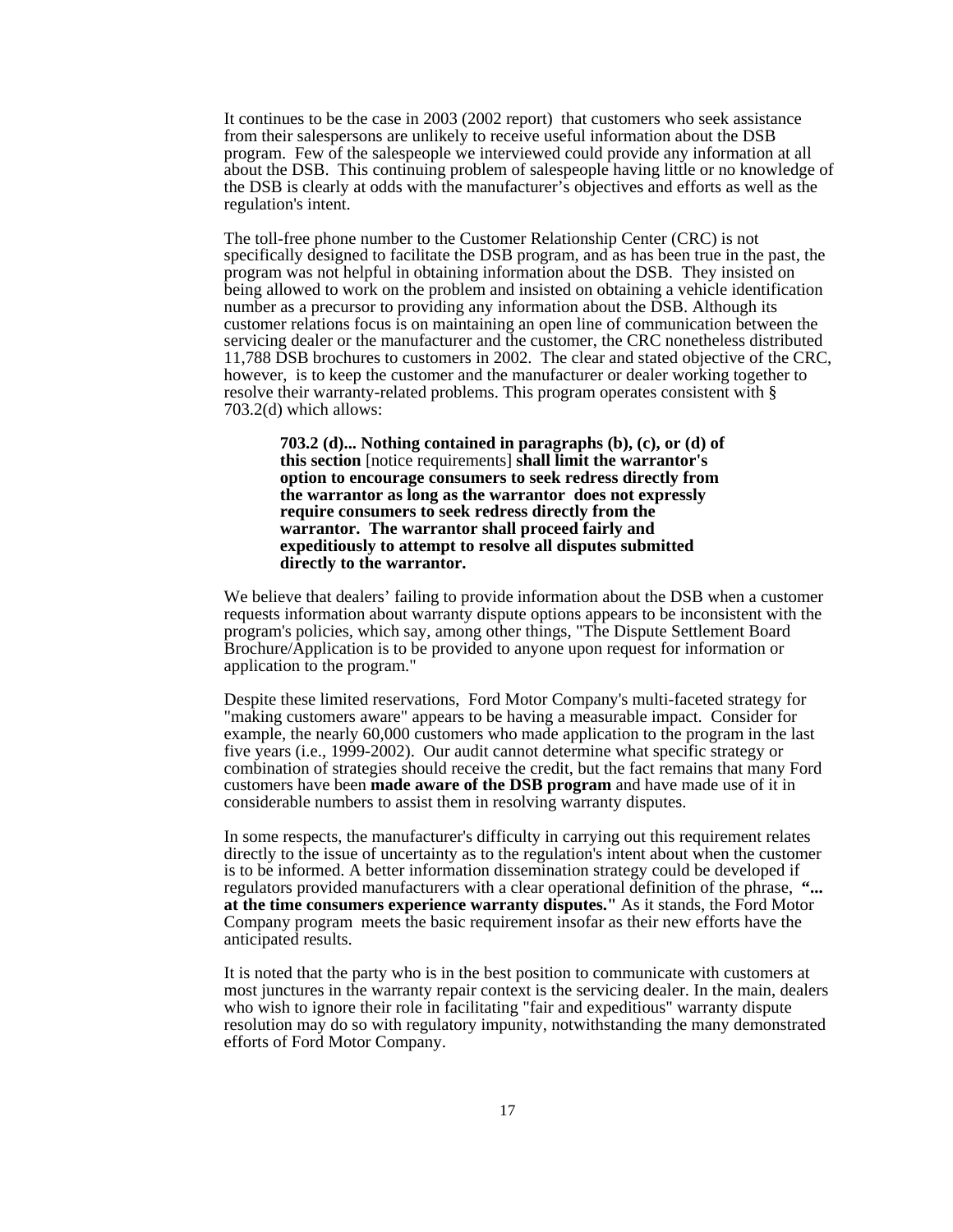Ford Motor Company representatives have informed us that they continue to work on improving their information dissemination program as we have discussed elsewhere in this report. Moreover, we have discussed the current activities carried out by Ford to ensure that more dealers have readily available DSB pamphlets and display holders. Our review did reveal a modest increase in the use of the display pamphlet holders by dealers.

#### DISCREPANCIES:

The four categories of warranty information required by Rule 703 to be on the face of the warranty are provided elsewhere, but not on the warranty's face. This appears to be technically inconsistent with the regulation despite the regulation's unusual definition of the term, "on the face of the warranty," which is discussed elsewhere in this report.

REQUIREMENT: § 703.7 (b) (3)(I)

**Analysis of a random sample of disputes handled by the Mechanism to determine the following: (I) Adequacy of the Mechanism's complaint and other forms, investigation, mediation and follow-up efforts, and other aspects of complaint handling; and (ii) Accuracy of the Mechanism's statistical compilations under 703.6 (e). (For purposes of this subparagraph "analysis" shall include oral or written contact with the consumers involved in each of the disputes in the random sample.)**

#### FINDINGS:

The FINDINGS for this section are arranged as follows:

- (1) **Forms**
- (2) **Investigation**
- (3) **Mediation**
- (4) **Follow-up**
- (5) **Dispute Resolution**

# **1) Forms**

The auditors reviewed most of the forms used by each component of the DSB, including those used by Minacs, DeMars & Associates,<sup>18</sup> Professor James Brown,<sup>19</sup> Director for

 $18$  DeMars & Associates is an independent contractor that serves as the independent national administrator of the DSB.

<sup>&</sup>lt;sup>19</sup> Professor James Brown provides national and California-specific training for arbitrators.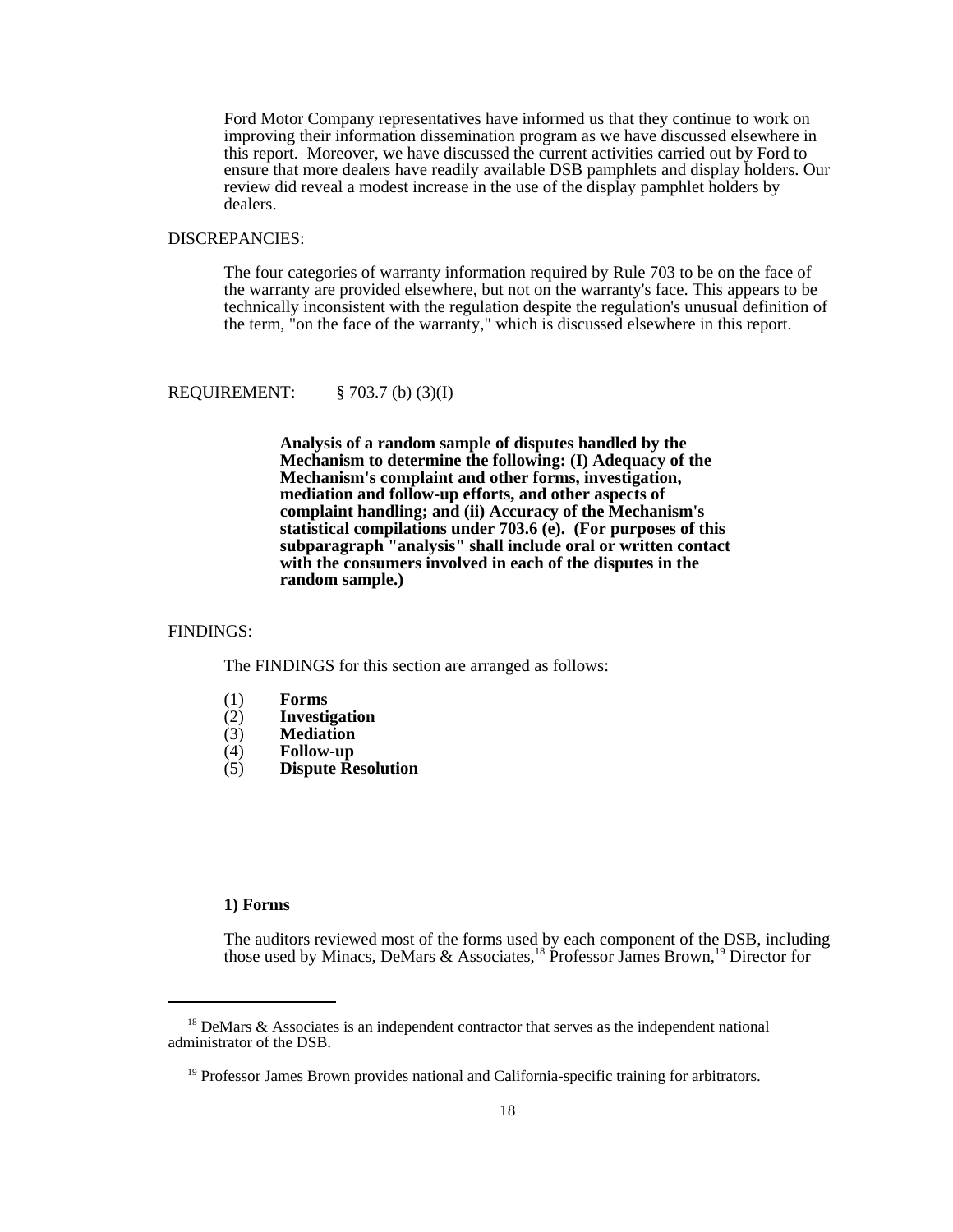the Center for Consumer Affairs, University of Wisconsin-Milwaukee, and Ford Motor Company.

 The forms used by the DSB have been modified several times in attempts to refine their utility and consistency with regulatory requirements. As such, they are exceptionally "user friendly." They are also well balanced in providing enough information to properly advise the parties without overwhelming them with unnecessary paperwork. Overall, the DSB forms promote efficiency and assist the program in meeting the stated objective of facilitating fair and expeditious resolution of disputes.

The *DSB Agenda/Decision Summary* form is a valuable tool for record keeping and facilitating more thorough decision letters. Its layout was modified recently to improve the recording of board decisions by providing more space for the details necessary to craft a complete decision with an appropriate accompanying rationale.

DSB forms designed to be used only in certain states because of unique regulatory requirements in those states<sup>20</sup> were audited for the limited purpose of ensuring that they do not conflict with the requirements of the Magnuson Moss-Warranty Act or Rule 703. In summary, no irregularities or inconsistencies were identified with respect to these state-specific forms.

#### DISCREPANCIES:

#### NONE

 DeMars & Associates has established a comprehensive manual, *Dispute Settlement Board Procedure Manual,* that serves as a procedures guide. Professor James Brown provides to arbitrator (Member) trainees a loose-leaf notebook entitled *DSB Manual,* which is a useful source for board members to turn to for direction when questions arise. These manuals are critical components for ensuring that the program continues to operate in substantial compliance with the requirements of Magnuson-Moss and Rule 703.

In summary, we found the manuals to be in substantial compliance with regulatory requirements.

# **2) Investigation**

This facet of the arbitration program is governed by section 703.5(c) (Mechanism's Duty to Aid in Investigation).

The audit discovered only a small number of requests by arbitration boards for technical information, and such information appears to have been provided where requested. This was confirmed by field audits, monitoring of board meetings, and interviews with board members and administrators.

It is common for boards to request independent inspections of vehicles. Independent inspections can appropriately be done to confirm or deny one party's representations; however, monitoring of board meetings suggests that some board members still do not understand the appropriate purpose of an independent inspection, which is to attempt to gain clarification in cases where the parties have presented conflicts of fact. For example, one party may represent that a certain mechanical problem exists and the other

 $20$  States for which Ford or DSB provides unique forms are Arkansas, California, Georgia, Montana, Ohio, Wisconsin, and West Virginia.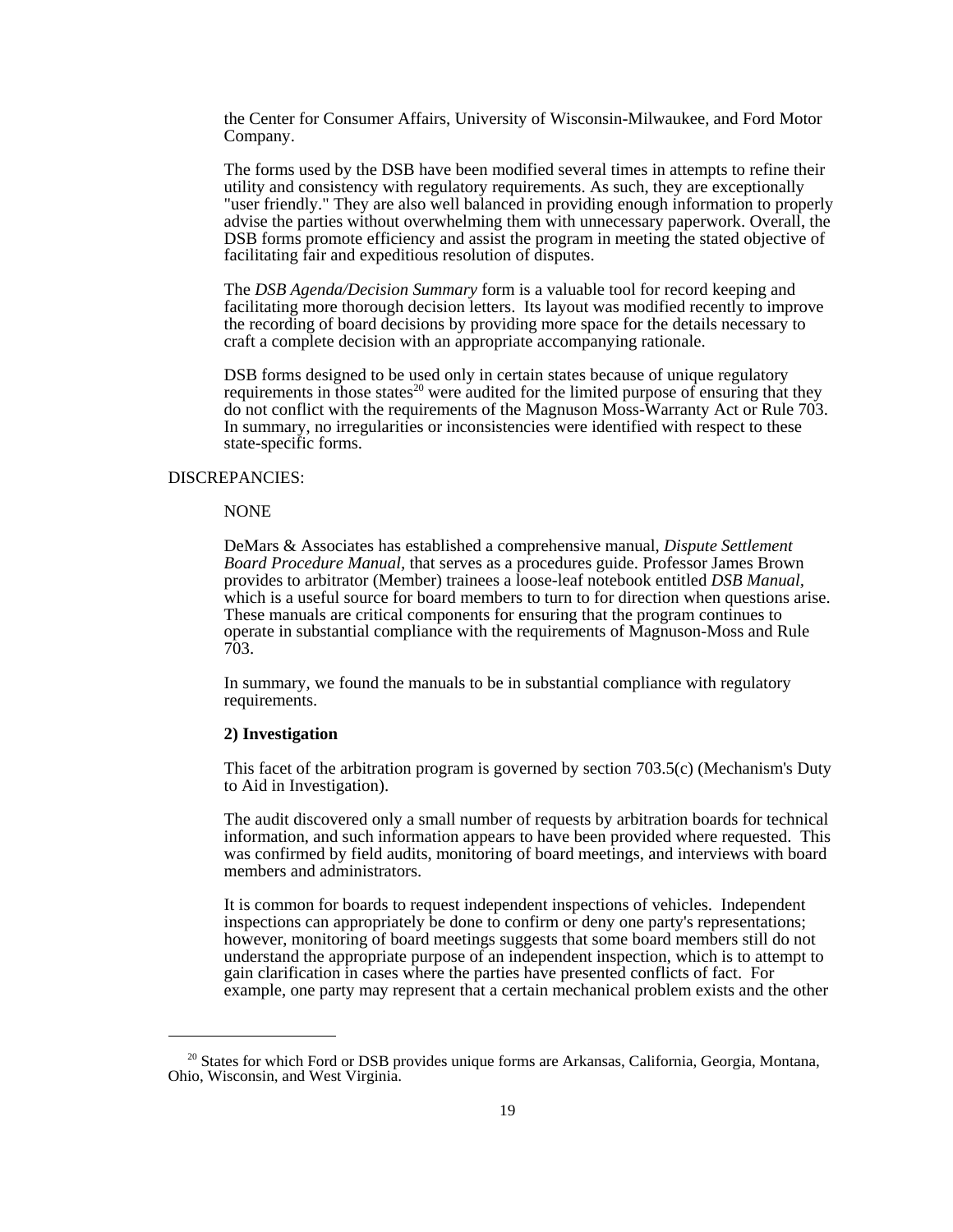party deny that representation. In such a case, the view of an independent certified mechanic can often resolve this dispute. Some members' comments continue to demonstrate that their objective in requesting an independent inspection is to diagnose the true nature of the vehicle's mechanical problem. Diagnosing vehicle repair problems is, generally speaking, beyond the intended scope of the DSB. The most likely exception to this limitation is the case wherein a customer is specifically asking the board to assist in "just getting my car fixed." Even so, it is entirely appropriate for the board to expect that a customer who applies for arbitration has obtained an inspection from a qualified mechanic in order to supply some degree of verification of the claim. This is especially so when the customer asserts an intermittent problem that he/she acknowledges has not been duplicated in the presence of their dealership's repair facility personnel. There is no regulatory requirement for regulated warranty dispute settlement mechanisms to assist either of the parties in preparing or supporting their cases. The board's responsibility is limited to *hearing* and *deciding* the matter in dispute. The primary responsibility for case preparation belongs to the disputing parties.

When the subject of Technical Service Bulletins (TSBs) arises in the context of arbitration board meetings, it is customary for technical members (frequently instructors in auto mechanics or dealer members) to know whether a bulletin exists. Boards rarely request that the manufacturer provide a copy of a TSB and then delay action on the case pending receipt of the bulletin. Whether a TSB *exists* is apparently more likely to be central to a board's determination than any information contained therein. The existence of a TSB may increase, in the minds of some members, the likelihood that a customer's otherwise unverified concern is real.

Other areas to be investigated include:

#### **...number of repair attempts; length of repair periods; and**

#### **possibility of unreasonable use of the product**.

The program solicits information on these subjects from the customer via the DSB application and any oral presentation they may make, from the dealer via the questionnaire, "Dealers Statement," and from Ford Motor Company via the questionnaire, "Company Statement."

The customer application form does not request information about the issue of possible misuse or abuse of the vehicle. It may be argued that the request for maintenance records addresses this issue, at least in part, but the question of whether the manner in which the vehicle has been driven, or maintained, might contribute to the asserted problem is not specifically addressed. The dealer questionnaire, however, does solicit this information. The result is that the board is likely to receive information on this important subject from only one of the parties. While there is no specific regulatory requirement to solicit this information from either of the parties, to have a procedure in place that specifically solicits the information from only one of the disputing parties raises a fundamental fairness question.

Even if the subject of possible misuse or abuse is not raised by the company or dealer on their statement forms, the board's discussion sometimes addresses it. If misuse is openly asserted or questioned in the company or dealer statements, the customer's right to submit supplemental information is well established. Customers receive copies of these statements in advance of the board meeting and have the opportunity to submit additional information challenging any such suggestion. Unfortunately, however, the subject of possible misuse or abuse of the vehicle may emerge in the course of the deliberations without its having been asserted in either the dealer or manufacturer statements. In such cases, while "misuse" may not be the deciding factor in the board's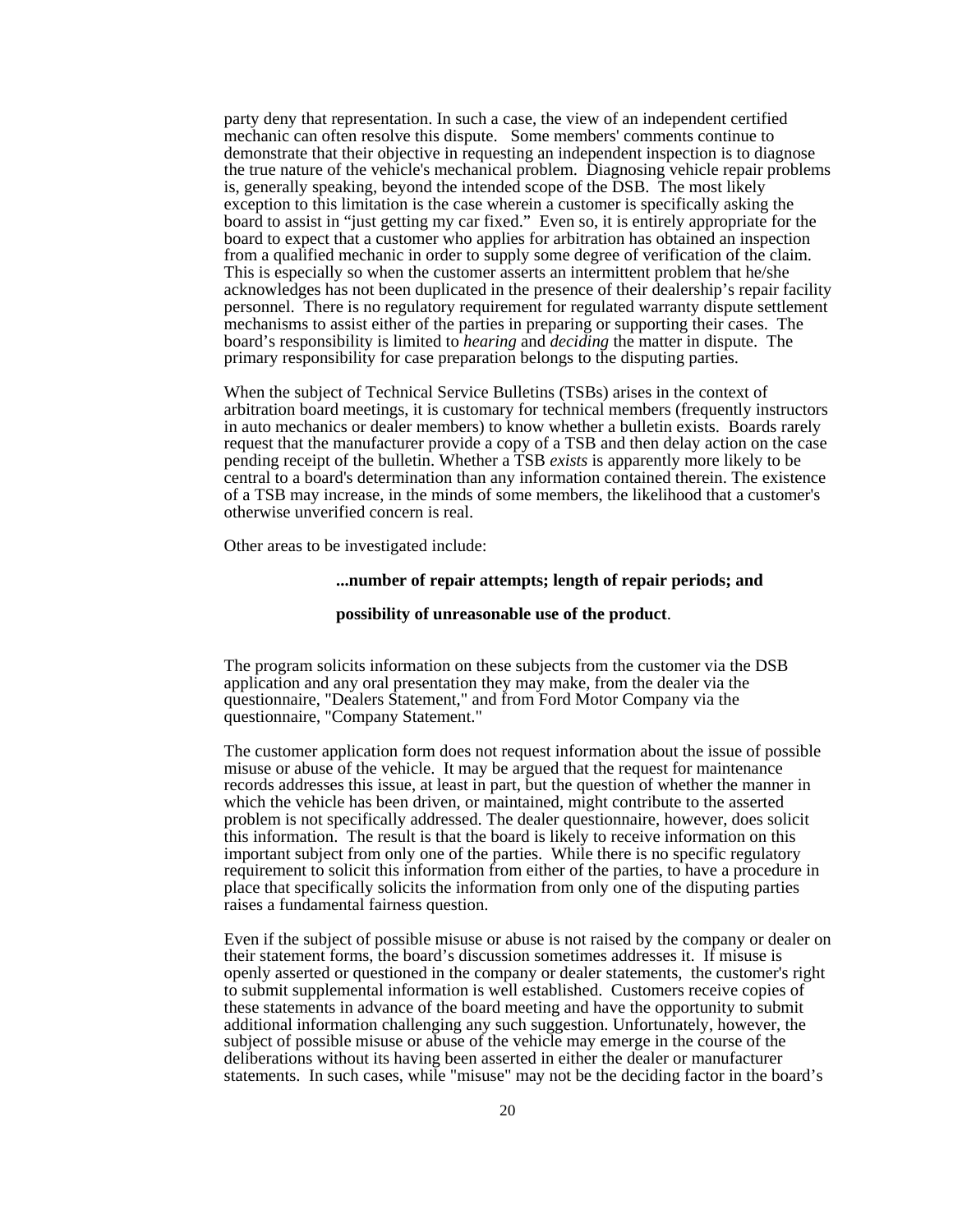final disposition, it can still be a significant factor in the board's decision as to what remedy may be appropriate. The remedy question may, of course, have significant financial implications for the disputing parties. Moreover, because misuse or abuse of the vehicle may be of secondary importance, it may not be referenced in the decision letter. Therefore, a customer who may have at his/her disposal important rebuttal information on the subject of suspected misuse or abuse of the vehicle would be unlikely to be aware that it had become an issue in the board's decision. If the program, or the board, solicited the same information from both parties, it would be far less open to criticism in this regard. In those cases in which an oral presentation is being made, the board has a unique opportunity to ask each applicant whether he/she would like to address this issue before the board begins its deliberations.

#### FINDINGS:

The investigatory methods employed by the DSB are generally well known to regulators and have been deemed acceptable. Moreover, the processes envisioned when Magnuson-Moss was enacted were understood to be abbreviated in comparison to litigation. Ultimately, the question comes down to "How much investigation is enough?"

It is clear that the DSB methods currently employed result in a valuable collection of pertinent information, and it is equally clear that there is often a potential for gathering significantly more useful information.

#### RECOMMENDATION:

The program provides a checklist of issues, modeled after the regulatory requirement, to be considered in each case. This checklist is discussed during arbitrator training. We recommended in the past that the board should use the checklist as a mental guide, and when confronted with insufficient information on the subjects on the checklist, the members should request that such information be provided. If certain types of information are regularly absent from case files, the board should request that the program systematically provide it. To do otherwise is to operate in a manner inconsistent with board training. We noted in our field investigations that some boards have adopted the essence of our suggestion.

# 3) Mediation<sup>21</sup>

This facet of the arbitration program is carried out exclusively by the manufacturer or its agents, including dealers. The mediation function is governed, at least in part, by section 703.2(d) which allows:

**... Nothing contained in this subchapter shall limit the warrantor's option to encourage consumers to seek redress directly from the warrantor as long as the warrantor does not expressly require consumers to seek redress directly from the warrantor. The warrantor shall proceed fairly and**

<sup>&</sup>lt;sup>21</sup> We operationally define the term *mediation*, (in the context of this audit) so as to include any actions by the parties to the dispute that are designed to resolve the dispute prior to the arbitrators' rendering a decision. Successfully mediated disputes in the DSB context are referred to as "Prior Resolved" dispositions. The DSB process does not use third-party neutrals as facilitators. Attempts to mediate disputes during the DSB process involve voluntary discussions between the parties.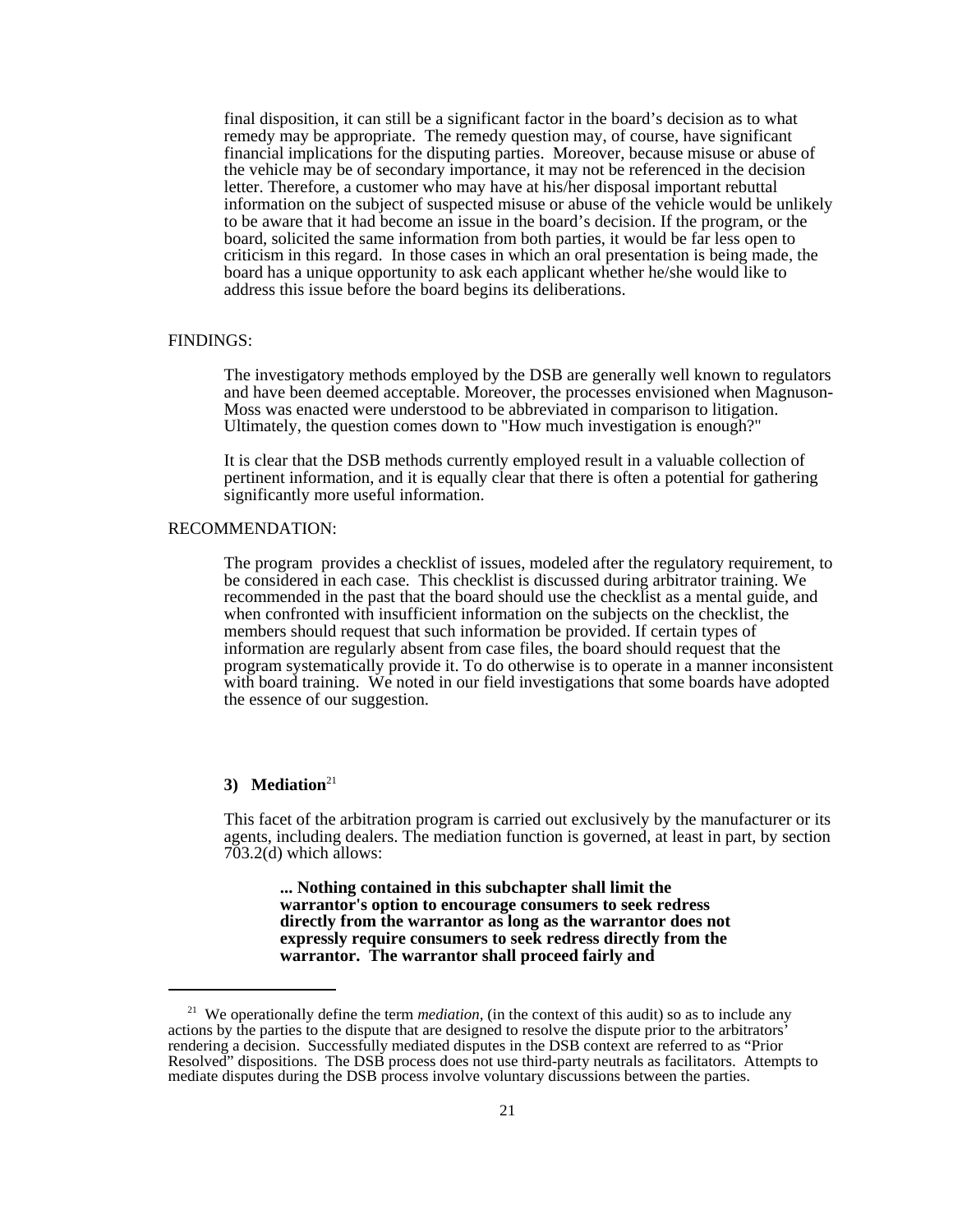#### **expeditiously to attempt to resolve all disputes submitted directly to the warrantor.**

# FINDINGS**:**

After Minacs opens a case, the manufacturer's Consumer Affairs office personnel (in many cases, Dispute Resolution Specialists who are contractors) generally intercede in an attempt to resolve the dispute to the customer's satisfaction prior to any board action. Detailed records are kept as required by § 703.6. This information is contained in the case files maintained by the DSB program's principal administrator.

This audit is concerned with the mediation function only in terms of its impact on the requirement to facilitate fair and expeditious resolution of disputes. All indications are that the mediation function meets, in the main, the minimum requirements for fair and expeditious resolution of disputes. Mediation is voluntary and in no way delays a customer's access to arbitration. The degree to which performance of mediated resolutions conforms with time limit requirements is reviewed in the survey section of this report.

## 4) **Follow-up**

There are several sections of Rule 703 that relate to follow-up and manufacturer compliance with DSB awards. In addition, follow-up is one of the very specific factors that is to be reviewed in the annual audit. In the main, follow-up in this context refers to efforts to assure that DSB awards have actually been performed. This requires that each case file contain specific information about when performance occurred and whether performance was to the customer's satisfaction. It is, of course, entirely possible that the manufacturer and the customer could disagree about whether performance has occurred as envisioned by the DSB decision. When such an eventuality occurs, and it is known to the program, it is imperative that the case file reflects this important fact.

The DSB Dispute Resolution Specialist (DRS) continues to monitor this facet of the program. In California, it is the responsibility of the DSB's independent administrator, DeMars & Associates.

When a customer accepts a "prior resolve" (i.e., mediation) offer or a board decision, the DSB Dispute Resolution Specialist (DRS) monitors the promised performance,<sup>22</sup> but DeMars & Associates is responsible for maintaining the records.<sup>23</sup> In addition, Minacs now mails a questionnaire to the customer to determine that the promised performance has taken place**.**

The completed questionnaire, if returned, is placed in the case file folder at DeMars & Associates headquarters office, where it is maintained for four years.

Our 1999 report (issued in 2000) included the statement below:

We verified the recording and maintenance of performance procedure by our onsite inspections of case files in the regional offices audited. As we found in

 $22$  In cases in which the DSB board awards a repair, a refund, or a replacement vehicle, the Dispute Resolution Specialist is responsible for ensuring that the awards are completed.

<sup>&</sup>lt;sup>23</sup> This function is performed exclusively by DeMars & Associates (the independent national DSB administrator). Once performance of a settlement or award has been verified and the facts related to the performance have been logged by the independent administrator, the case is closed and the performance date is logged for inclusion in the CUDL system.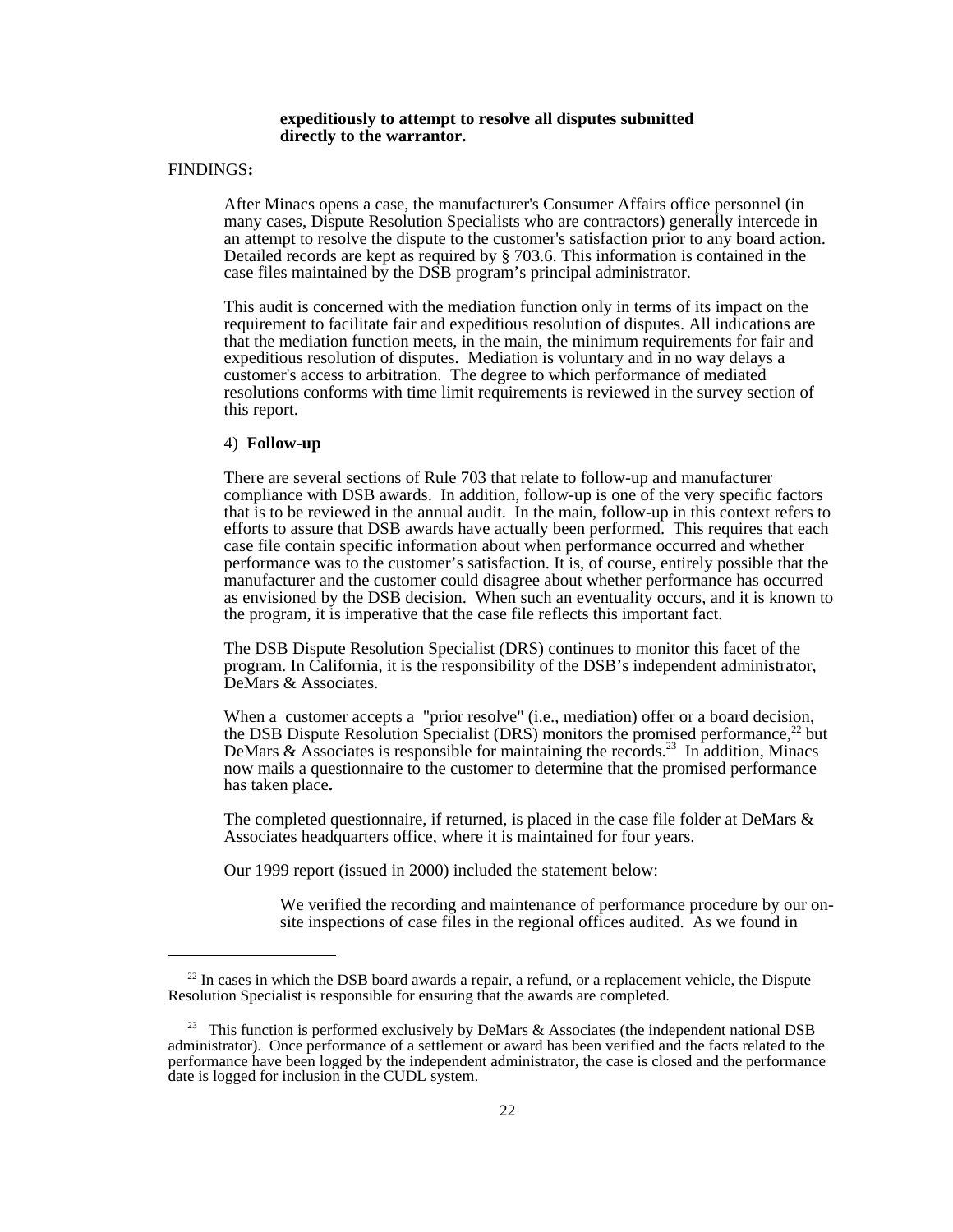2000 for our 1999 report, few completed questionnaires were located in the case files either because questionnaires were not returned by customers, or because the fairly new MORS III system had interrupted the mailing of questionnaires. This suggests that, despite the reinstatement of the questionnaire program, the performance verification process has not been getting the desired results. The program may need to consider alternative methods, including the use of a negative option addition to the questionnaire that says something to the effect of:

# *If this questionnaire is not returned, we will assume that the board's decision was satisfactorily performed and record it in this manner.*

Minacs now sends the customer a survey that does contain such negative option language which allows for the case file to be completed with performance follow-up information while allowing the customer a reasonable opportunity to place in the file any performance verification information they deem pertinent.

There were more returned questionnaires this year (2003 for the 2002 report) than in the recent past, but the negative option device appears to reasonably meet the regulations intent.

For each region selected for inspection, we reviewed a random sample of approximately 50 case files. The sample is drawn from the computer system CUDL maintained by Minacs. The files are reviewed at the headquarters of DeMars & Associates in Waukesha, Wisconsin.

# DISCREPANCIES:

NONE

# 5) **Dispute Resolution**

The DSB resolution system uses a panel of four arbitrators, each of whom is provided, in advance of the board meeting, a case file that contains pertinent facts gathered by the program. The arbitrators meet to discuss the facts, take testimony where applicable, and render a decision. In some cases, the board requests additional information, usually in the form of an independent inspection conducted by a specialist in auto mechanics. Occasionally, the board asks for Technical Service Bulletin information, although technical questions can often be answered by the board's technical member.

DeMars & Associates hires a contractor who functions as a hearing/meeting administrator. The administrator is not to participate in the board's deliberations except to clarify administrative questions. The administrator takes comprehensive notes during the board meeting and, from these notes, prepares a draft of the decision. This draft is approved by the board chair and used to develop the decision letter. In addition, the administrator prepares any necessary independent inspection request forms and, where appropriate, an oral presentation summary for the case file. The administrator also functions, in many cases, as the liaison between the board and DeMars' main office. As such, they may carry communications between the board and DeMars' supervisory personnel. In addition, experienced administrators may debrief a meeting with the board chair or the entire board, sharing with them observations concerning efficiency, possible violations of board policies, etc. In this way they serve as a vital quality control mechanism.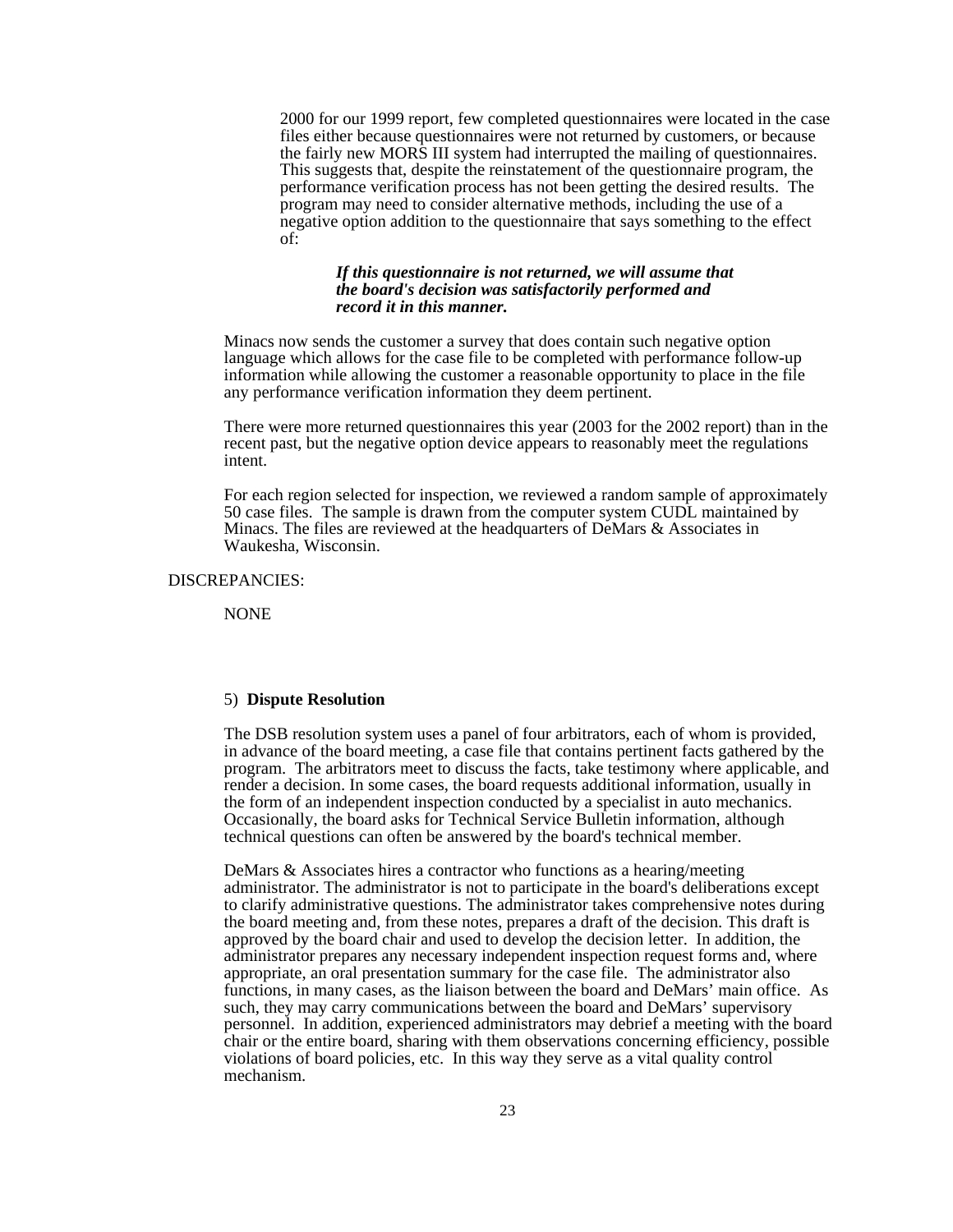The four arbitrators on each board consist of: two consumer members; a technical member (who is also considered by the program a consumer member); and a Ford dealer member. Three members constitute a quorum.<sup>24</sup> The program's operating procedures provide that in cases involving a board evenly divided on a proposed decision, the customer's interest is to prevail. Generally, disagreements are resolved by discussion, which is driven by an objective of reaching consensus.

The parties are sent copies of the case file contents before the board meets and are informed that they may submit additional information if they choose to clarify or contradict information in the file. In addition, customers are informed that they may make an oral presentation to the board. Information received subsequent to the initial filing of a DSB application is provided to the board prior to its deliberations. The parties may also provide contrasting testimony during their oral presentations.

DSB policies provide that decisions of the board are binding on Ford Motor Company but not on the consumer.

# FINDINGS:

The DSB's meeting process is in substantial compliance with the regulation and provides for fair and expeditious resolution of warranty disputes. Overall, the program meets, and often exceeds, the minimum requirements of Rule 703.

In comparison with the early days of the DSB, there has been a marked increase in board member awareness of federal and state regulations that govern the program. In addition, most newer board members demonstrate a substantially greater degree of understanding of such things as the board's scope of authority. We attribute these improvements in board member knowledge and understanding to the professional training of board members (i.e., arbitrators) and the regular feedback the board receives from experienced meeting administrators.

Board members are unpaid volunteers who are not required to have previous expertise in the complexities of automobile warranty law. Fairness, as envisioned by state and federal policy makers, however, suggests that board members have at least a moderate level of knowledge of the state and federal regulations and legal doctrines that set forth the basic rights and responsibilities of the parties to a warranty dispute. To meet this fairness test, the DSB has initiated a national training program for all arbitrators. In addition, the program procedures provide for a state-specific training component for California, focusing the unique requirements of that state. The training session we attended in New Orleans confirmed the arbitrators receptivity to, and desire for, ongoing input regarding the issues of automobile warranty arbitration.

Monitoring board meetings and interviewing arbitrators and board meeting administrators underscored the importance of ongoing training. It is readily apparent that, without regular input and feedback mechanisms, the board members can occasionally be uncertain about their scope of authority and their responsibilities. Because arbitrators are volunteers who meet infrequently, a mistake made in one meeting can easily become, in short order, an institutionalized error. The institutionalized error subjects the program to a possible noncompliance determination. Regular input from the program administrator, as well as the newsletter*, The Dispute Dispatch*, and from experienced board meeting administrators can minimize these risks. In our audits of board meetings, we witnessed several situations in which members operated under significant misconceptions. This is not surprising; judges in the state

 $24$  The program requires that this quorum consist of a majority of consumer (i.e., non-manufacturer or dealer-related) members.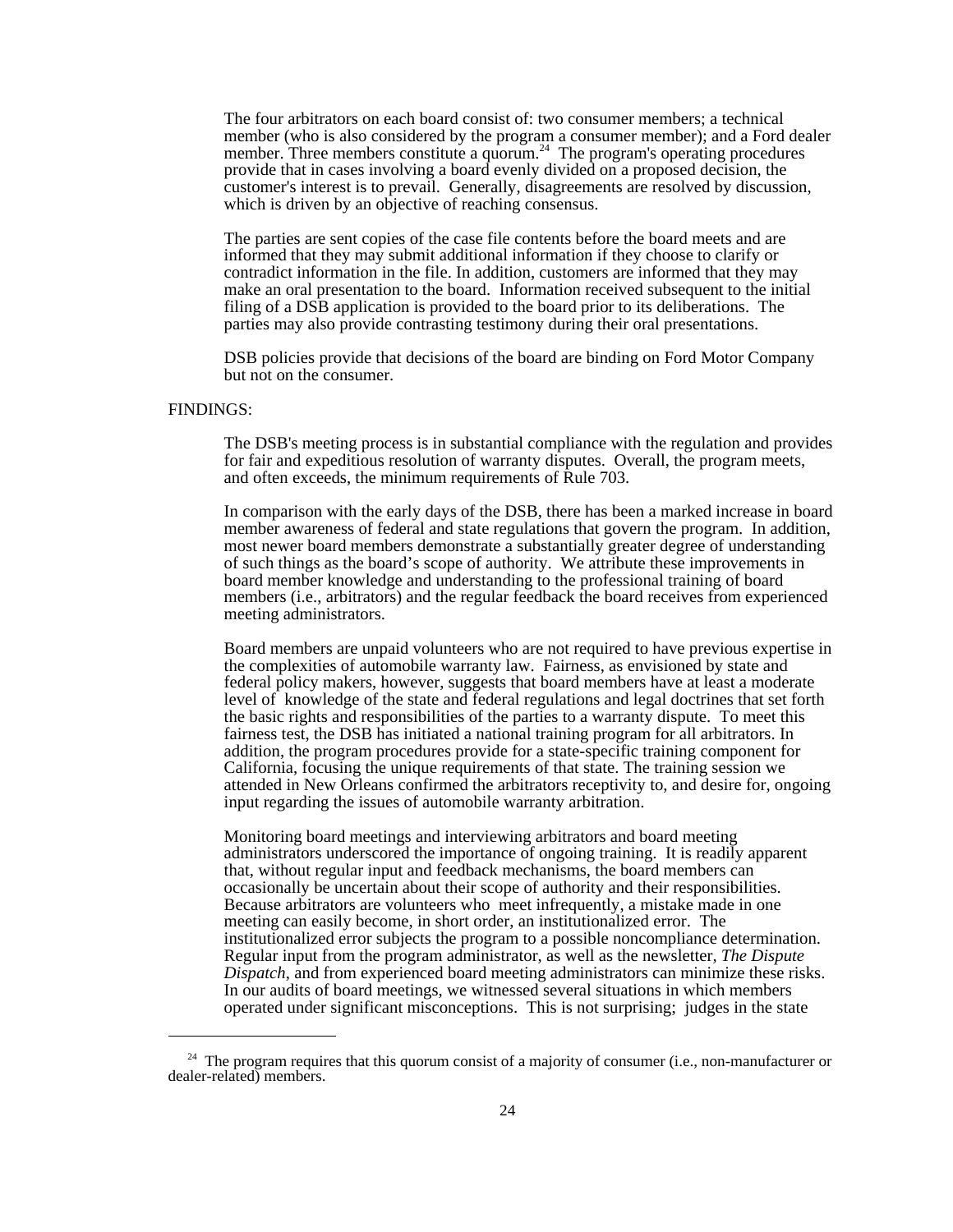court systems make similar mistakes every day. Most judicial systems today, however, provide for continuing education in the form of regular judicial training seminars and periodic publications that highlight areas in which the courts are operating in error.

To expect complete comprehension of the abundant and complex training information under the circumstances of a two-day session is unrealistic. It is equally unrealistic to expect long-term retention of all this information without some form of regular reinforcement. The training materials given to the board members provide a significant measure of reinforcement and, together with the DSB newsletter,<sup>25</sup> should result in a marked improvement. The continuing education effort is now an integral part of the DSB program. Professor Brown is the editor of this publication.

In interviews, board members again this year (i.e., year 2003 for the 2002 report) expressed their appreciation of the continuing education efforts, which are designed to reinforce their initial training and focus on the areas in which mistakes are most likely to be made. Board members continue to be receptive to this ongoing flow of information that aims to improve their understanding.

 Overall, the boards demonstrate their clear ability and commitment to provide fair and expeditious resolution of warranty disputes. The fundamental objective of Magnuson-Moss and Rule 703 is met.

#### DISCREPANCIES**:**

NONE

<sup>&</sup>lt;sup>25</sup> This valuable continuing education tool is a newsletter/bulletin aimed specifically at current DSB arbitrators. Introduced in November 1992 as the Dispute Settlement Board *Bulletin*, it was re-named *The Dispute Dispatch* in 1993.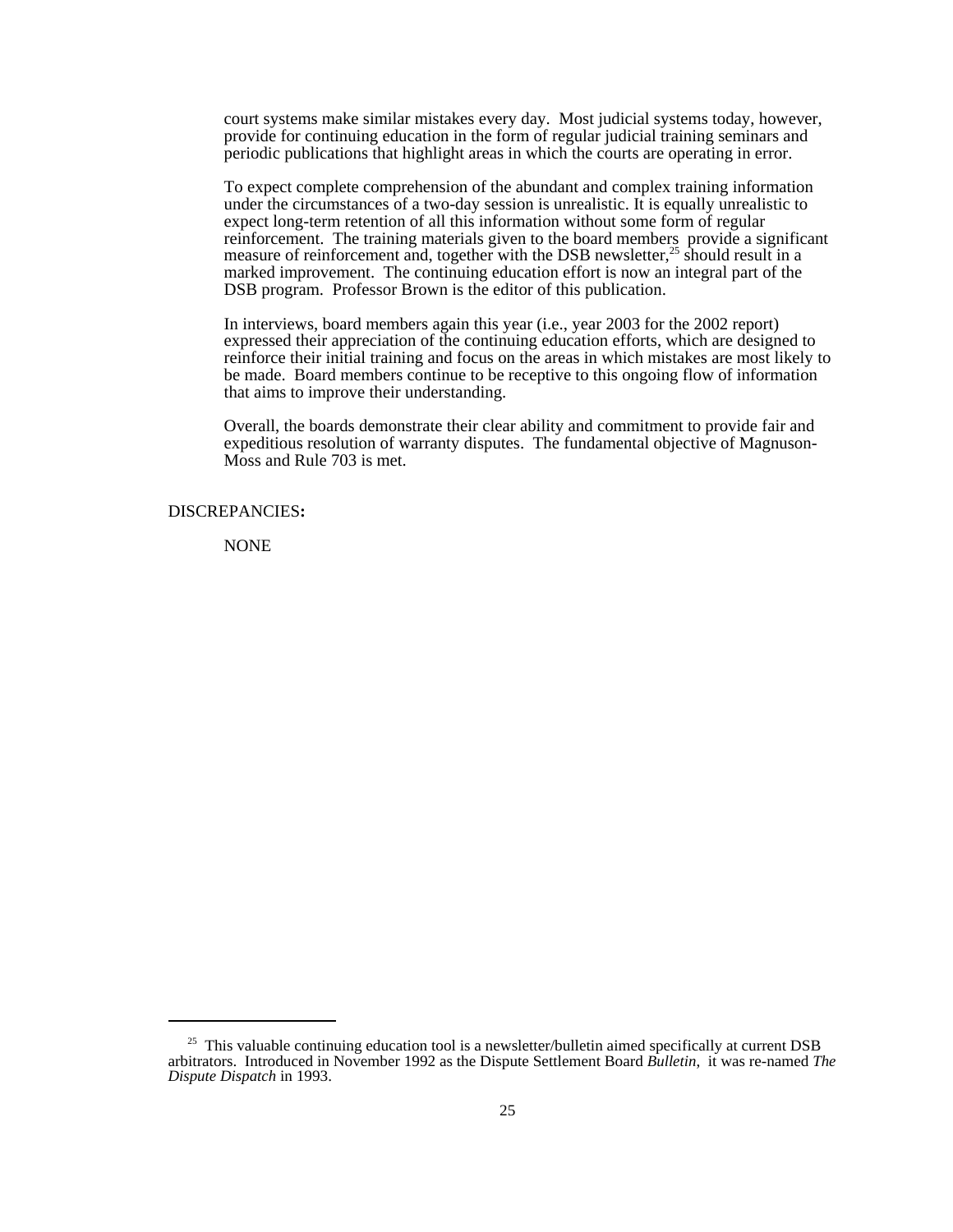# *SECTION III*

# *Interview with the DSB Process Manager*

Mr. Mark P. Loftus, the current Dispute Settlement Board (DSB) Process Manager (appointed 3/1/00), in Ford's Customer Service Division, is the Ford Motor Company manager most directly involved with the ongoing administrative requirements of the DSB. This interview format was developed for use in the 1993 national (FTC) audit we conducted of the DSB program as it operates nationally.

Ford Motor Company's third-party arbitration mechanism became national in 1983 and there are currently 37 Dispute Settlement Boards nationally. During the 2002 audit period, 419 Board hearings were conducted with 4,214 cases arbitrated. The mechanism reviewed 7,930 cases for eligibility of which 5,742 individual consumer appeals were processed under the guidelines of the program.

# INTERVIEW WITH Mr. Mark P. Loftus, DISPUTE SETTLEMENT BOARD PROCESS MANAGER, FORD CUSTOMER SERVICE DIVISION

### Question l: *How detailed is the Board's explanation of its decisions?*

Answer: Each customer who applies to the Board receives a written statement as to which specific warranty coverage applies to the vehicle in question. We have retained an independent consulting firm to process DSB applications. The firm acknowledges the customers' eligibility for arbitration and sends a written statement as soon as a case is determined to be within the Board's jurisdiction. This step also lets the customer know what to expect, so that the ultimate Board decision statement is easy to understand. The independent contractor's caseopening staff members select from among 450 symptom codes to inform the customer of his/her specific warranty eligibility coverage.

> Another independent contractor recruits, selects, and trains DSB members. The formal Board Training Program instructs Board members on the rationale for clear decision statements. Whether it's a simple award, a vehicle replacement/repurchase, or no award, all of the essential details are clearly stated in the Board's decision letter. Board administrators, in turn, are always alert to opportunities for further improvement in decision letter content and clarity.

- Question 2: *Does anyone other than Board members attend hearings? Who? What role do they play?*
- Answer: The DSB Board Administrator who is an employee of DeMars & Associates is there only to provide administrative support, and to record decisions in order to prepare the decision letters for the Board chairperson's signature. In practice, Ford Motor Company observers rarely attend Board meetings. Exceptions might include a newly appointed Office Operations Manager, Office Operations Specialist (from the local FCSD Regional Office) or someone like myself auditing process quality. We are sensitive to the need for insulation at all levels. However, Ford Motor Company reserves the right to attend and make oral presentations on a limited basis.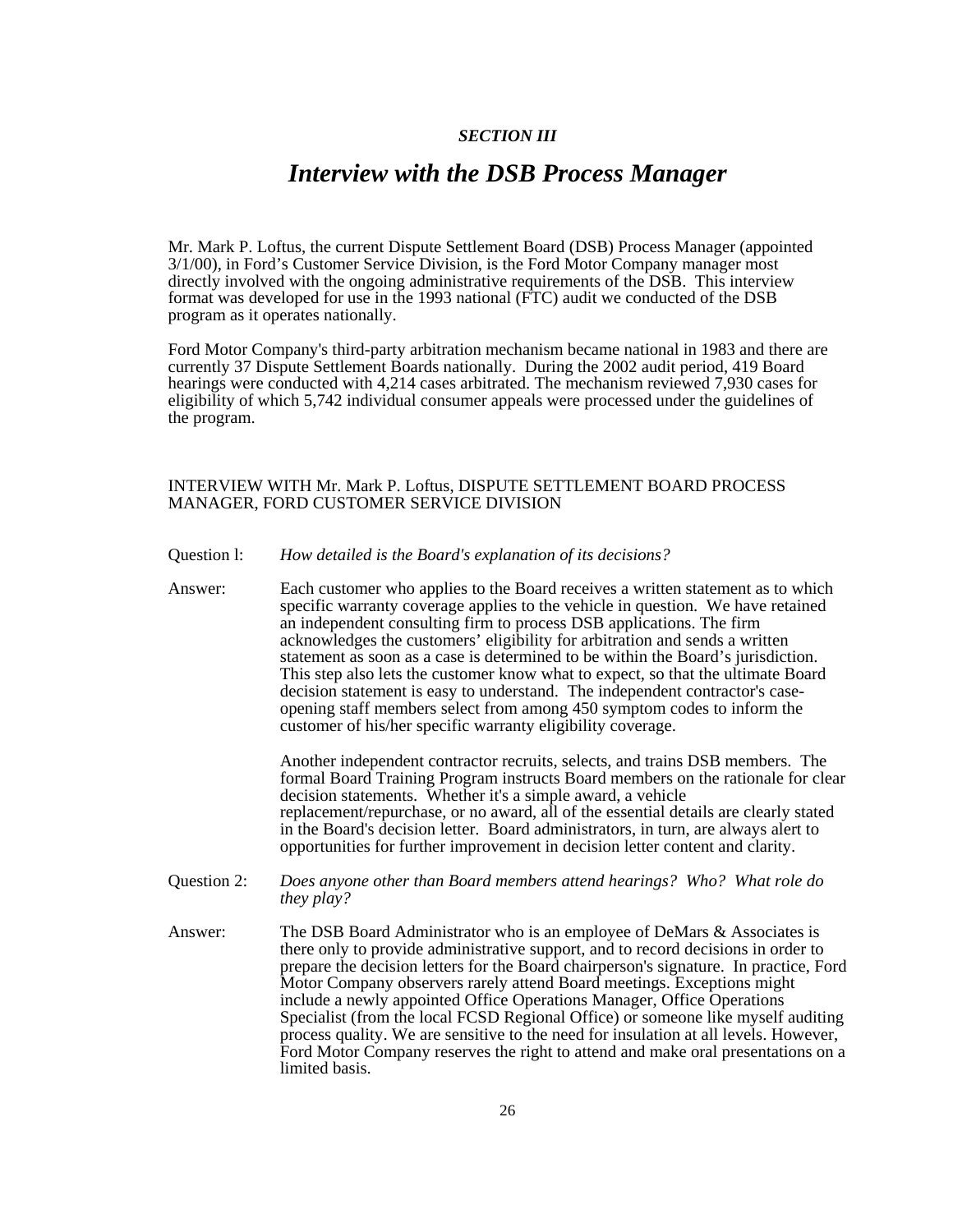Consumers who have elected to make an oral presentation attend during their portion of the review. Occasionally, prospective Board members may attend (observe) a meeting for orientation. State regulatory personnel periodically observe the meetings and some Boards have honored requests from members of the media.

- Question 3: Have the Board members received any training in dispute resolution, consumer law, or automotive technology? What instructions have been given to the board members by Ford?
- Answer: Board members are all volunteers, identified, selected and trained by an independent outside agency. Member recruitment, selection, appointment, and retirement are coordinated primarily through Professor James L. Brown, Professor of Law and the Director of the Center for Consumer Affairs, University of Wisconsin-Milwaukee. (Dealer members are identified by Ford regional offices, with the exception of California.) Board member selection is usually based on education and experience in the area of consumer affairs. Members normally serve for a three-year period.

Professor Brown also coordinates training for the Board members. The training program and its contents have been developed completely independently from Ford by Professor Brown and his staff, who conduct training sessions in hotel facilities around the country.

Attendees are reimbursed for out-of-pocket costs such as transportation, lodging, meals, etc. Major facets of the training include:

- ! Distribution of training and reference manuals.
- Techniques for running effective meetings.
- Mediation and arbitration techniques.
- ! Detailed explanations of DSB procedures, operations, policies, activities and responsibilities.

!Familiarization with available remedies and their implications for equity for all parties.

- ! Thorough assessment of case documents and inspections.
- Role-playing situations.
- Promotions of objective decision-making.
- ! Use of board members' abilities, skills, and objectivity.
- ! Efficiency of time, material review, and deliberations.
- ! Dynamics of group interaction and hands-on experience.
- ! Instruction in provisions of federal and respective state laws.

During 2002, 62 consumer board members and 21 dealer members received this training. Additionally, Professor Brown conducted a California-specific "refresher" training program in 2002, per California regulations that included a total of 8 attendees.

Every Board member attendee receives a nine-page DSB Guide, which describes the workings of the DSB process in condensed form.

Question 4: *What, if any, follow-up is made to customers after a Board decision?*

Answer: There are several attempts to follow-up by the Board. The first is the decision letter from the Board Chairperson. If the Board made an award, an Acceptance or Rejection of Decision form accompanies the decision letter. The customer is asked to sign and return it within a specific period of time (14 days unless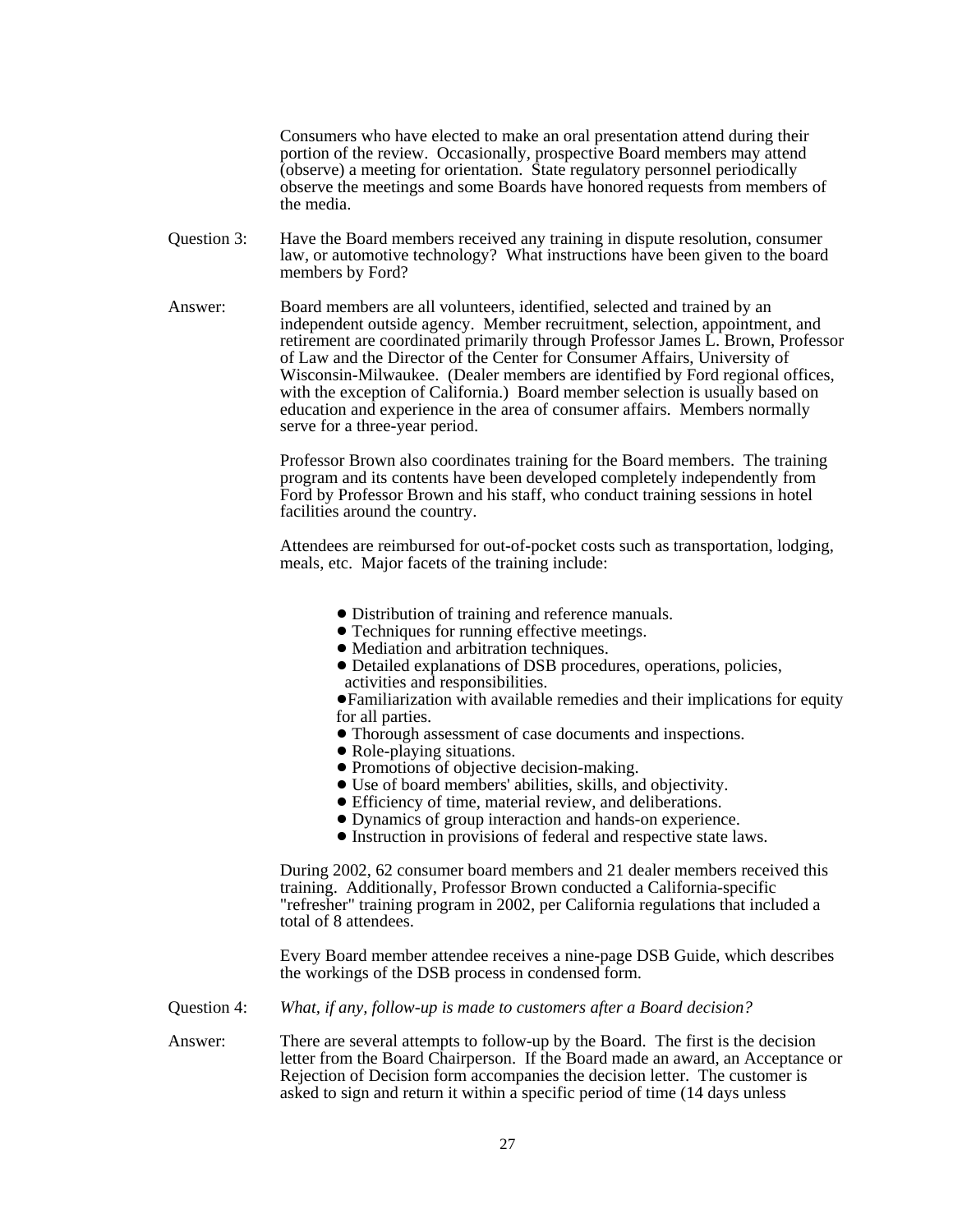otherwise required by State Certification rules) indicating whether he/she accepts or rejects the Board's decision. If the customer accepts the decision, a Dispute Resolution Specialist (DRS) contacts the customer and works with them to complete the award performance.

We also send a DSB customer survey to any customer who received an award from the DSB process. The purpose of the survey is twofold: 1) to ensure the DSB award was completed and 2) to determine the customer loyalty based on the handling of their DSB case.

# Question 5: *What are the procedures for monitoring placement of brochures and posters in dealer service areas?*

Answer: This is an ongoing monitoring responsibility for all Ford Customer Service Division (FCSD) dealer contact personnel. In addition, Ford has an Internet website, QCDealer.com, that is our primary means of communication with our dealers. The site has a section dedicated to DSB that explains the process and the dealer responsibilities under state and Federal laws. It also directs dealers to the Dealer e-Store, an internet website for dealers to order needed brochures, holders, posters and other materials at no charge. In addition, this system has the capability for dealers to place a monthly "subscription" for materials to ensure an ongoing supply of materials.

> Each dealership, upon appointment, is required to sign a Dealer Participation Agreement for the DSB, which includes an agreement to display DSB materials.

Question 6: *What kind of reporting data are maintained at any given point in time?*

Answer: The database containing DSB information is created and updated through electronic entries made by the independent contractors, Minacs and DeMars & Associates, as well as the Ford Dispute Resolution Specialists (DRS). This data is used to generate the following reports:

1. Monthly Volume Activity Report. This report provides a complete accounting of all DSB cases for the current month and year-to-date periods. Region and national composites are provided. The following categories are tallied:

> Statements Received Cases Opened Cases Resolved Prior (Mediated) Board Decisions Total Case Closings Average Days Handling Cases in Inventory Number Over 40 Days

The DSB Statistical Summary Report. This report is maintained by Minacs and used to fulfill various state and Federal reporting requirements. The report lists DSB activity by FCSD Region or by state. The supporting documentation to this report contains a list of all the DSB cases by case number, customer name, address, city, state and by vehicle make and model.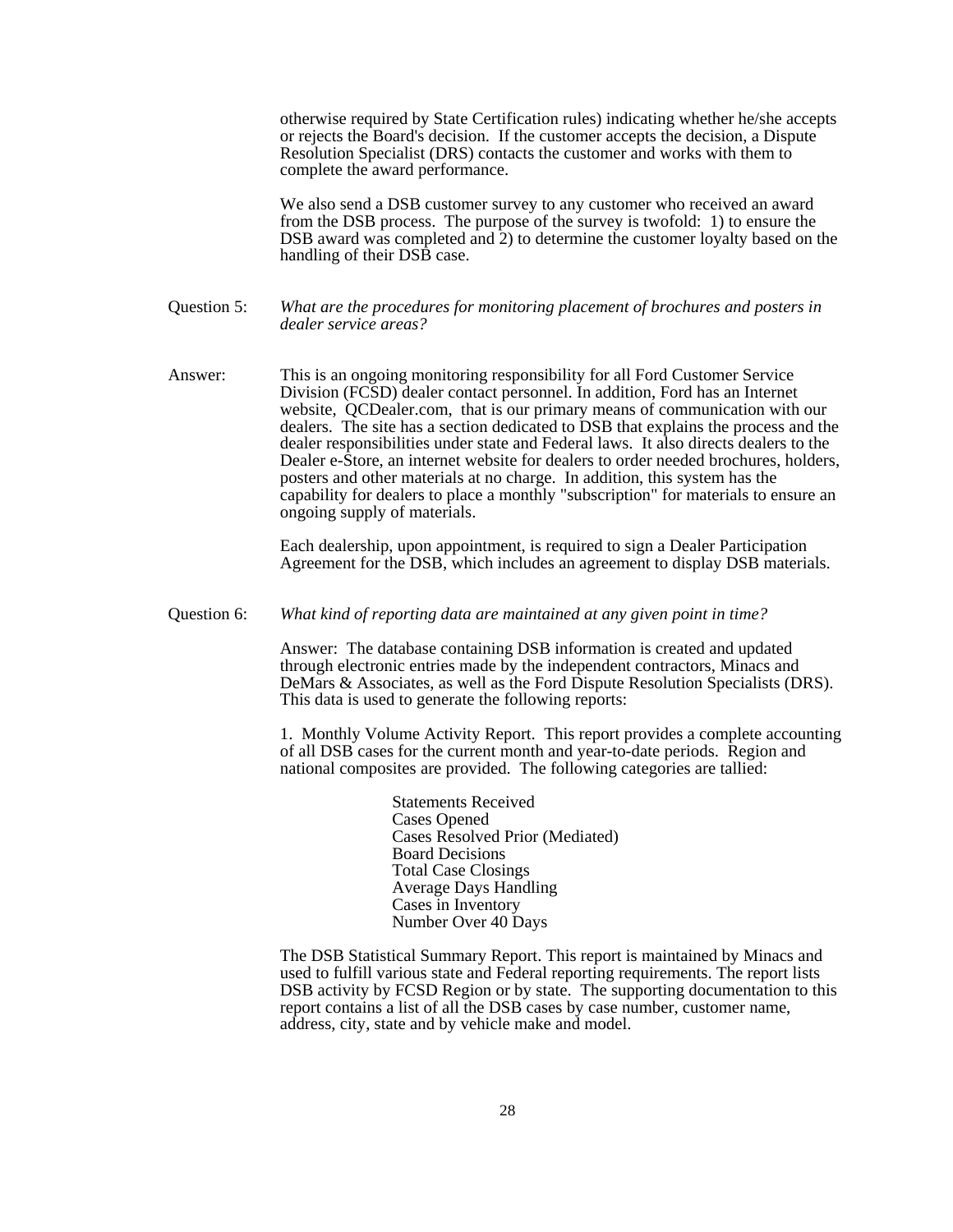- Question 7: *What mediation/conciliation procedures, if any, are used after a complaint has been filed with the Board, before actual board review? How are these recorded?*
- Answer: Ford has a centralized Dispute Resolution Specialist (DRS) position on location in Dearborn, MI. The DRS reviews each case for a possible resolution prior to Board involvement. We believe that the DRS involvement helps to optimize customer satisfaction and reduce caseload burden on the Board. These cases are recorded as successfully mediated, and appear under the "prior resolve" portion of our Volume and Activity Report if resolution occurs before Board review.
- Question 8: *Where are the records kept? Who keeps them?*
- Answer: In August, 2001, Ford introduced a new online customer database called the Customer Data Link (or CuDL). All DSB cases are entered into this database by DeMars & Associates (previously entered by Minacs through 8/02). All original case file documents are kept for five years at DeMars & Associates, our DSB Administration office in Waukesha, Wisconsin. All Board records, such as meeting agendas and decisions, are also retained for five years at DeMars & Associates.
- Question 9: *Which dealers do not participate in the DSB program? Why don't they?*
- Answer: When a new dealer is appointed by the Ford, Lincoln, or Mercury Division, a DSB participation agreement is a required part of the appointment package, so DSB is a highly visible process among our dealers. Very few dealers withdraw participation. The non-participants may be uncomfortable with the DSB process or simply uncomfortable with the prospect of being bound by the decisions of the Board. All dealers are strongly encouraged to participate in the program.
- Question 10: *Who participates at meetings? What role do they play? How often are meetings held?*
- Answer: The Board is comprised of four unpaid volunteers (three consumer representatives, one of whom is a technical member, and a Ford, Lincoln or Mercury dealership representative<sup>26</sup>). If a case happens to involve the dealer member's own dealership, he or she is excluded from reviewing/participating on the case.

The Board chairperson (who is one of the three consumer members), is voted to chairperson by the other members. The dealer member is never the chairperson. All members participate on an equal basis in the hearings. The decision letter is prepared for the chairperson's review, modified if needed, and signed by the chairperson before it is mailed to the customer. The DSB Board Administrator acts only as an observer/recorder.

Meetings are generally held once a month, but the schedule can vary with the volume of cases at a particular board.

<sup>&</sup>lt;sup>26</sup> Some states withhold voting rights from the dealer member.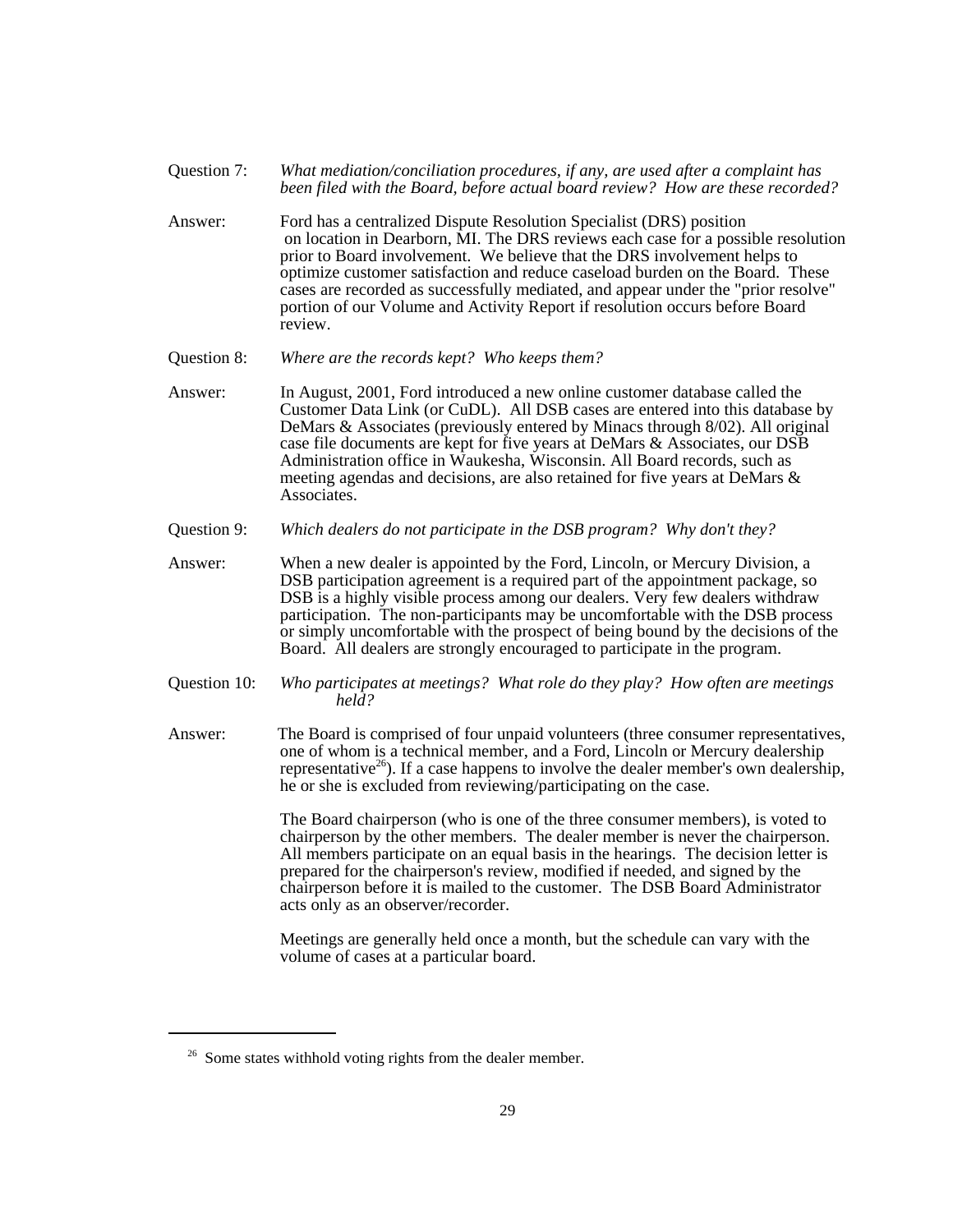- Question 11: *In what circumstances, if any, would the board seek additional information from customers regarding their complaints? What is the procedure used for obtaining this information?*
- Answer: If the Board feels it does not have enough information to render a decision, it can defer the case and ask for the information it wants. The Board will occasionally defer a case to allow a customer to provide additional information or to make the vehicle available for inspection by the Board.

More frequently, the Board may defer the case until Engineering Analysis Associates (EAA), an independent engineering agency, can perform an independent inspection.

- Question 12: *What procedures are followed if a customer petitions the warrantor directly, rather than the board? At what point is the customer informed of the board?*
- Answer: The Customer Relationship Center (CRC) features a toll-free 800 number to ensure that Ford Motor Company is accessible and responsive to the needs of our growing body of vehicle owners. We have a dedicated toll-free line for the hearing impaired (TDD) and a language line for non-English speaking customers.

We try diligently to resolve most concerns first through our normal customer handling process at the dealership or, if requested by the customer, with CRC assistance. If a customer is still not satisfied and asks the CRC about mediation, arbitration or dispute settlement procedures, the Customer Service Representative will advise the caller of the DSB process and arrange for our independent source to send a brochure and application form.

In addition, the DSB is explained in the Warranty Guide and Owner's Guide found in every vehicle's glove box. The guides provide a toll free phone number and address to obtain an application/brochure. Finally, all Ford, Lincoln, and Mercury dealers also have the brochures available and are required to display them openly.

- Question 13: *How is contradictory information handled? What procedure is followed? How often does this happen? Is the Company and the customer offered a chance to rebut any contradictory evidence? How?*
- Answer: Every customer is sent a copy of the case file that is sent to the Board before the scheduled hearing. This is sent at least five (5) days in advance. Thus, every customer has the opportunity to refute, in writing, the statements from the warrantor or the dealer. Should they do so, their written response becomes part of the documentation presented to the board. The DSB Policy Manual states:

DeMars & Associates will provide the consumer a copy of the DSB documents to be reviewed at least five  $(5)$  days prior to the hearing. The customer will be invited to refute the statements/comments in writing to the DSB address. Additional correspondence from the customer must be carried to the meeting and incorporated with documents previously provided to the members. With this procedure, we believe the customers' concerns are fairly represented.

The customer is also provided the opportunity to make an oral presentation directly to the Board. This can be done in person or by telephone conference. Ford Motor Company and the dealer each provide a written report to the Board. These reports are part of the original case file that is sent to the Board and to the customer prior to the meeting date. Ford does not, as a rule, make an oral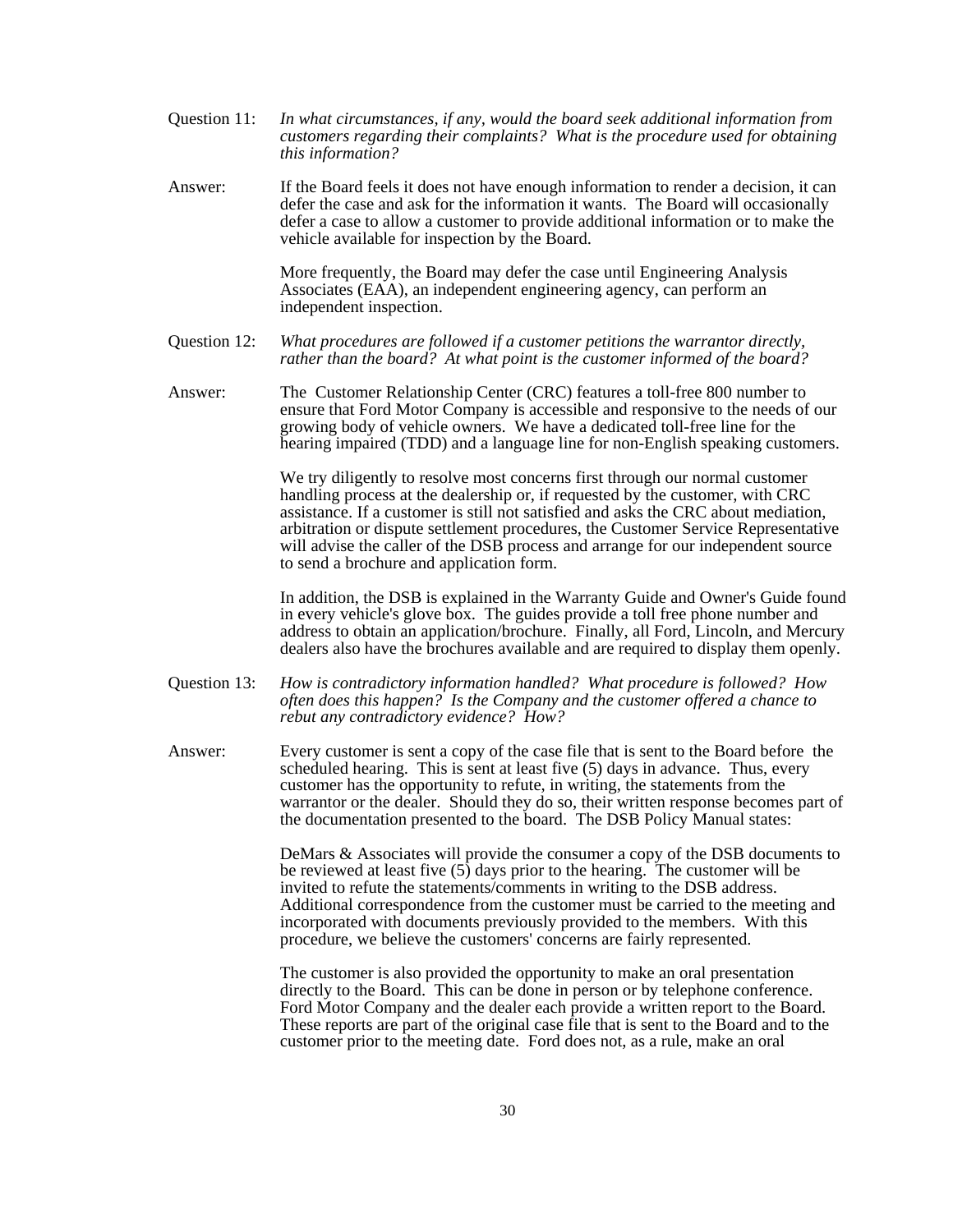presentation or attempt to rebut any additional information provided by the customer.

In practice, when there is a disagreement, the board often calls for an independent inspection of the vehicle before rendering a decision.

- Question 14: *What procedures are followed for Board inspections? How often are they requested?*
- Answer: The Board will occasionally want to inspect a customer's vehicle and will do so if it is available when the customer makes an oral presentation. More frequently, the Board will ask the administrator to make arrangements with Engineering Analysis Associates (EAA), an independent inspection firm, to have the vehicle inspected. EAA submits their findings to the Board. In 2002, the Board requested approximately 310 independent inspections, or 7% of the cases reviewed.
- Question 15: *How far in advance of a Board meeting are cases made available to Board members*?
- Answer: Board members receive them at least five (5) days in advance.
- Question 16: a) *Do Board members feel independent of Ford?*
- Answer: Very much so. The independent training program conducted, by Professor James Brown, has been very successful in letting new Board members know their responsibilities. The training stresses the Board members' insulation and independence from Ford Motor Company.

Professor Brown does an excellent job and is a valuable resource and sounding board for Board members. He is always available to hear their concerns. As a result, he is able to offer us suggestions for further improvement or training based on the feedback he receives from the Board members.

*The Dispute Dispatch* newsletter, which Professor Brown initiated for Board members, is an informative and timely resource and training aid. It fosters discussion and defines or reinforces key practice points for the board members. *The Dispute Dispatch* adds an important dimension to Board member training, confidence, and independence.

b) *Do they feel adequately rewarded?*

Answer: DSB members serve voluntarily for a three-year term without any direct compensation from Ford for the many hours of service they provide on their respective boards. We are proud of the fact that they willingly do so, though we have no opportunity to tell them so directly.

> The feedback we get from contractors such as Professor Brown, DeMars & Associates and others makes it clear that DSB members are proud of the opportunity to use their experience and judgment in a voluntary process that is increasingly recognized for its quality and independence. They clearly take pride in what they're doing. They enjoy it and look forward to the meetings.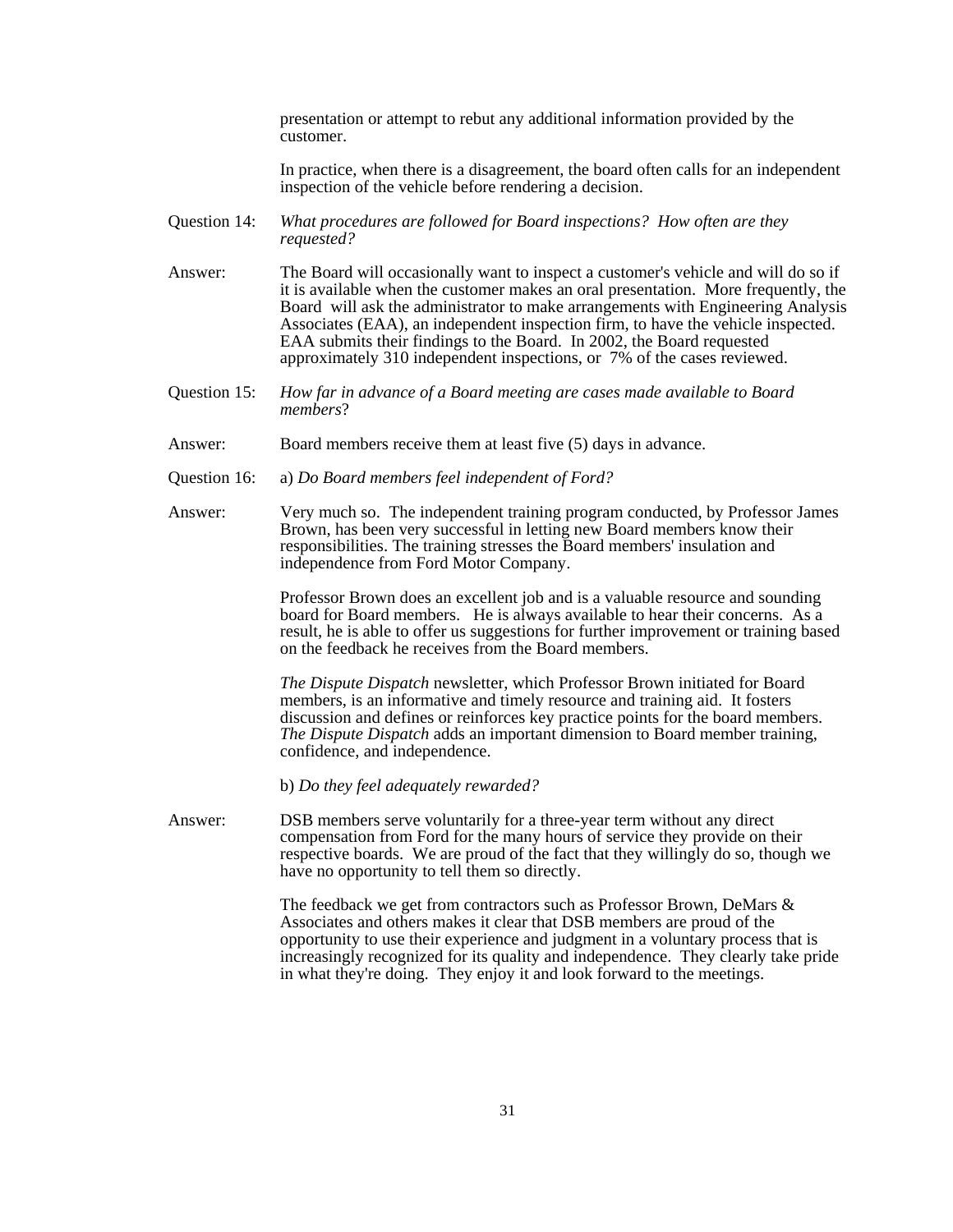c) *Do dealers vote on warranty cases?*

- Answer: Yes. The dealer is one of the four voting members, except in Ohio Lemon Law eligible cases and Arkansas (see question #10, dealer members are excluded from participating in cases involving their own dealerships).
	- d) *Are copies of arbitration procedures made available by Ford? In what form?*
- Answer: Yes. A DSB Guide is provided, which describes the operations of the program. This is distributed with the DSB training materials in a special three-ring reference binder at the formal training sessions. The material is updated annually to reflect lemon law changes and other procedural changes in the various states.
- Question 17: *Does the Board operate in a fair and expeditious manner at all times?*

Answer: Yes. All cases must be processed within 40 days and according to the guidelines established by FTC 703.

> The Board member training conducted by Jim Brown and the Dispute Dispatch stress the importance of making a "fair and equitable" decision.

> We limit attendance of Ford employees at Board meetings to the rare occasions when Ford makes an oral presentation. This is done in an effort to avoid any perception of Ford attempting to influence the Board decisions.

- Question 18: *What obstacles, if any, do you see to the performance of the DSB?*
- Answer: Board members occasionally have a scheduling conflict preventing them from participating in the meeting. If this results in a lack of quorum, it can cause the case to go over 40 days. Additionally, meeting the 40 day deadline can be challenging for Ford due to the fact that DSB case handling time is, in reality, 22 business days. In 2001, DeMars began to arrange interim teleconference board meetings to review any information that may have been requested by the board from a previous meeting. This expedited the case review and final decision by the board and prevented the case from being delayed for another month.
- Question 19: *What enhancements to the program occurred during 2002?*
- Answer: In 2002 we continued to review the DSB process to identify ways to improve the process. We have come to value the help of Professor Brown, DeMars  $\&$ Associates and others whose insights and experience have helped over the years. Among highlights for 2002 are:
	- Renewed certification in Georgia, Ohio and Arkansas (informational only requirement)
	- Ford sent an Electronic Field Communication (EFC) to all dealers in all states providing step-by-step instructions for ordering DSB brochures, holders and lemon law acknowledgements through our e-store at qcdealer.com. The Ford Customer Service Managers (CSM) were required to review DSB compliance requirements with dealers and to ensure dealers are following compliance procedures and understanding compliance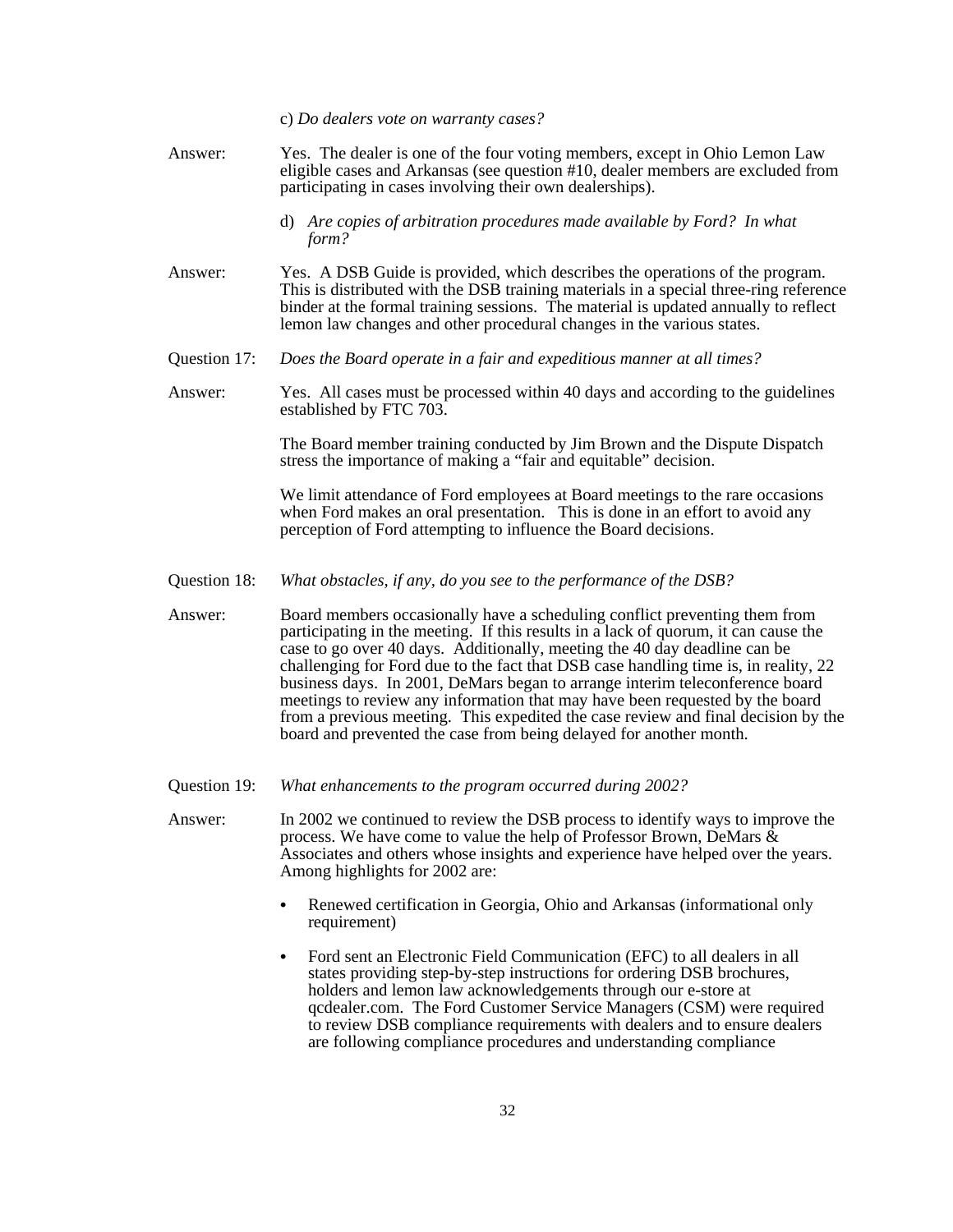materials. CSMs also were required to encourage dealers to order a subscription for required DSB materials via the e-store.

- Through the institution of the online dealer e-Store, Ford is now able to track the number of DSB brochures and DSB materials (ie. posters, brochure holders) ordered and supplied in 2003. The order quantity is tracked by the supplier, Budco and provided to Ford on a quarterly basis. The totals for 1st quarter 2003 exceed 35,000 DSB brochures and 17,000 DSB materials ordered and supplied.
- In 2003 Ford is sending a follow-up EFC to remind dealer's of the DSB process and the dealer's responsibility to provide this information to their customers.
- Funded compliance audits for FTC 703, which included National, Ohio, and California specific audits.
- Met accurate and timely compliance with required statistical filings, questionnaires and related special requests.
- Conduct ongoing training of DRSs to improve their understanding of FTC 703
- Ford converted to an on-line database computer system called Customer Data Link (CuDL), which replaced the previous MORS database system.
- The DSB eligibility determination responsibility switched from Minacs to DeMars & Associates in August, 2002. The DSB process is now handled at one central office in Wisconsin by one specific vendor.

Renewed contracts with supporting entities and/or vendors including Claverhouse Associates DeMars & Associates, Ltd. SPX - Engineering Analysis Associates, Inc. Minacs Spike Lawrence, Inc. University of Wisconsin-Milwaukee Research Data Analysis Budco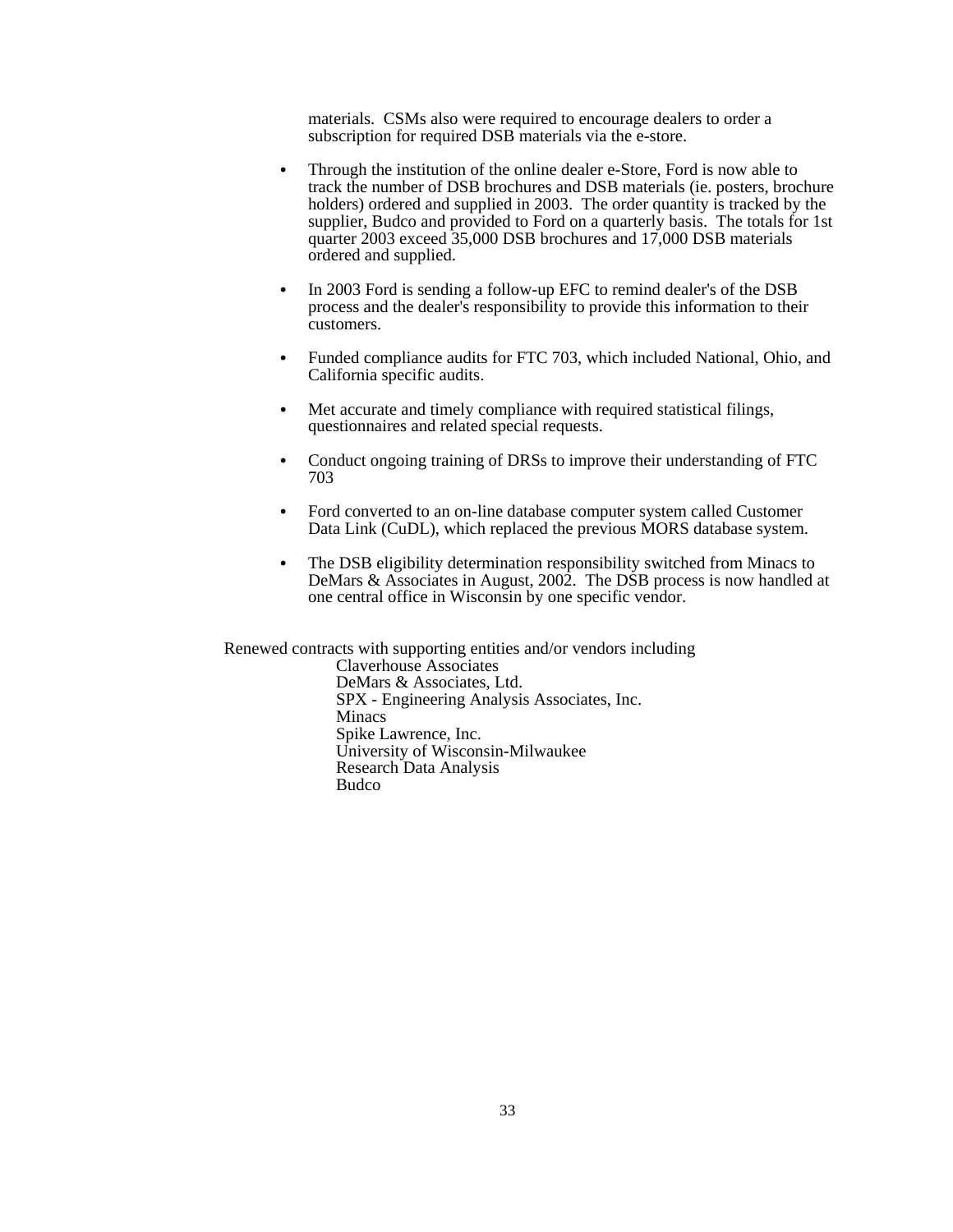# *SECTION IV*

# *On-Site Audit of Case Opening/Closing Facilities*

The case opening and closing process is administered by an independent contractor, Minacs, located in Farmington Hills, Michigan. The contractor receives all applications to DSB and reviews them for preliminary jurisdiction determination. The centralization of this responsibility with Minacs provides for standardized and consistent determinations concerning jurisdiction. In addition, Minacs compiles and maintains the DSB statistics that are included in the Rule 703 mandated reports.

In reviewing this facet of the DSB program, we follow the previous audit format. With the exception of implementation of computerized statistics compilation and maintenance, the procedures are fundamentally identical to those described in the 2001 audit. The contents of the *Agenda/Decision Summary* form completed by the board administrator are now logged into the CUDL computer system. This assures that the critical information related to each board decision is available for each case file.

Minacs continues to operate as before and is in substantial compliance with all DSB-related regulatory requirements.

We said in last year's report:

*"NOTE: This dimension of the process has been changed. The case opening function will now be administered by DeMars & Associates. Nevertheless, the new changes were not fully implemented during the year covered by this report.*"

What we should have said is:

NOTE: This dimension of the process is being changed in mid-year (i.e., 2002). The case opening function will now be administered by DeMars & Associates. Nevertheless, the new changes were not implemented during the year covered by this report.

Since our current report covers the calendar year 2002, the process described above is accurate for the first half of 2002, but the case receipt and opening function has been transferred to DeMars & Associates with the case closing function being assumed by the Dispute Resolution Specialist at Ford Motor Company in all states but California (see, California-specific audit report).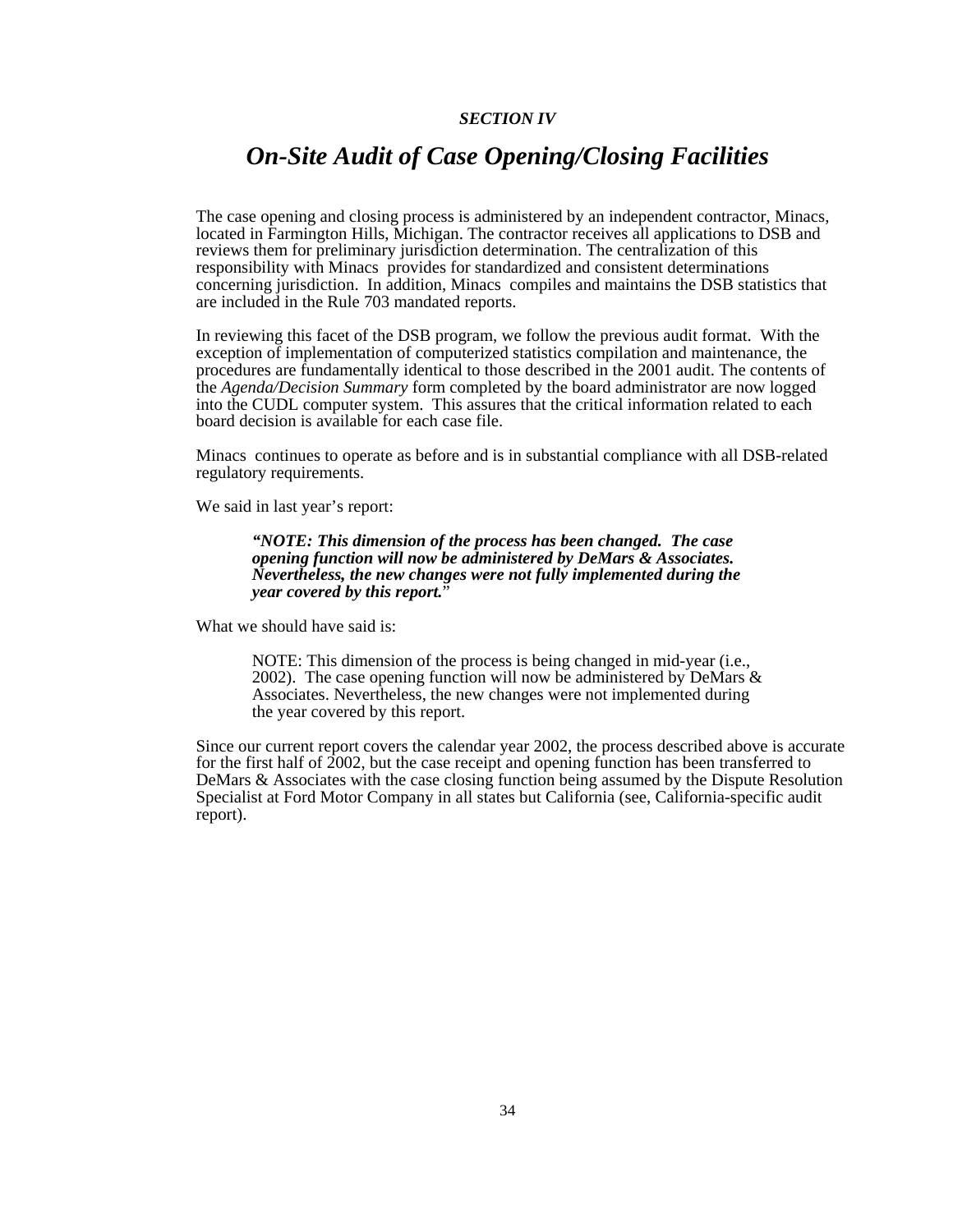# *SECTION V*

# *On-Site Audit of DSB Operations for Three Regions*

The calendar year 2002 (January - December) audit involved a field inspection of the DSB component of the Ford Customer Service Division in the Denver, Colorado; Orlando, Florida; and San Francisco, California Regions.

The Denver Region has responsibility for Colorado, Wyoming, Utah, Idaho, New Mexico, Nevada, Oregon, Montana, South Dakota, and Nebraska. The Orlando Region has responsibility for Florida, Alabama, and Georgia. The San Francisco Region covers California, Nevada, Hawaii, and Oregon. In many cases, regions have jurisdictions which do not necessarily follow state boundaries, and in California there are two regions within the state.

**I. Denver Region,** Ford Customer Service Division, 6312 Fiddler's Green Circle, Englewood, Colorado.

### **A. Personnel and Case Load**

Ford reports that the Denver Region received 205 DSB applications in 2002. Of this total, 69 are reported as "not-in-jurisdiction" cases. Ford reported 25 mediated (i.e., "Prior Resolved") cases for this region, and 111 arbitrated cases. The average time for handling a case in the Denver Region was 39 days. This is six more days than the national average of 33 days for resolving cases.

## **B. Record Keeping, Accuracy and Completeness**

We drew a random sample of 50 cases that were closed during 2002 and examined them to determine whether they were complete and available for audit.

The results of the inspection of the random sample of 50 cases from 2002 are detailed below.

§ 703.6 (a) (1-12)

**(a) The Mechanism shall maintain records on each dispute referred to it which shall include:**

**1) Name, address and telephone number of the consumer.**

**2) Name, address and telephone number of the contact person of the Warrantor.**

**3) Brand name and model number of the product involved.**

**4) The date of receipt of the dispute and date of disclosure to the consumer of the decision.**

**5) All letters and other written documents submitted by either party.**

### FINDINGS:

The auditor examined 50 case files extracted from the reported 136 "in-jurisdiction" case files. All files were maintained as is appropriate. Of those files reviewed, most were arbitrated cases, and some were prior resolved (mediated) cases. A few files were re-opened cases that had been assigned new case numbers.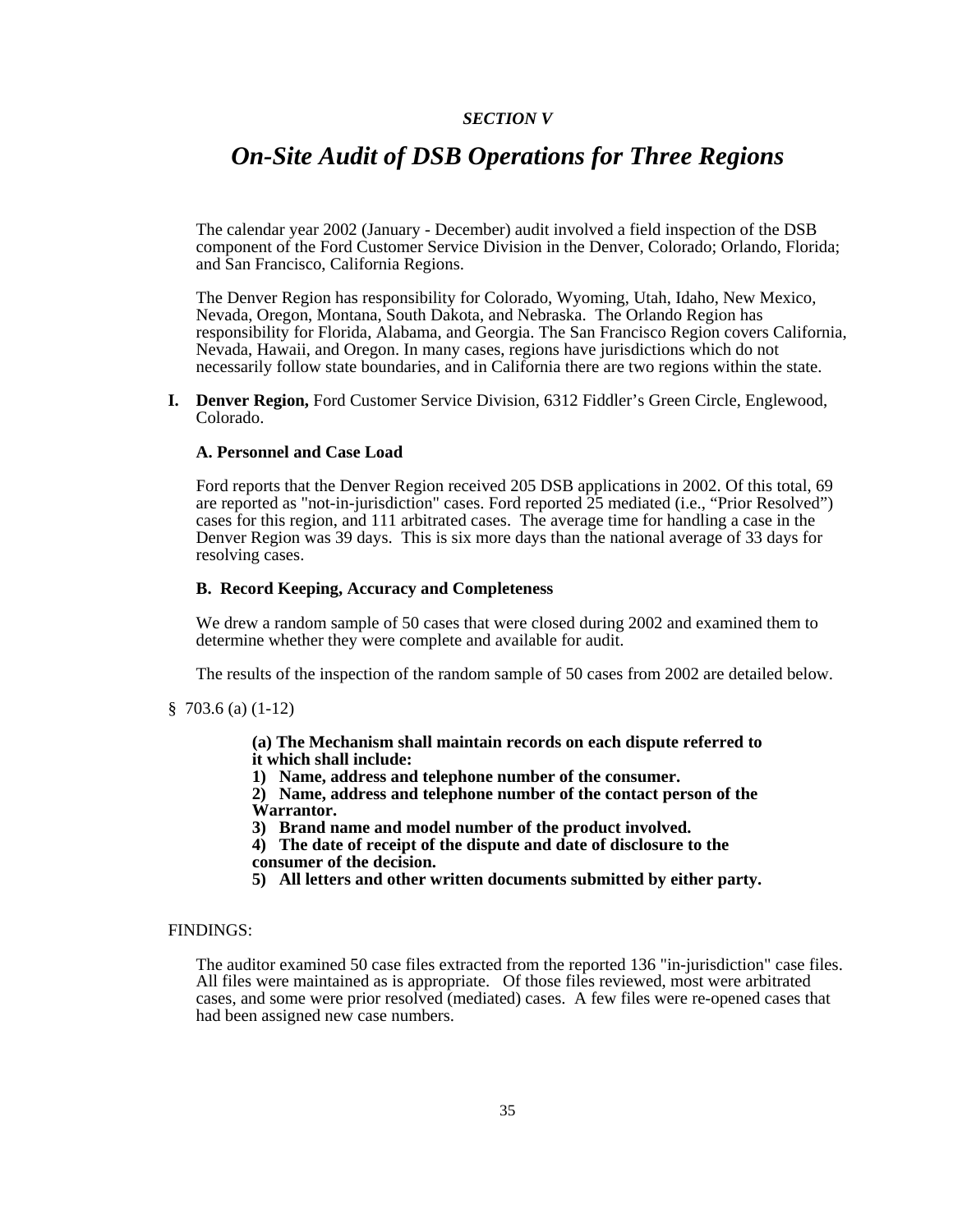We examined each of the 50 sample files located with respect to the items enumerated in subsections 1 through 5, with the following results:

l) All case files we reviewed contained the customer's name, address, and telephone number. There was one case that was a duplicate that had been opened the second time with a different case number, but otherwise all was in order.

2) The requirement is met. The name and address of the independent administrator who receives the application, DeMars & Associates, is provided in the DSB brochure and is so generally known as to not require it to be placed in each individual case file.

3) All case files inspected contained the make and vehicle identification number (VIN) of the vehicle. It is generally found in the customer application as well as in any number of other documents in the file. The independent contractor Minacs receives the initial filing and then opens cases as is appropriate. They routinely send applications back to customers who have failed to include the VIN and explain that they cannot open the case until the VIN is supplied.

4) All case files inspected contained this information where appropriate. Not all cases necessitated a decision letter, but where a decision was rendered, the appropriate notification letter was present.

5) Many files contained letters and additional documents, but since there is no standard by which to measure this item, we determined this subsection to be "not applicable."

§ 703.6 (a) [continued]

**6) All other evidence collected by the Mechanism relating to the dispute, including summaries of relevant and material portions of telephone calls and meetings between the Mechanism and any other person (including consultants described in section 703.4(b) of this part);**

**7) A summary of any relevant and material information presented by either party at an oral presentation;**

**8) The decision of the members including information as to date, time and place of meeting, the identity of the members voting; or information on any other resolution;**

# FINDINGS:

All case files we reviewed and that involved arbitrated cases contained the information required by sections 6-8.

# **9) A copy of the disclosure to the parties of the decision.**

#### FINDINGS:

All applicable (i.e., arbitrated) case files contained copies of decision letters sent to the customer. This letter serves as both the decision and the disclosure of the decision.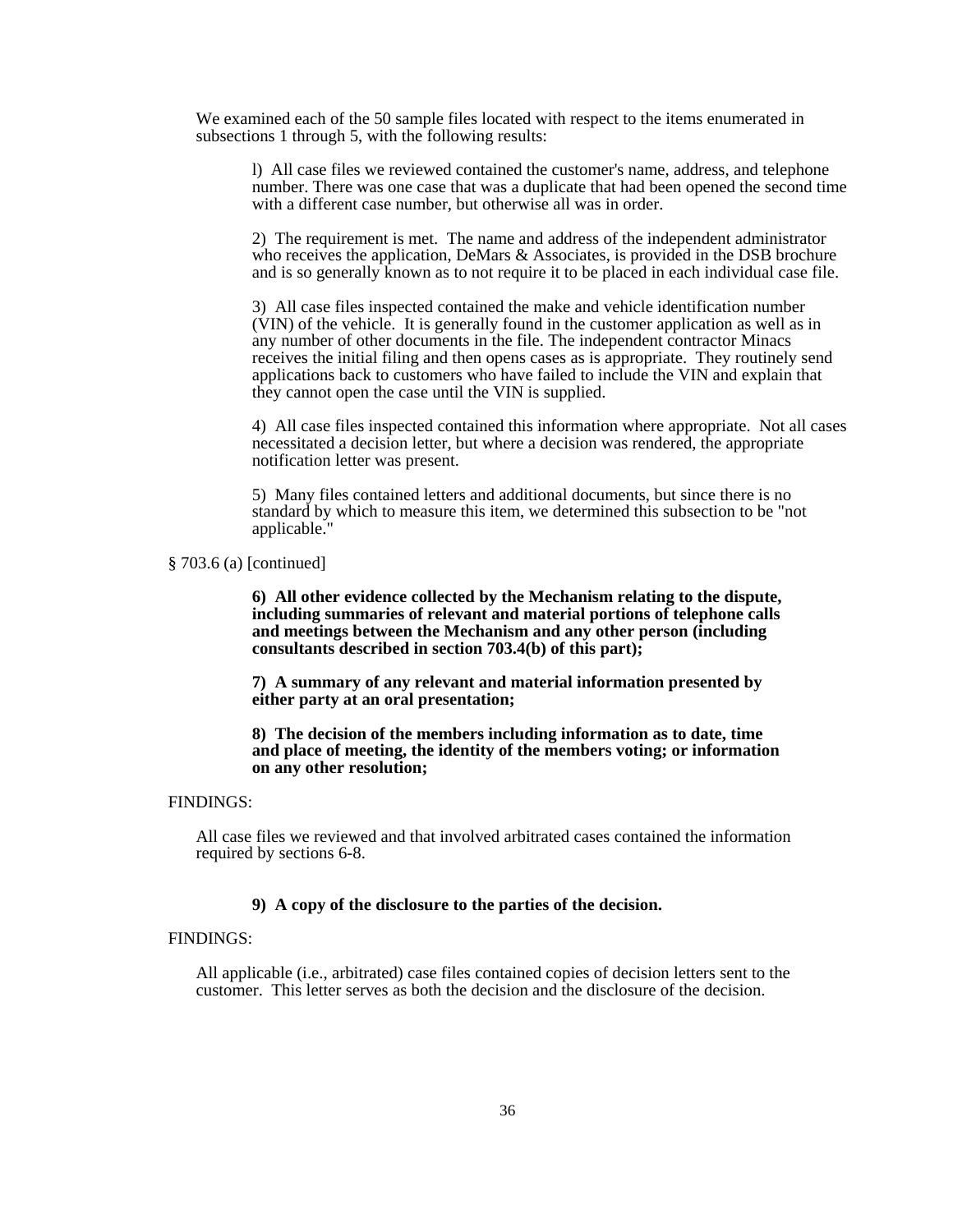#### **10) A statement of the warrantor's intended action(s);**

#### FINDINGS:

The warrantor's intended action(s) and performance are inextricably linked. As such, we validate this item in terms of performance verification.<sup>27</sup>. Of the case files examined, most files with decisions that contained an award contained the appropriate performance verification information. Performance verification record-keeping is a function that involves both Minacs and DeMars & Associates. Minacs sends out a performance questionnaire, where appropriate, with DeMars & Associates' return address. Performance is assumed if the questionnaire is not returned.

Of the 50 case files examined, several did not contain performance verification information in the file, but all mediated and arbitrated cases had performance verification information registered on the *DSB Action Status* reports. Of course, in some situations the board's decision is for "no further action" and, in such cases, performance verification is not applicable.

#### **11) Copies of follow-up letters (or summaries of relevant and material portions of follow-up telephone calls) to the consumer and responses thereto; and**

#### **12) Any other documents and communications (or summaries of relevant and material portions of oral communications) relating to the dispute.**

The two sections above are not applicable for purposes of the audit because there is no practical means by which to verify the completeness and accuracy of such possible additions to the files.

#### **C. Case File Records (4 years 1999-2002)**

#### § 703.6(f)

#### **The Mechanism shall retain all records specified in paragraph (a) through (e) of this section for at least 4 years after final disposition of the dispute.**

A random sample of 50 case numbers from the years 1999-02 was drawn by Minacs, and the field audit involved checking the sample case files for the region to verify that they were being maintained per requirement  $\S$  703.6(f). In addition, a visual inspection was made of the entire four-year accumulation of case files required by the same section. We found all cases maintained as required.

The closed files for the years 1999-2002 are stored at the DeMars & Associates headquarters in a room on the third floor set aside for that purpose. All current (i.e., 2002) files appeared

<sup>&</sup>lt;sup>27</sup> The "warrantor's intended actions" also relates to how they intend to respond to an arbitrator's decision/award. Since Ford's policy is to abide by all board decisions as part of the program they sponsor (i.e., The Dispute Settlement Board) there is no need to have any information about the policy in each case file folder.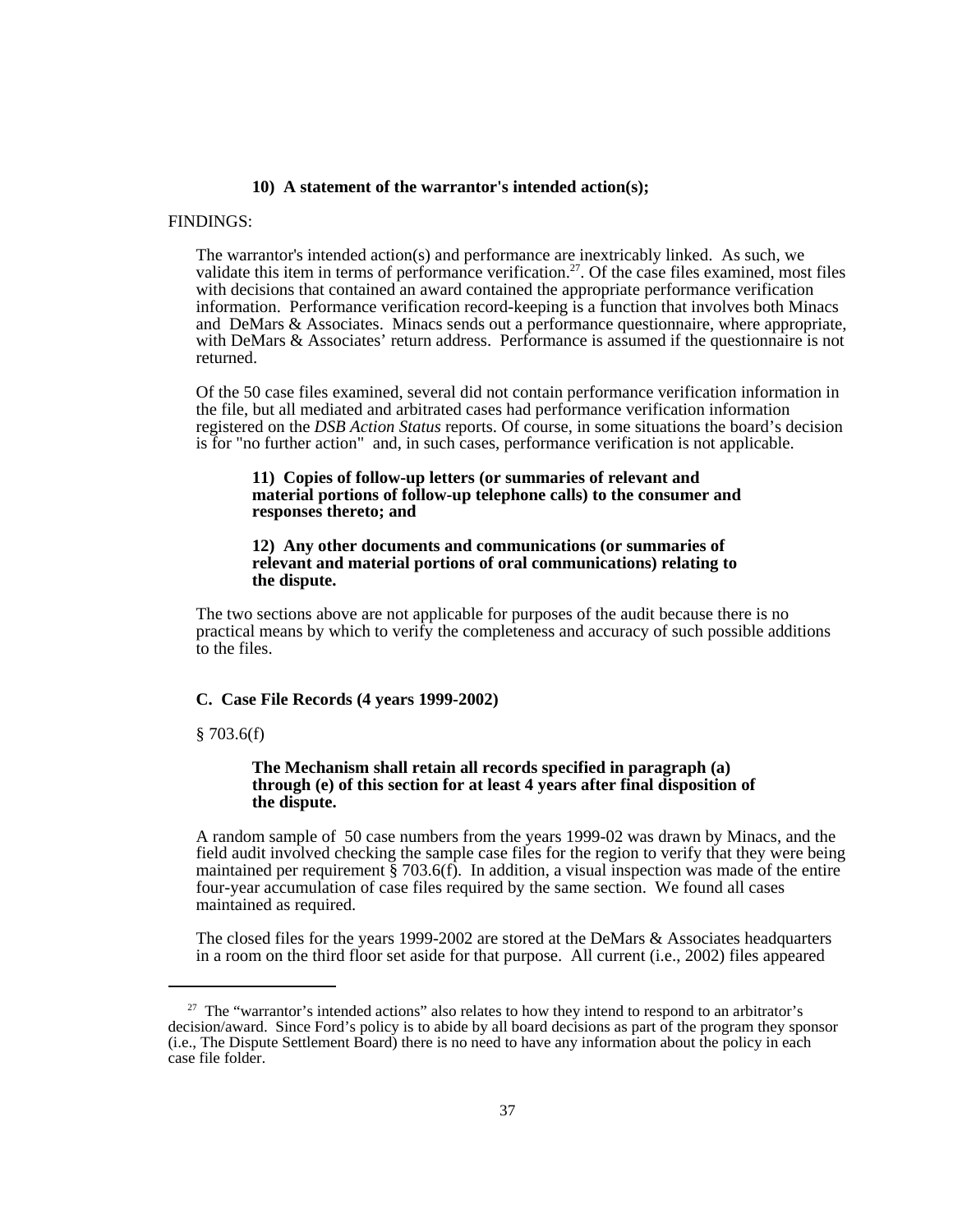intact and were readily available for inspection. The random sample inspection validated the apparent completeness suggested by the visual inspection.

#### **D. Board Records**

#### i. Agenda/Decision Summaries

All information required to be kept is maintained and available for inspection. The board's administrator completes a separate *Agenda/Decision Summary* form for each board meeting. The administrator provides a copy of this form to DeMars & Associates, which maintains the copies at their headquarters. Information on each form includes: a) meeting place, date, and time; b) arbitrator's name; c) agenda by customer name and case number; and d) the decisions and reasons for the decisions.

Since all records of the program that relate to a case are available to the parties upon request, it is important to point out that this particular record is a very important one because it contains the administrator's interpretation of the board's decision at the meeting in question. Since both parties are to be treated equally, it is imperative that this record be available to the parties only after the letters to the parties announcing the board's decisions have been mailed. Because Minacs logs the contents of the *Agenda/Decision Summary* form that relates to the decision into the CUDL system, it is important that Minacs receive this form only after the decision has been mailed to the parties. Thus, the information from the form does not appear in the CUDL system before the decision letters have been mailed, and Ford staff who have access to CUDL do not receive information about the decision before customers receive it.

#### ii. Arbitrator Biographies

The arbitrator biographies are maintained by the independent contractor, Professor James Brown, who selects and trains the DSB board members. The biographies are available for review and copies can be obtained from Professor Brown, from DeMars & Associates, or from the Ford Motor Company's Consumer Affairs Office in Dearborn, Michigan. The biographies are adequate and current. The aggregate list of arbitrators for each region includes the dates of their appointments, together with the dates and coded type of DSB training.

#### **E. Board Operations**

The audit included a brief interview with the board's administrator. The auditor monitored a complete board meeting and informally interviewed selected board members.

By and large, the board meeting in Denver operated according to the *DSB Written Operating Procedures*. The deliberations demonstrated that members were familiar with the facts as presented in the case files, indicating that they had all studied the files prior to the meeting. The board typically failed to begin each case by having someone provide a thorough overview of the facts of the case. The chairperson, in our view, failed to provide the customer an adequate opportunity to present an unfettered case in an efficient way. Instead, the chair attempted to guide the oral presentation to suit the chair's need to have the presentation given in the way the chair wanted it presented. To accomplish this, the chair interposed questions at the outset of the customer's oral presentation. Fortunately, the chair afforded the customers an opportunity to present most anything they chose during their allocated closing comment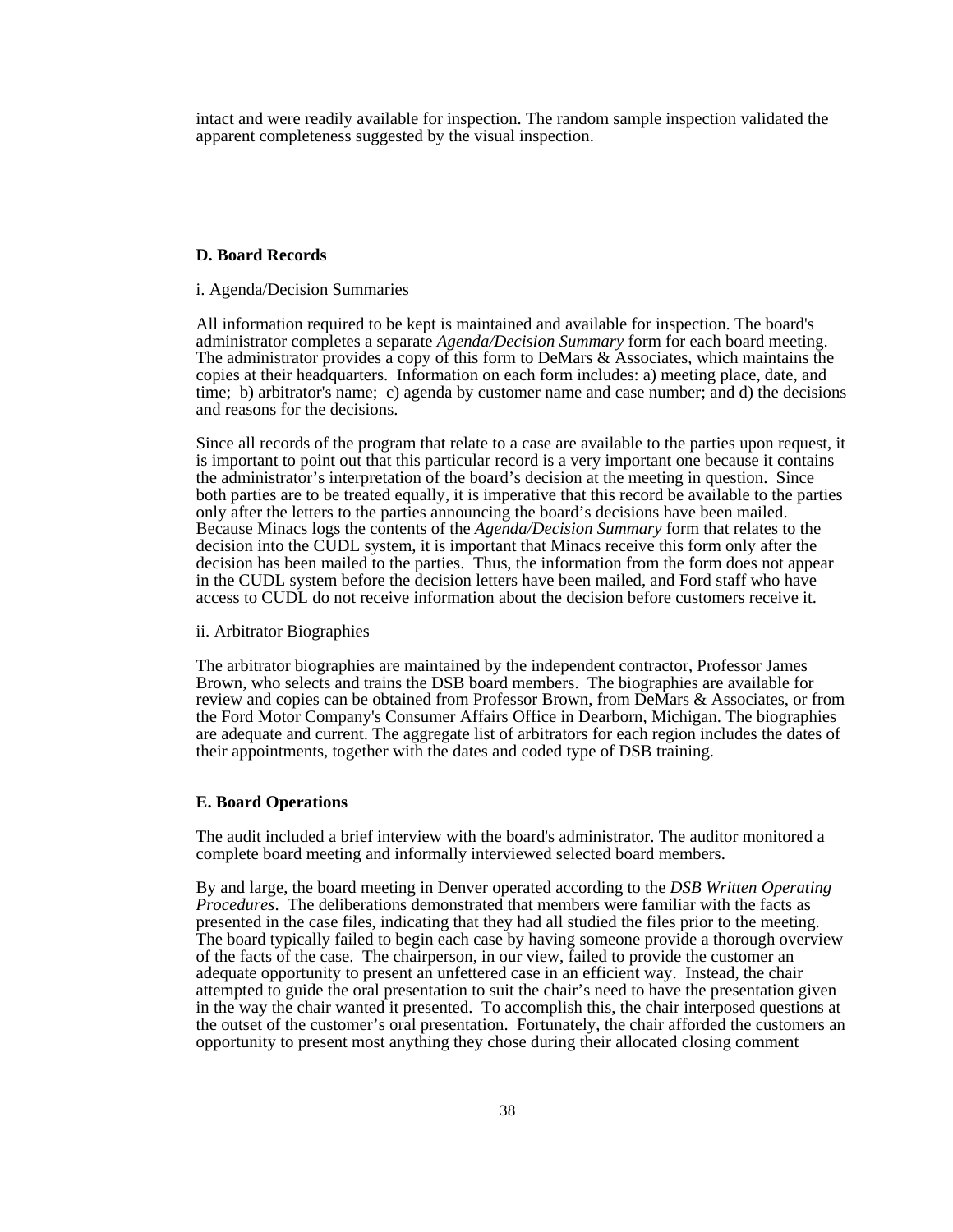period. We note, however, that customers have informed us in the past that they are nervous to start with and interruptions during their presentations often cause them to lose track of their thought process resulting in their not presenting important information. Once interrupted, they are often unable to recall what they had already said and, to avoid repetition, may leave out points they had intended to present. We disagree with the chair's approach in this regard but do not believe it necessarily raises questions of fairness as it relates to decisions.

#### i. Physical Description of Board Meeting

The DSB board meeting was held at the Renaissance Denver Hotel, Denver, Colorado. The meeting began at 9:00 a.m. The meeting room was large enough to accommodate any reasonably anticipated number of attendees. Time and location of the meeting were not prominently displayed in the hotel lobby, but the oversight was a direct result of recent discussions between DeMars & Associates and the hotel, which resulted in a breakdown in their mutual understandings. The problem was not indicative of the normal operating procedures and is of no regulatory concern.. The meeting room was equipped with a speaker phone to accommodate oral presentations by telephone.

In one case, their was substantial discussion of the case prior to phoning the customer who was going to be making an oral presentation. This raises serious questions about the board's sensitivity to the open meetings regulatory requirements. In a follow-up interview with the board's administrator, she assured the auditor that this was a unique circumstance and that she would discuss the matter with the board. We recommend that DeMars & Associates communicate with all their administrators to ensure that this practice is not repeated.

ii. Openness of Meeting

The administrator stated that observers are allowed at all DSB meetings.

iii. Efficiency of Meeting

All administrative functions at the board meeting were performed by the administrator, who is an agent of the independent administrator, DeMars & Associates.<sup>28</sup> The arrangements for the meeting and the general administration of the meeting were very efficient. The administrator did a professional job in assisting the board in carrying out its duties and she did so without crossing the fine line that separates the administrative from substantive participation in the hearing process.

iv. Board Process

This board, like all others we audited in 2003 for the 2002 audit report, is clearly committed to fair and expeditious resolution of warranty disputes. The deliberations indicated a general awareness of many of the federal and state regulations.

Generally, most pertinent issues identified on the customer's application were addressed by the board. In some cases, the board's discussion failed to appropriately focus on the main issues in dispute, which we attributed to the chair's failure to provide an adequate overview of the central issues at the onset of their review of the case. While this does not, in and of itself,

 $28$  At this hearing, Jo DeMars, the President of DeMars & Associates, substituted for the regular administrator.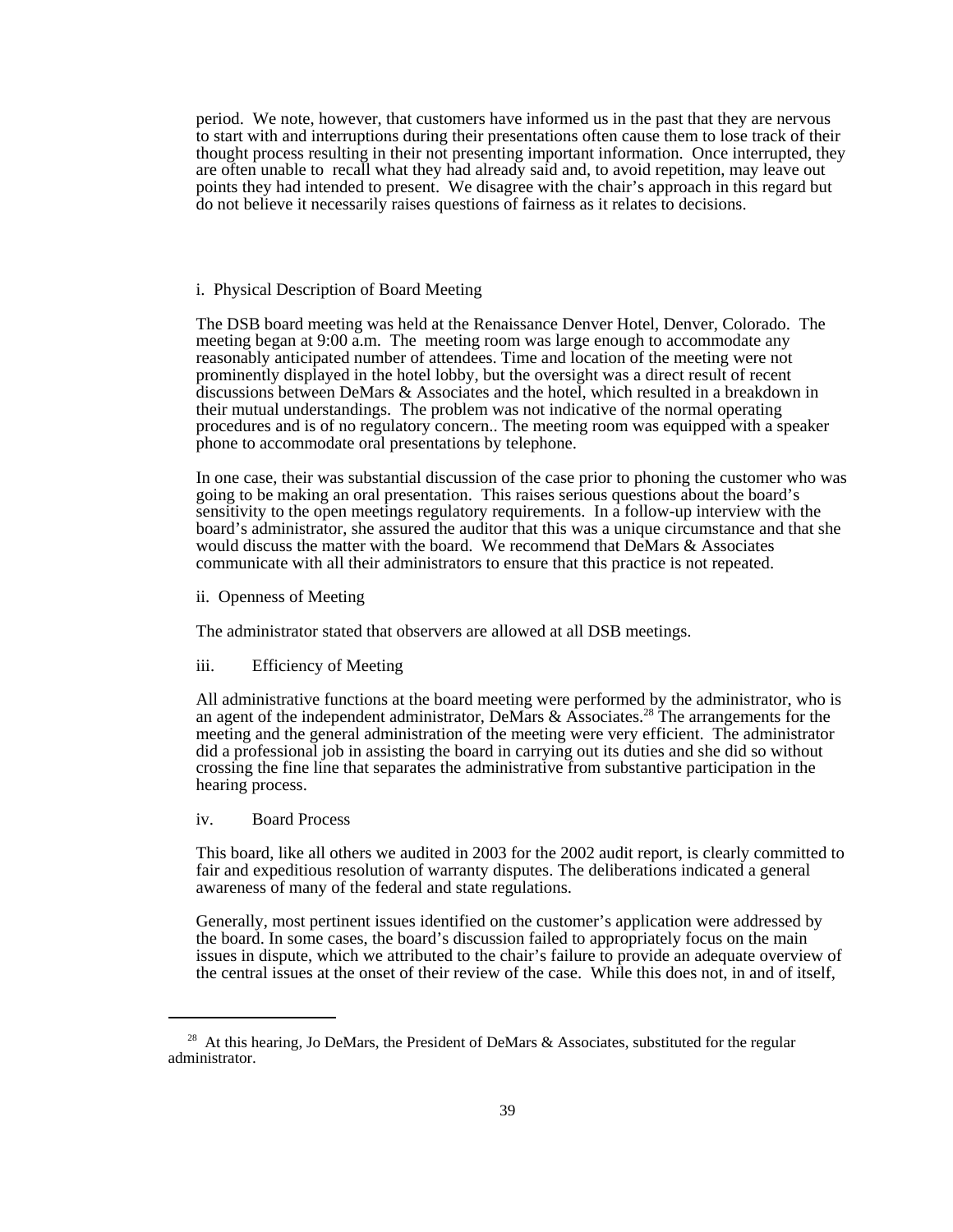undermine the program's compliance status with Rule 703, it does affect the program's performance quality.

While the board's reasoning appeared to be generally acceptable, it would be helpful if, in some cases, they would more clearly specify their reasoning on important and fundamental issues. Having the board's reasoning better defined would also help auditors, observers, and customers to better understand the board's decision.

v. Board Decisions

The board's decisions were generally rendered in a manner consistent with federal regulations as well as the DSB's *Written Operating Procedures*. Any exceptions are programmatic errors or inconsistencies, which are being corrected and have been noted at other points in the audit report. In no case are such errors or inconsistencies sufficient in themselves to pose a threat to the program's substantial compliance status with federal requirements. In one case, however, the board discussion indicated a misunderstanding of DSB policy. The board was of the impression that they should not conclude by providing "specific" repair decisions. Such decisions are, however, specifically envisioned in the federal law as one of several listed remedies. Moreover, to give a repair decision without specificity invites anew the past problem<sup>29</sup> of granting repairs as deemed appropriate by a field service engineer. It transfers the board's authority to one of the parties to the dispute. The absurdity of such a decision becomes more clear perhaps, if, for example, we consider the possibility of the board's deciding to grant repairs "as deemed appropriate by the customer."

#### CONCLUSION:

In general, the Denver board process functioned well within the federal and state regulatory requirements. Our review of case files suggests that records are being created and maintained as required.

Overall, the review of the DSB program as it operates in Denver, Colorado, is "Good."

 $29$  In the past, boards would frequently grant repairs and give supervising authority to Ford field service engineers. This, in effect, transferred the board's authority to a Ford employee who was free to repair or not repair as he or she deemed appropriate. The program discontinued this practice for a host of obvious reasons. To obviate specific repairs in favor of general directions to repair is the same thing since the decision-making authority would again fall to a Ford employee.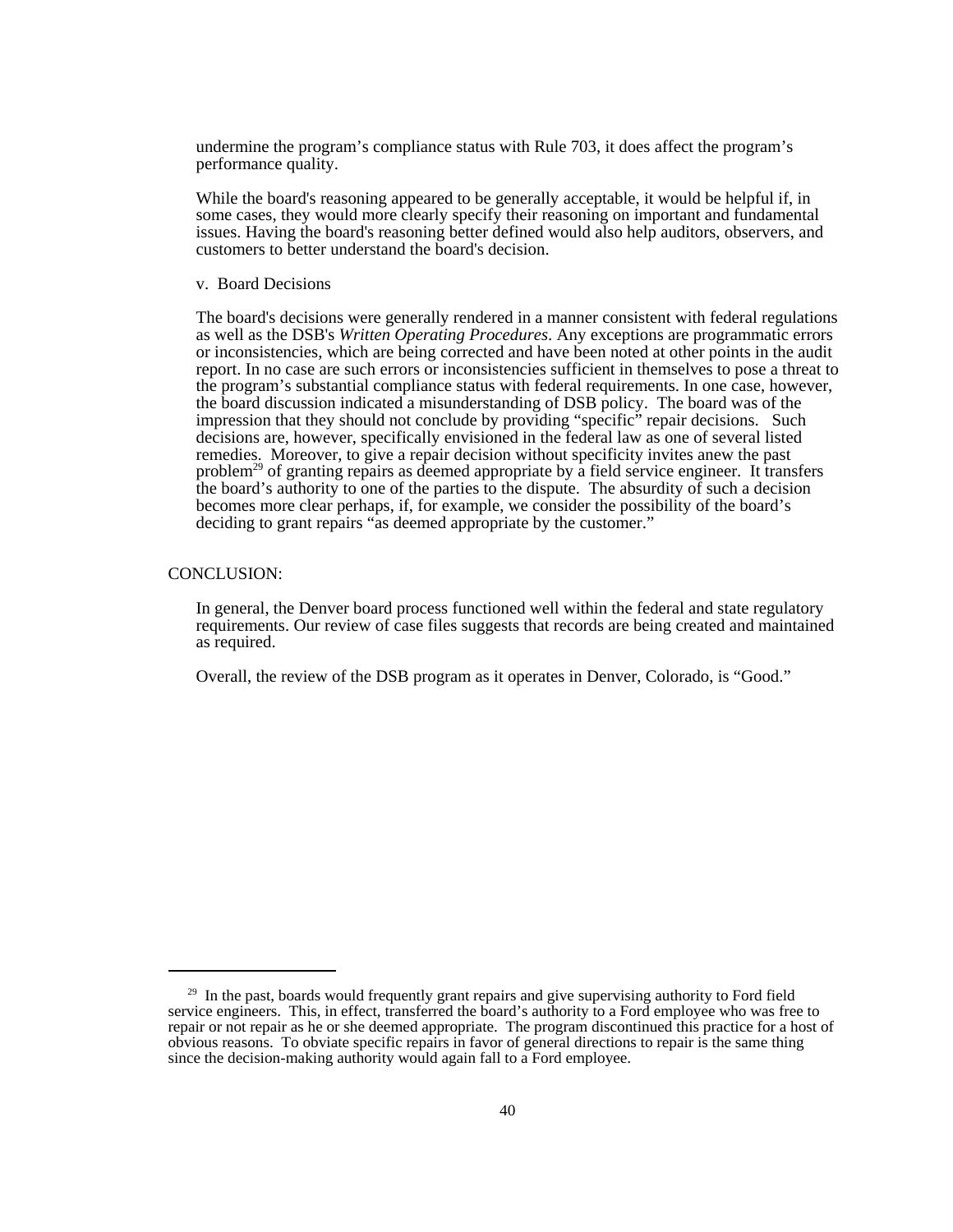II. **Orlando, Florida, Region,** Ford Customer Service Division, 101 Southhall Lane, Maitland, Florida.

#### **A. Personnel and Case Load**

We interviewed the DSB board members and the DeMars & Associates administrator.

The Regional received 345 DSB applications in 2002. Of the cases filed, 233 were determined to be "in-jurisdiction" and 112 were determined to be "not-in-jurisdiction" cases. The Dispute Resolution Specialist who covers this region mediated 60 cases; the board arbitrated 173 cases. The number of cases in this region that were not decided within the allowable 40 days was 41. The average number of days for handling an Orlando Region case in 2002 was 32. This compares with 33 days nationally.

The Dispute Resolution Specialist who attempts pre-arbitration mediation and deals with post arbitration award implementation is adequately housed and provided with up-to-date equipment. Similarly, DeMars and Associates is appropriately staffed and has adequate equipment to support the board process in this region.

#### **B. Record Keeping Accuracy and Completeness**

We drew a random sample of 50 cases that were closed during 2002 and examined them to determine whether they were complete and available for audit.

The results of the inspection of the random sample of 50 cases from 2002 are detailed below.

§ 703.6 (a)(1-12)

**(a) The Mechanism shall maintain records on each dispute referred to it which shall include;**

- **1) Name, address and telephone number of the consumer;**
- **2) Name, address and telephone number the contact person of the Warrantor;**
- **3) Brand name and model number of the product involved;**

**4) The date of receipt of the dispute and date of disclosure to the consumer of the decision;**

**5) All letters or other written documents submitted by either party.**

# FINDINGS:

We reviewed these files for the items enumerated in subsections 1-5 with the following results:

l) All case files reviewed contained the customer's name, address, and telephone number.

2) The requirement is met in that the name and address of the independent administrators who receives the application, DeMars & Associates, is provided in the DSB brochure. It is so generally known as to not require it to be placed in each individual case file.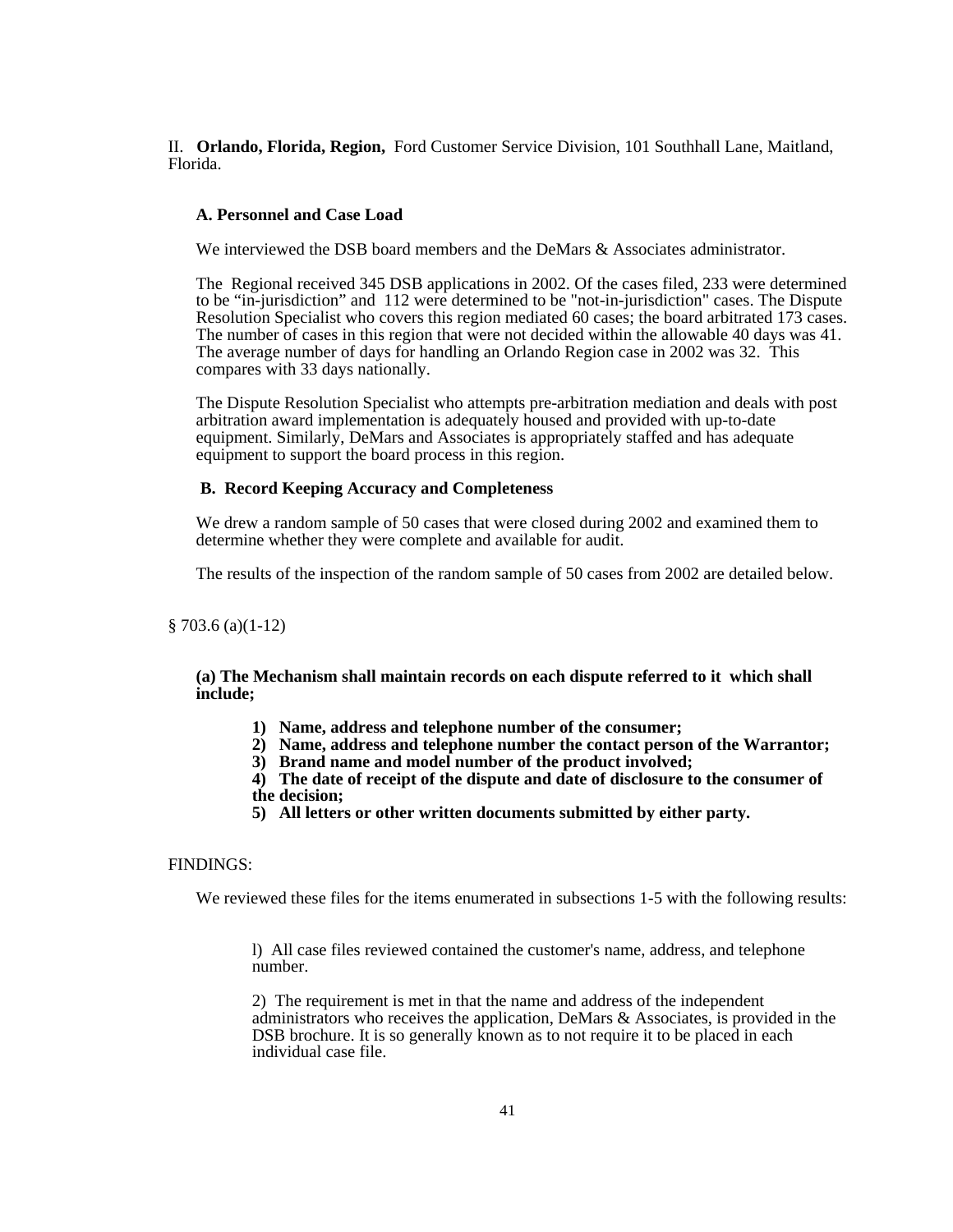3) All case files contain the make and vehicle identification number (VIN) of the vehicle. This information is generally found in the customer application and in a number of other documents in the file. As a result, cases are rarely delayed simply because the customer fails to include the VIN in the application.

4) All case files inspected contain this information. Not all cases necessitate a decision letter, but where a decision was rendered, the appropriate notification letter was present.

5) Many files contained letters and additional documents, but since there is no standard by which to measure this item, we determined this subsection to be "not applicable."

**6) All other evidence collected by the Mechanism relating to the dispute, including summaries of relevant and material portions of telephone calls and meetings between the Mechanism and any other person (including consultants described in section 703.4(b) of this part;**

**7) A summary of any relevant and material information presented by either party at an oral presentation;**

**8) The decision of the members including information as to date, time and place of meeting and the identity of members voting; or information on any other resolution;**

FINDINGS:

All case files that were arbitrated contained the information required by subsections 6 and 8. The oral summaries required by section 7 are created by the DeMars administrator and later placed in the computer file by Minacs in an electronic file format. The source used to create the summary is the *Agenda/Decision Summary* form filled out by the board administrator at the time of the board meeting.

#### **9) A copy of the disclosure to the parties of the decision.**

FINDINGS:

All applicable case files (i.e., arbitrated cases) contained decision letters.

#### **10) A statement of the warrantor's intended action(s);**

FINDINGS: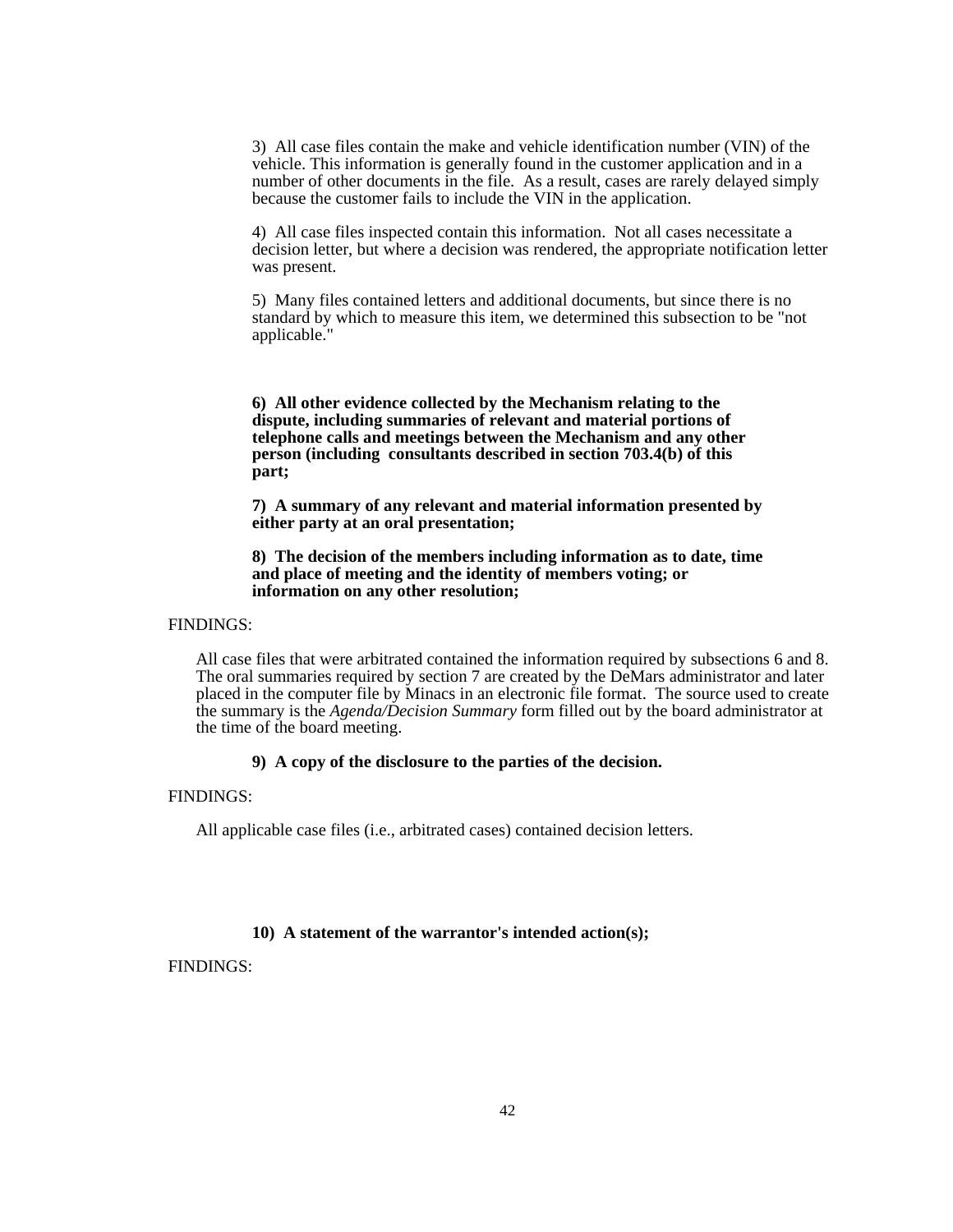The warrantor's intended action(s) and performance are inextricably linked. As such, we validate this item in terms of performance verification.<sup>30</sup> Of the case files examined, most files with decisions that contained an award contained the appropriate performance verification information. Performance verification record-keeping is a function that used to be carried out by DeMars & Associates. That changed recently with responsibility being transferred to the Dispute Resolution Specialist at Ford Motor Company who sends out performance questionnaires with Ford's return address. Performance is assumed if the questionnaire is not returned.

Of the 50 case files examined, several did not contain performance verification information in the file, but all mediated and arbitrated cases had performance verification information registered on the *DSB Action Status* reports. Of course, in some situations the board's decision is for "no further action" and, in such cases, performance verification is not applicable.

#### **11) Copies of follow-up letters (or summaries of relevant and material portions of follow-up telephone calls) to the consumer, and responses thereto; and**

#### **12) Any other documents and communications (or summaries of relevant and material portions of oral communications) relating to the dispute.**

The two sections above are not applicable for purposes of the audit because there is no practical means by which to verify the completeness and accuracy of such possible additions to the files.However, based on our extensive experience with this and other arbitration programs, we have no reason to believe that any required information is not contained in case file folders

# **C. Case File Records (4 years 1999-2002)**

#### $§ 703.6(f)$

#### **The Mechanism shall retain all records specified in paragraph (a) through (e) of this section for at least 4 years after final disposition of the dispute.**

A random sample of 50 case numbers from the years 1999-02 was drawn by Minacs, and the field audit checked the sample case files to verify that they were being maintained per requirement § 703.6(f). In addition, a visual inspection was made of the entire four-year accumulation of case files required by the same section.

The closed files for the years 1999-2002 are stored at the DeMars & Associates headquarters in a room on the third floor set aside for that purpose. All current (i.e., 2002) files appeared intact and were readily available for inspection. The random sample inspection validated the apparent completeness suggested by the visual inspection.

# **D. Board Records**

<sup>&</sup>lt;sup>30</sup> The "warrantor's intended actions" also relates to how they intend to respond to an arbitrator's decision/award. Since Ford's policy is to abide by all board decisions as part of the program they sponsor (i.e., The Dispute Settlement Board) there is no need to have any information about the policy in each case file folder.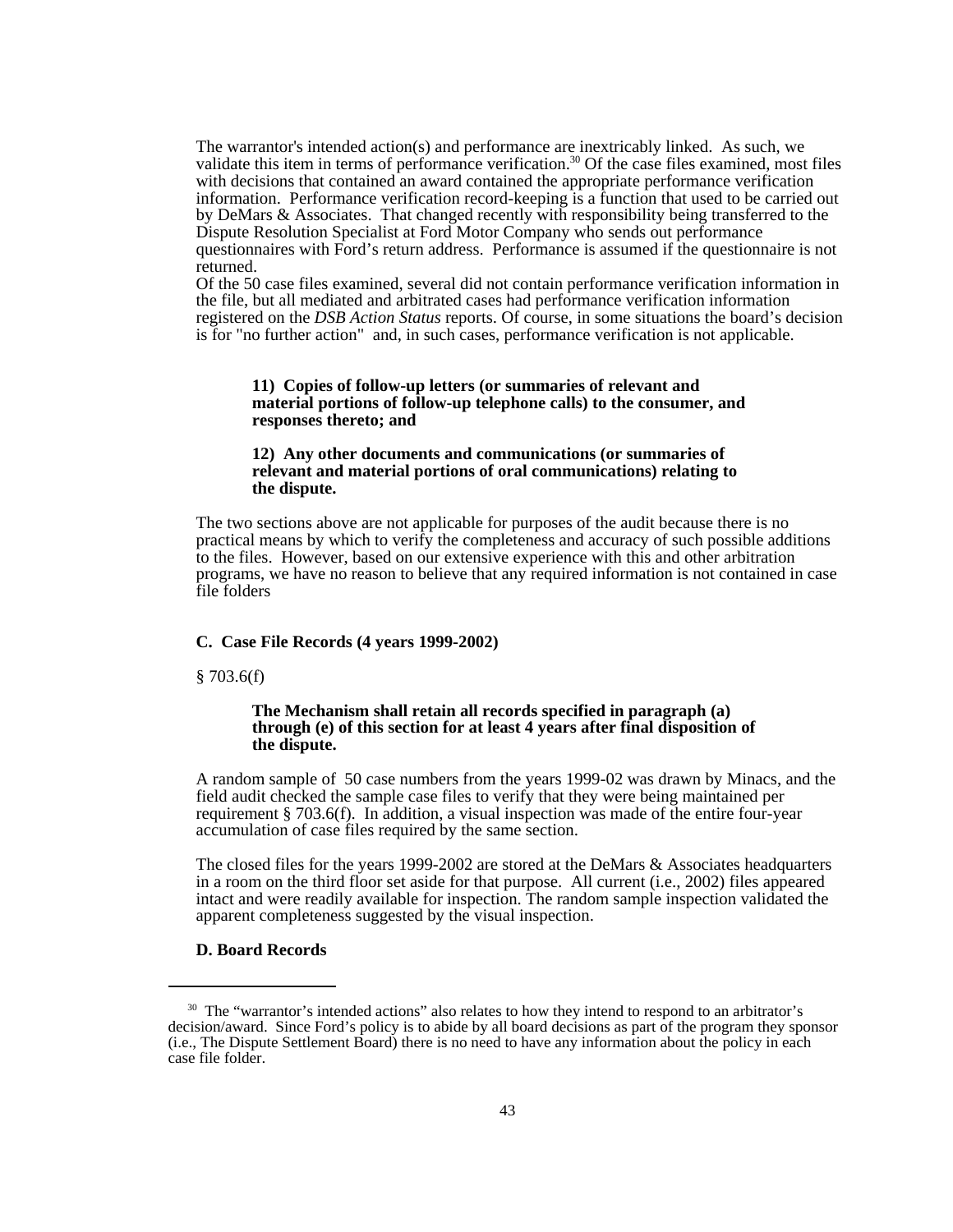#### i. Agenda/Decision Summaries

The four-year accumulation of *Agenda/Decision Summary* forms was kept in one location and was complete and readily available for audit. The board administrator completes a separate form for each board meeting and provides a copy of this form to DeMars & Associates at which point it becomes a permanent record. Information included on each form includes: a) meeting place, date, and time; b) arbitrators' names; c) agenda by customer name and case number; and, d) the decisions and reasons. That portion of this form pertaining to a given case is copied and placed in the customer's case file. This is important because as a part of the file a customer may review it and compare the decision letter they received with the notes taken at the time of the hearing to ensure that they are consistent.

ii. Arbitrator Biographies

The arbitrator biographies are available for review and can be provided by either DeMars & Associates, Professor James Brown, or the DSB Process Manager at the Consumer Affairs Office in Dearborn, Michigan. The biographies are thorough and current. The list of arbitrators/board members for each region includes the dates of each arbitrator's appointment and DSB training.<sup>31</sup>

#### **E. Board Operations**

i. Physical Description of Board Meeting

The DSB board meeting on March 20, 2002, began at 9:00 a.m. at the Embassy Suites, Orlando North, 225 East Altamonte Drive, Altamonte. Springs, Florida. The meeting room was adequate for those in attendance and for any likely number of visitors. Notice of the meeting was appropriately posted in the hotel lobby.

ii. Openness of Meeting

The meeting was open to observers in compliance with FTC rule 703.8 (d) concerning open meetings in that the board recognized that the parties may stay and observe the entire meeting if they choose to do so.

iii. Efficiency of Meeting

The case files were well prepared and arranged in an orderly fashion. The DSB administrator took detailed notes on each decision, thereby reducing the likelihood of decision letter error.

iv. Board Process

Overall, the board's performance was very good. It was clear that the process was fair and impartial, but that this board, like most others, would benefit from refresher arbitration training. This is especially true concerning the degree to which modification of a vehicle may

<sup>&</sup>lt;sup>31</sup> The document codes the subject of training on the third entry line as follows: the Arabic numeral represents the year of training (i.e.,  $2=1992$ ); the letter C = California-specific training; and the letters  $C\hat{R} =$  California Refresher training.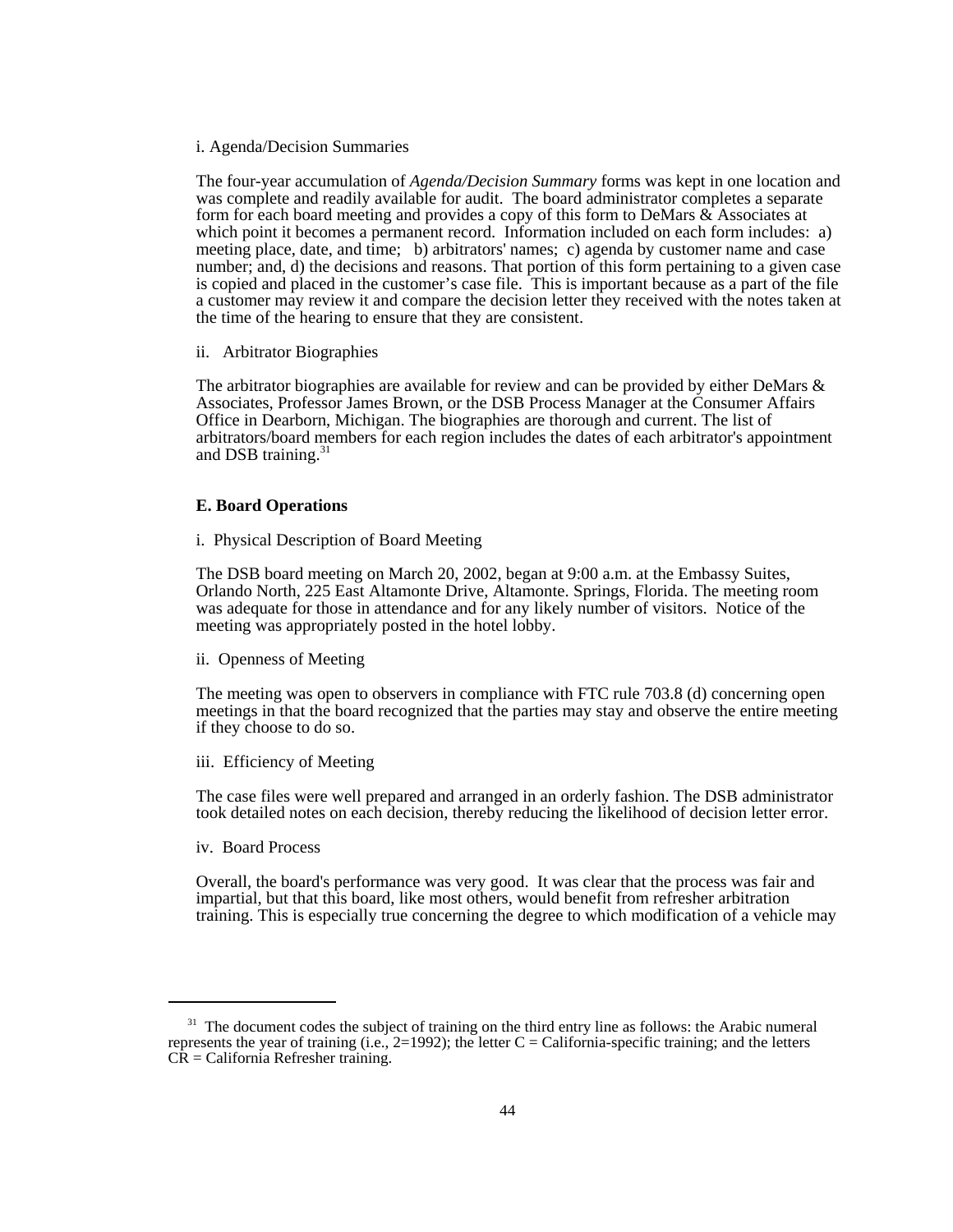or may not void the warranty,<sup>32</sup> as well as the state statutory presumption issue and its place in the DSB process. They could also benefit from advanced training about the arbitrators' scope of authority, the replacement vs. refund decisions, and the appropriate use of a refund/replacement customer option.

In the first case, the customer made an oral presentation by telephone. The chair provided a good case opening statement which was consistent with each case. It is noteworthy that following the customer's presentation, the chair informed the customer that she was welcome to remain on the line during the board's deliberations. She accepted the offer and the board deliberated without incident.

It appeared that the board members were generally well prepared and had reviewed the case files prior to oral presentations or final deliberations.

#### v. Board Decisions

We found the decisions made during the board meeting rendered in a manner reasonably consistent with the requirements of Rule 703. As is true of the other regions audited, more indepth explanations and reasons for the decision should be reflected in the decision statement.

#### CONCLUSION:

The DSB program, as it operates in this region, is administered in compliance with Rule 703. The board's commitment to ensure fair and expeditious resolution of warranty disputes is evident throughout the program. The staff is clearly dedicated to the program's mission and demonstrates an appropriate degree of professionalism. Such a policy should, in our view, be applicable to all observers, parties, and board members. Overall, however, the program as it operates in this region is rated as "Very Good."

 $32$  This issue is somewhat problematic where the modifications are fairly substantial and made by the dealer prior to the sale of the vehicle. In such cases, it is difficult for a customer who is unfamiliar with the product line to sort out what is, or is not, a post-manufacture modification and whether it voids the vehicle's warranty in whole, or in part, or not at all.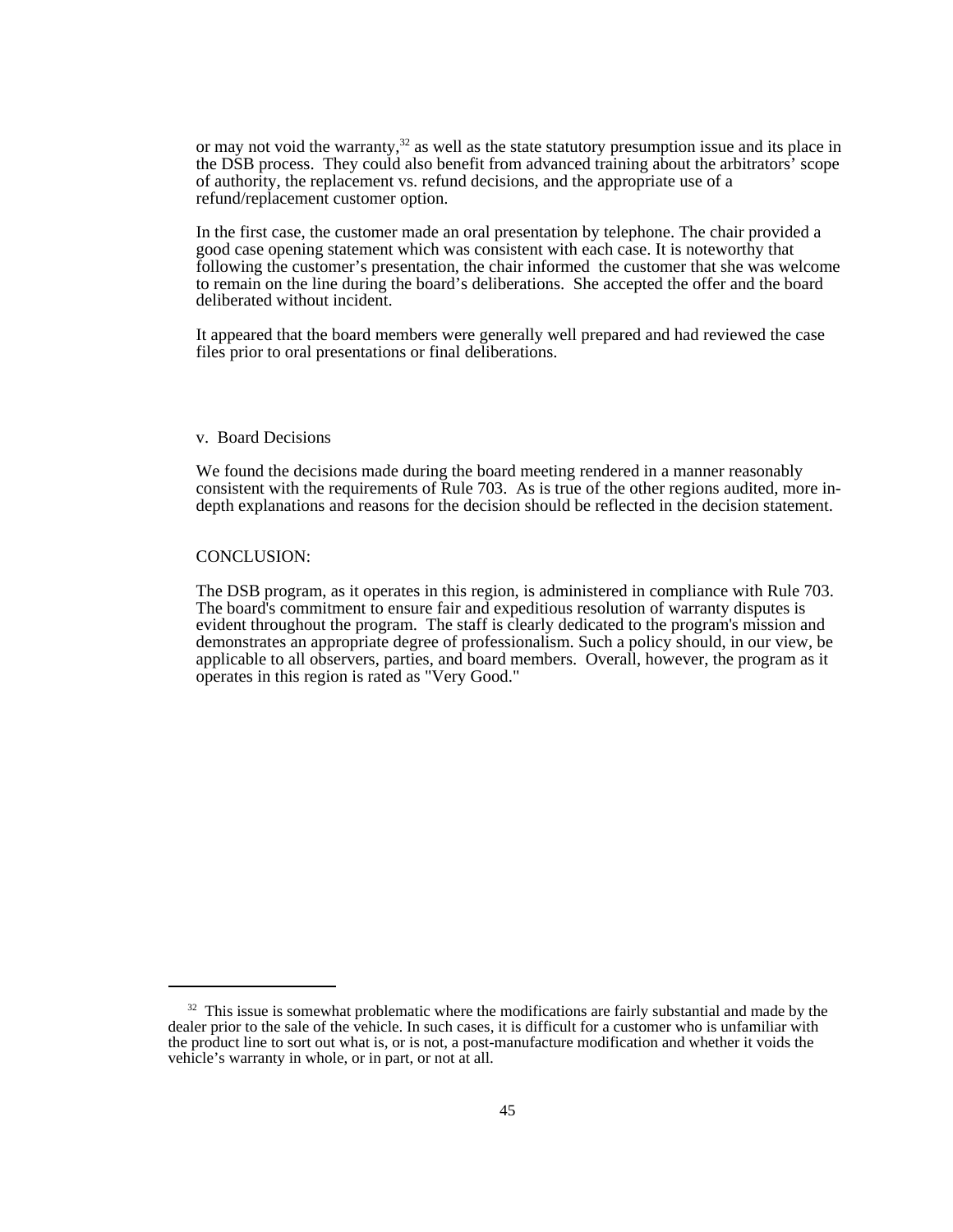III. **San Francisco, California, Region (Pleasanton Board),** Ford Customer Service Division, 12677 Alcosta Blvd., San Ramon, California.

#### **A. Personnel and Case Load**

We interviewed the DSB board members and the DeMars & Associates administrator.

The San Francisco Region received 594 DSB applications in 2002. Of the cases filed, 126 were reported to be "not-in-jurisdiction" cases. The Dispute Resolution Specialist who covers this region mediated 136 cases; the DSB boards arbitrated 332 cases. The average number of days for handling a San Francisco Region case in 2002 was 30. This compares with 33 days nationally. There were 64 cases handled in 2002 wherein the decision was not rendered within the allowable 40-day time period. Such delays are frequently the result of a board decision requesting an independent inspection which puts the decision off until the board's next meeting. This year the statistical report supplied to us indicated that all 64 of the reported cases that exceeded the 40 days allowable for handling a case are attributed to Ford's having refused to abide by the Mechanism's decision. We knew that was not correct and attributed this reporting error to an administrative oversight. We later verified that this reporting was indeed a clerical error. In fact, there were no cases delayed beyond 40 day because the manufacturer never refuses to abide by a board's decision.<sup>33</sup>

The various Dispute Resolution Specialists who attempt pre-arbitration mediation and deal with post arbitration award implementation are adequately housed and provided with up-todate equipment. Similarly, DeMars and Associates is appropriately staffed and has adequate equipment to support the board process in this region.

### **B. Record Keeping Accuracy and Completeness**

We drew a random sample of 50 cases that were closed during 2002 and examined them to determine whether they were complete and available for audit.

The results of the inspection of the random sample of 50 cases from 2002 are detailed below.

§ 703.6 (a)(1-12)

**(a) The Mechanism shall maintain records on each dispute referred to it which shall include;**

- **1) Name, address and telephone number of the consumer;**
- **2) Name, address and telephone number the contact person of the Warrantor;**
- **3) Brand name and model number of the product involved;**
- **4) The date of receipt of the dispute and date of disclosure to the consumer of the decision;**
- **5) All letters or other written documents submitted by either party.**

<sup>&</sup>lt;sup>33</sup> Of course, this proviso is a conditional one based on the assumption that all board decisions are rendered consistent with the DSB program policies.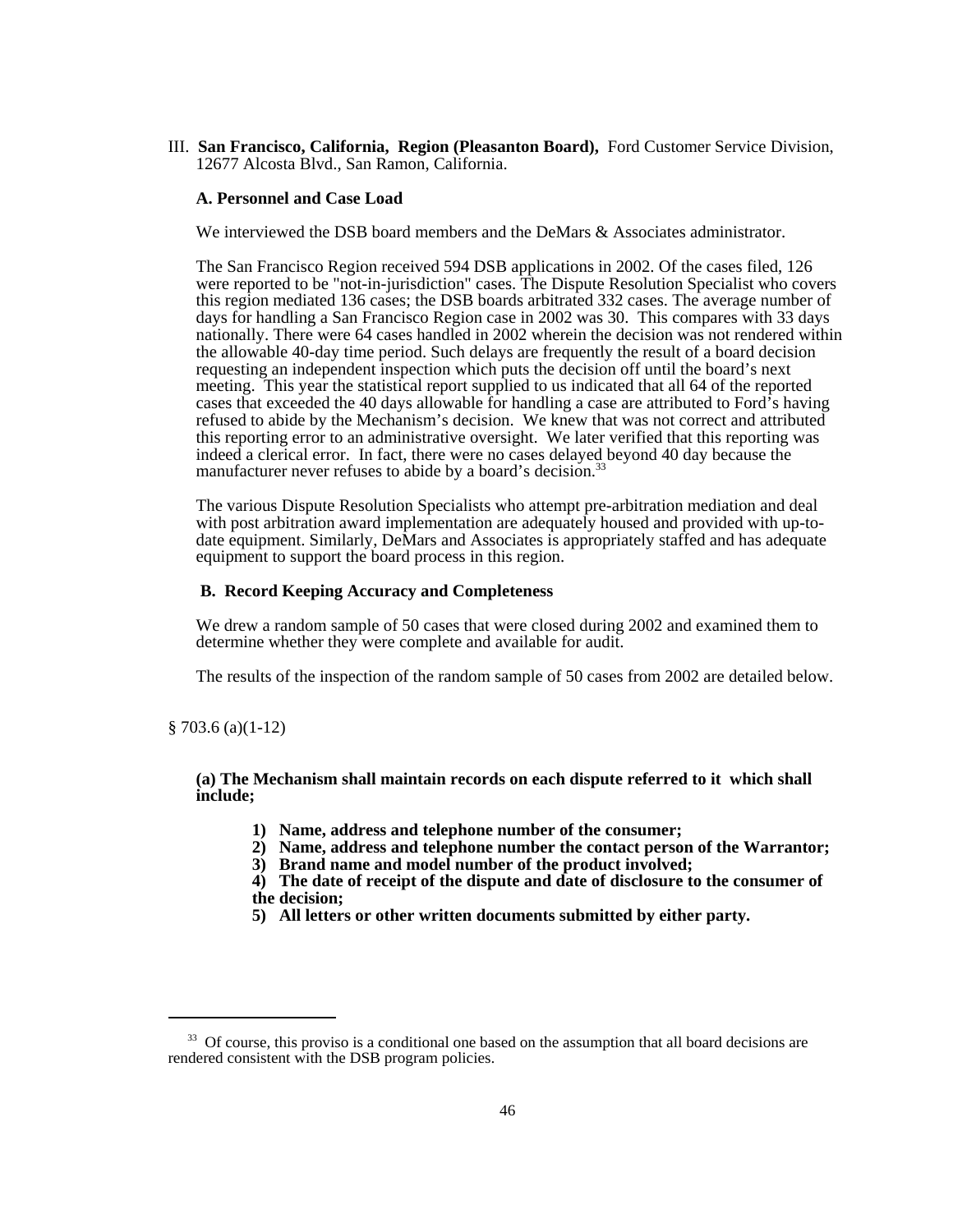#### FINDINGS:

We reviewed these files for the items enumerated in subsections 1-5 with the following results:

l) All case files reviewed contained the customer's name, address, and telephone number.

2) The requirement is met in that the name and address of the independent contractor who receives the application, Minacs, is provided in the DSB brochure. It is so generally known as to not require it to be placed in each individual case file.

3) All case files reviewed contain the make and vehicle identification number (VIN) of the vehicle. This information is generally found in the customer application and in a number of other documents in the file. As a result, cases are rarely delayed simply because the customer fails to include the VIN in the application.

4) All case files inspected contain this information. Not all cases necessitate a decision letter, but where a decision was rendered, the appropriate notification letter was present.

5) Many files contained letters and additional documents, but since there is no standard by which to measure this item, we determined this subsection to be "not applicable."

§703.6 (a) [continued]

**6) All other evidence collected by the Mechanism relating to the dispute, including summaries of relevant and material portions of telephone calls and meetings between the Mechanism and any other person (including consultants described in section 703.4(b) of this part;**

**7) A summary of any relevant and material information presented by either party at an oral presentation;**

**8) The decision of the members including information as to date, time and place of meeting and the identity of members voting; or information on any other resolution;**

# FINDINGS:

All case files that were arbitrated contained the information required by subsections 6 and 8. The oral summaries required by section 7 are created by the DeMars administrator and later placed in the computer file by Minacs in an electronic file format. The source used to create the summary is the *Agenda/Decision Summary* form filled out by the board administrator at the time of the board meeting.

## **9) A copy of the disclosure to the parties of the decision.**

FINDINGS: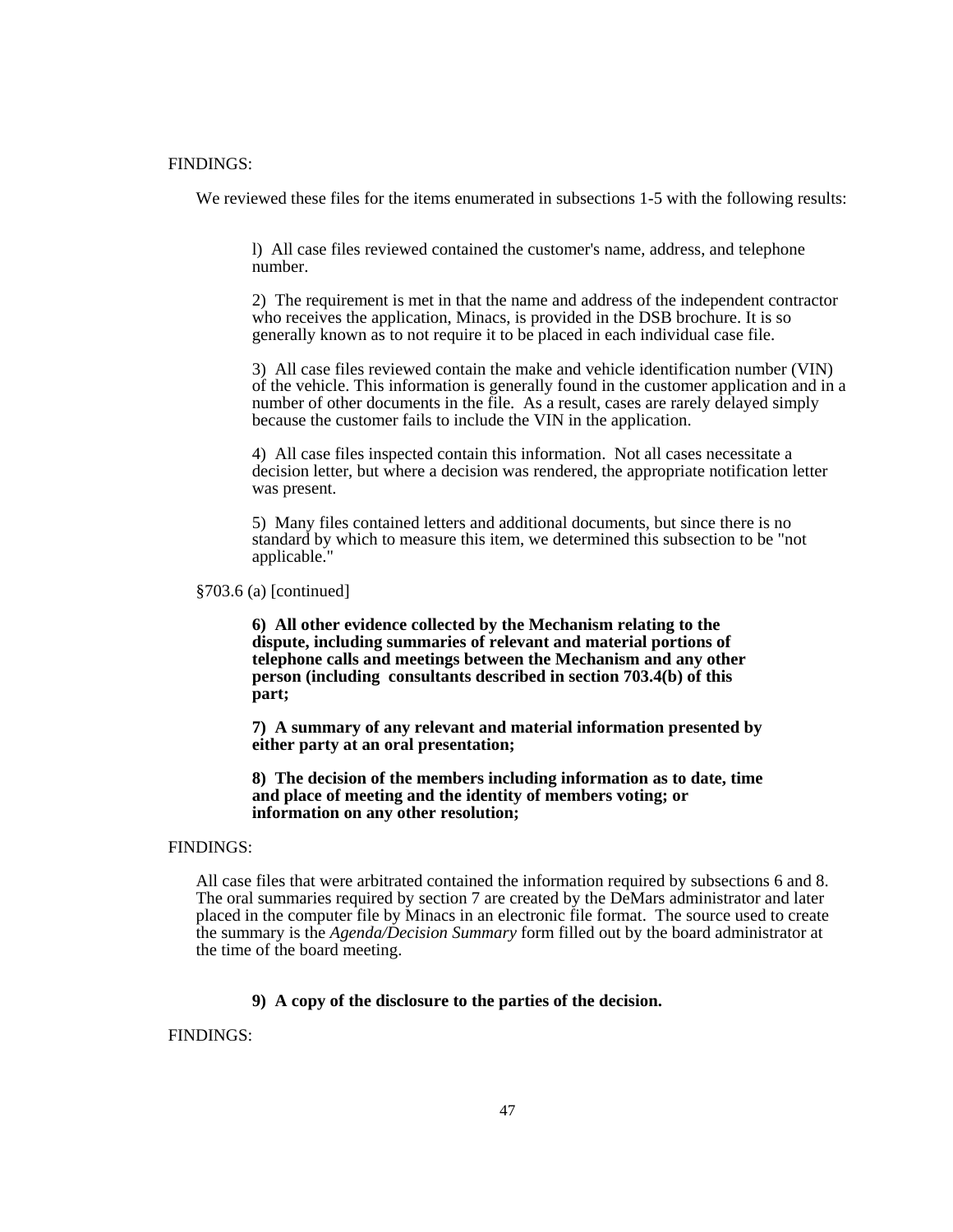All applicable case files (i.e., arbitrated cases) contained decision letters.

#### **10) A statement of the warrantor's intended action(s);**

#### FINDINGS:

The warrantor's intended action(s) and performance are inextricably linked. As such, we validate this item in terms of performance verification.<sup>34</sup>. Of the case files examined, most files with decisions that contained an award contained the appropriate performance verification information. Performance verification record-keeping is a function that used to be carried out by DeMars & Associates. That changed recently with responsibility being transferred to the Dispute Resolution Specialist at Ford Motor Company who sends out performance questionnaires with Ford's return address. Performance is assumed if the questionnaire is not returned.

Of the 50 case files examined, several did not contain performance verification information in the file, but all mediated and arbitrated cases had performance verification information registered on the *DSB Action Status* reports. Of course, in some situations the board's decision is for "no further action" and, in such cases, performance verification is not applicable.

#### **11) Copies of follow-up letters (or summaries of relevant and material portions of follow-up telephone calls) to the consumer, and responses thereto; and**

#### **12) Any other documents and communications (or summaries of relevant and material portions of oral communications) relating to the dispute.**

The two sections above are not applicable for purposes of the audit because there is no practical means by which to verify the completeness and accuracy of such possible additions to the files.However, based on our extensive experience with this and other arbitration programs, we have no reason to believe that any required information is not contained in case file folders.

#### **C. Case File Records (4 years 1999-2002)**

§ 703.6(f)

<sup>&</sup>lt;sup>34</sup> The "warrantor's intended actions" also relates to how they intend to respond to an arbitrator's decision/award. Since Ford's policy is to abide by all board decisions as part of the program they sponsor (i.e., The Dispute Settlement Board) there is no need to have any information about the policy in each case file folder.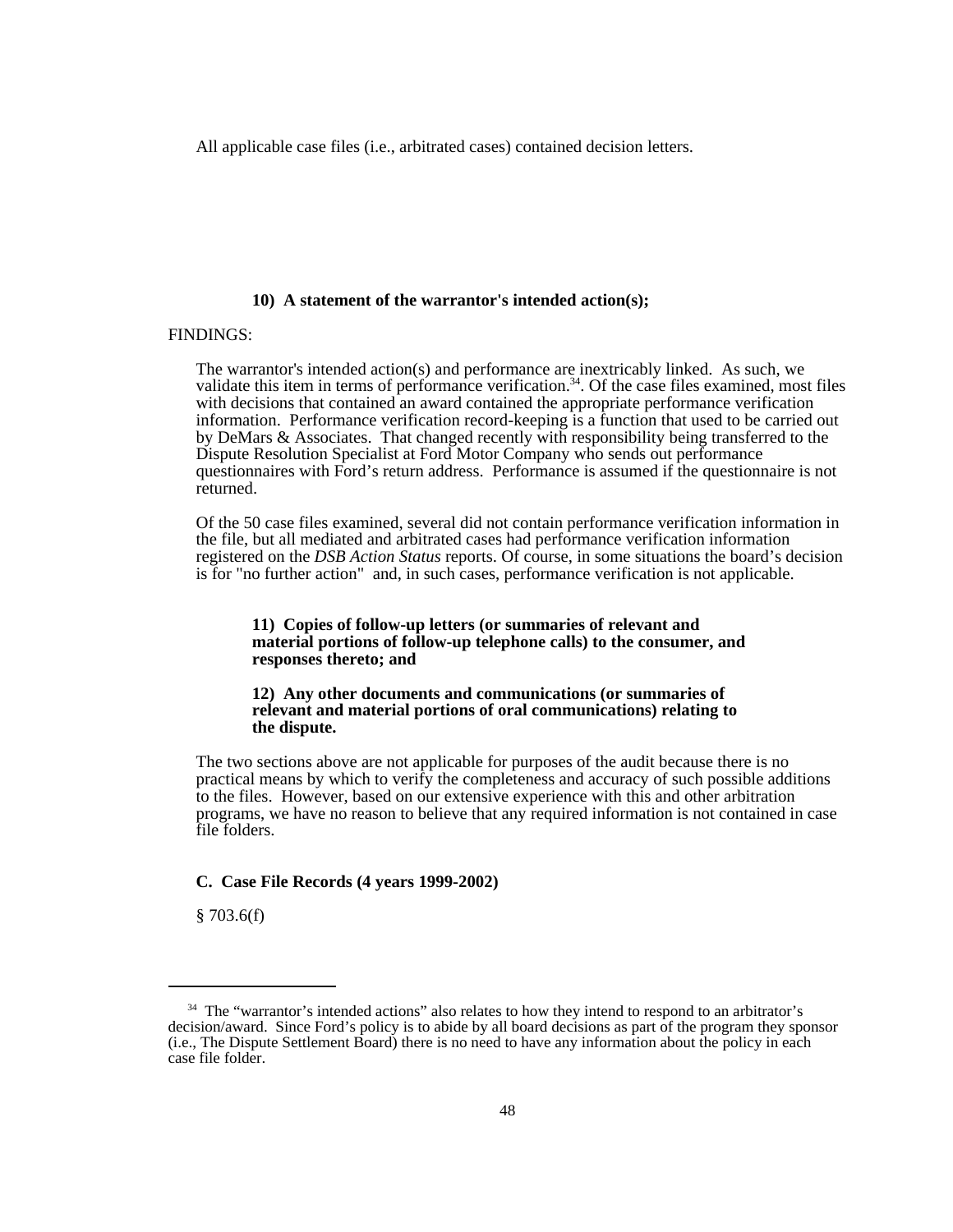#### **The Mechanism shall retain all records specified in paragraph (a) through (e) of this section for at least 4 years after final disposition of the dispute.**

A random sample of 50 case numbers from the years 1999-2002 was drawn by Minacs and the field audit checked the sample case files to verify that they were being maintained per requirement § 703.6(f). In addition, a visual inspection was made of the entire four-year accumulation of case files required by the same section.

The closed files for the years 1999-2002 are stored at the DeMars & Associates headquarters in a room on the third floor set aside for that purpose. All current (i.e., 2002) files appeared intact and were readily available for inspection. The random sample inspection validated the apparent completeness suggested by the visual inspection.

#### **D. Board Records**

#### i. Agenda/Decision Summaries

The four-year accumulation of *Agenda/Decision Summary* forms was kept in one location and was complete and readily available for audit. The board administrator completes a separate form for each board meeting and provides a copy of this form to DeMars  $\&$  Associates at which point it becomes a permanent record. Information included on each form includes: a) meeting place, date, and time; b) arbitrators' names; c) agenda by customer name and case number; and, d) the decisions and reasons. That portion of this form pertaining to a given case is copied and placed in the customer's case file. This is important because it allows the customer to review it and compare the decision letter they received with the notes taken at the time of the hearing to ensure that they are consistent.

#### ii. Arbitrator Biographies

The arbitrator biographies are available for review and can be provided by either DeMars  $\&$ Associates, Professor James Brown, or the DSB Process Manager at the Consumer Affairs Office in Dearborn, Michigan. The biographies are thorough and current. The list of arbitrators/board members for each region includes the dates of each arbitrator's appointment and DSB training.35

#### **E. Board Operations**

i. Physical Description of Board Meeting

The DSB board meeting on March 3, 2002, began at 9:00 a.m. at the Sheraton Four Points Hotel, 5115 Hopyard, Pleasanton, California. The meeting room size and accommodations were adequate for those in attendance and for any likely number of visitors.

ii. Openness of Meeting

<sup>&</sup>lt;sup>35</sup> The document codes the subject of training on the third entry line as follows: the Arabic numeral represents the year of training (i.e.,  $2=1992$ ); the letter C = California-specific training; and the letters  $C\hat{R} =$  California Refresher training.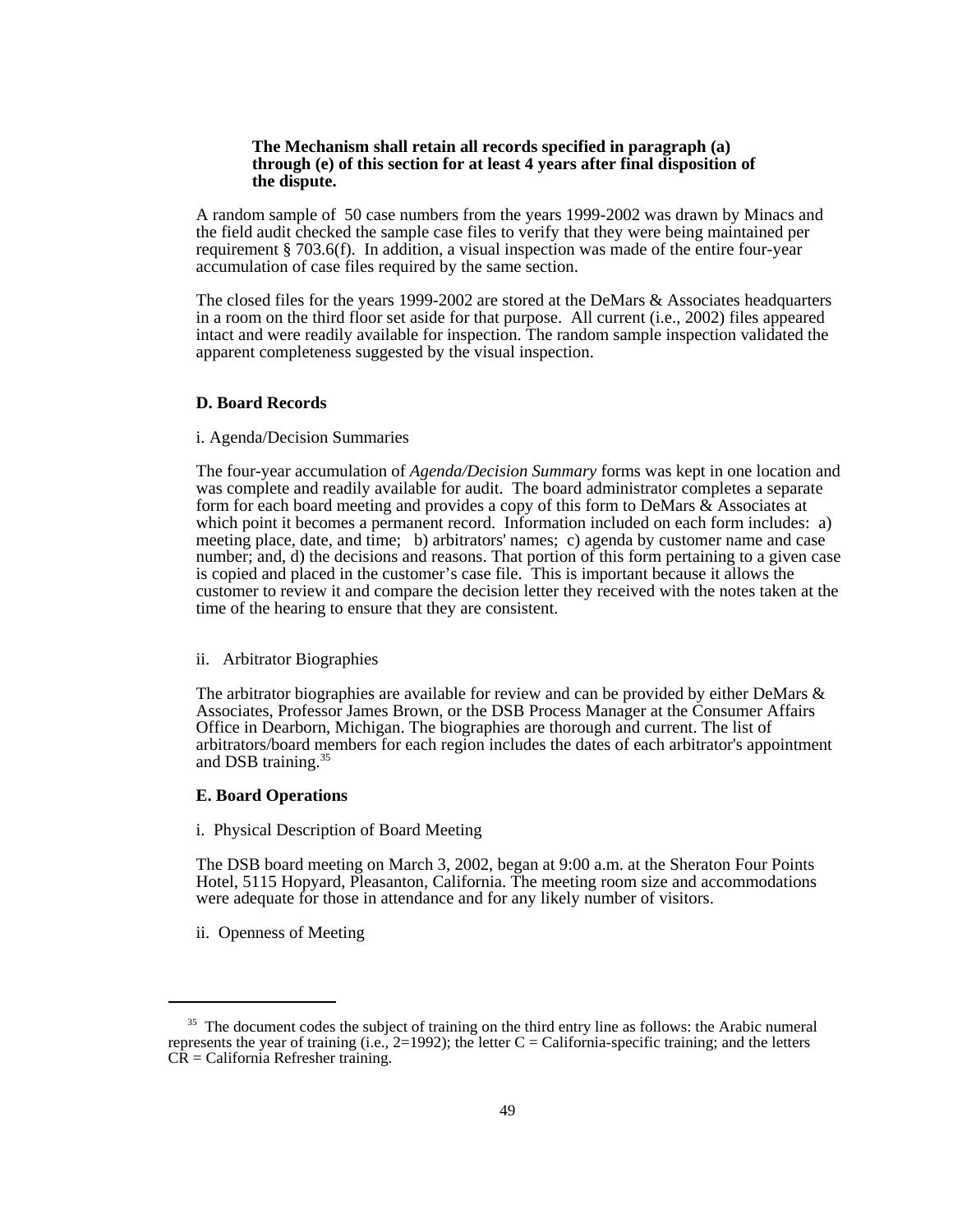The meeting was technically open to observers and possibly in compliance with FTC rule 703.8 (d) concerning open meetings in that the board recognized that the parties may stay and observe the entire meeting if they choose to do so. It appeared, however, that the board was attempting to possess both sides of the proverbial coin in this regard. Their stated acceptance of the openness of the meeting did not square with the manner in which the board elected to conduct its meeting. Customers who had chosen to attend the meeting/hearing to make oral presentations discovered that the board did not decide their cases at the conclusion of their taking testimony/evidence, but rather delayed their decision making. As a result, a customer who had concluded his/her testimony would have to wait for an undetermined amount of time in order to observe the decision making process. If this board conducted its hearing as most boards do, the customer would benefit by having to stay only an additional few minutes to learn the outcome of the case. In addition, board members would have the obvious benefit of deciding the case while the issues were fresh in their minds. This is an important benefit because many of the facts pertaining to these kinds of cases are very much alike (e.g., a series of repair orders, statement forms of the dealers and manufacturer as well as the customer claim form) and to confusing facts from different cases is quite likely when the board does not decide each case immediately upon having received the testimony and reviewed together the basic facts of the case.

We have witnessed on a few occasions some board members becoming confused as to which case was actually before them when they had delayed a case decision in order to avoid keeping another customer waiting at home for a telephone call that would allow for them to make an oral presentation. Such confusion casts doubts on the professionalism of the board proceedings. For that reason, we have suggested that the DSB not schedule such calls on a strict time frame but rather inform the customers that they would be called "in the morning," or, between certain hours as the processing of other cases. In our view, this process involving the hearing of multiple cases on a given day by the same board members, cannot be considered a fair process if they delay making decisions until later in the meeting. The likelihood of someone confusing facts from one case with those of another, or forgetting germane points previously made when there is a lengthy delay separated by other oral presentations is obvious. Moreover, it is a problem we have actually observed in other venues, although not in such a systematic manner. Delaying decisions in this manner does, in fact, result in more unintentional mistakes by the board in reaching decisions than is either necessary or acceptable. In our view, it is a practice that cannot continue if the program is to be in compliance with the fairness standard of Rule 703 of the Magnuson Moss Warranty Act.

#### iii. Efficiency of Meeting

The case files were well prepared and arranged in an orderly fashion. The DSB administrator took detailed notes on each decision, thereby reducing the likelihood of decision letter error.

#### iv. Board Process

The board members were clearly committed to fair and expeditious resolution of warranty disputes, but their deliberations were in some cases problematic, as outlined above. In most cases, the board chair provided a fairly thorough case opening statement setting forth the particulars of the dispute. Unfortunately, when the board came back to decide cases after having delayed their decisions, the board chair did not review the previous opening statement so as to at least attempt to re-create the context of the case. The board members did, however, indicate a general awareness of most federal and state regulations discussed in arbitrator training.

Overall, The board addressed most of the important issues in the cases reviewed, but sometimes failed to state the customer's requested relief. Most exceptions appeared to result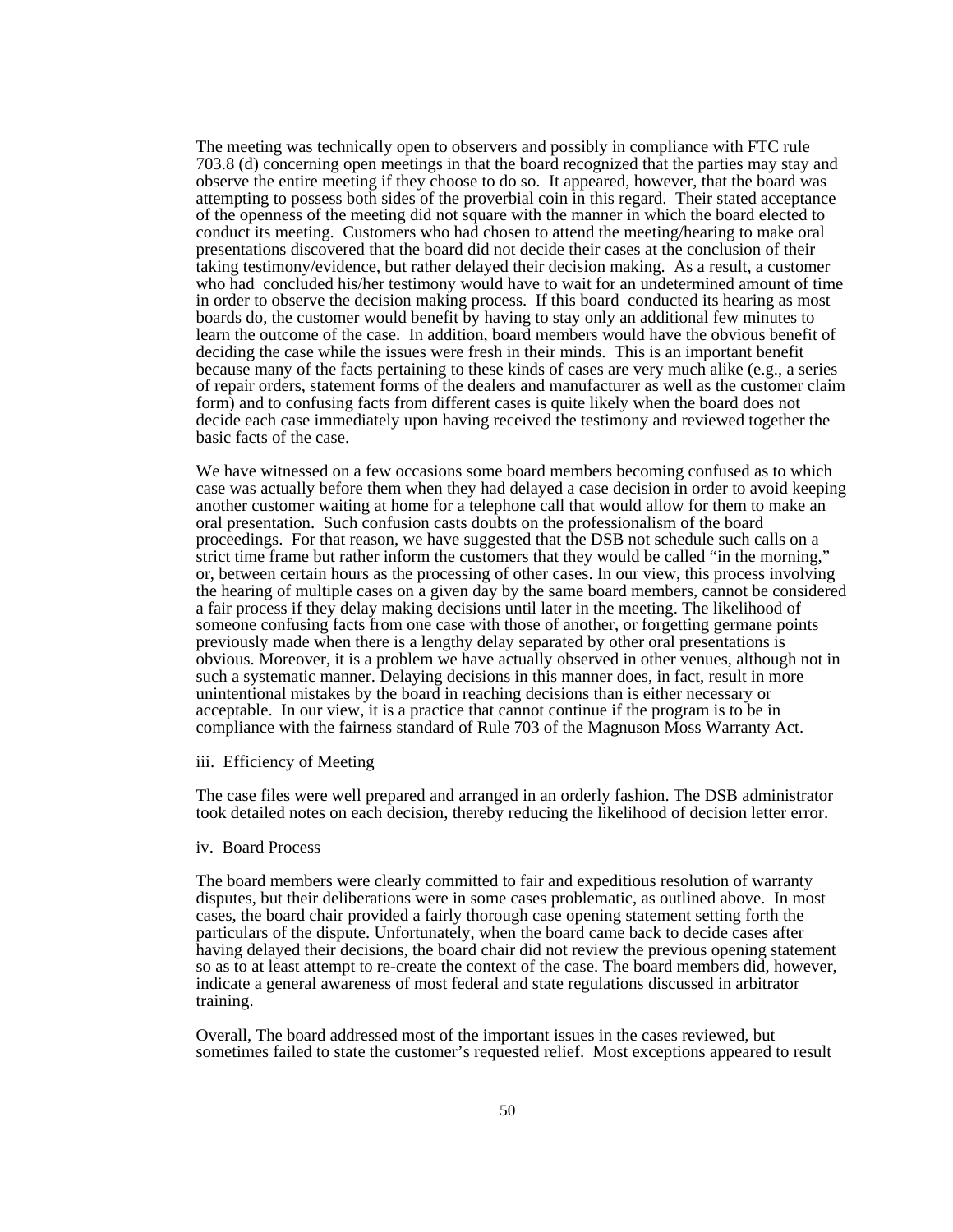from the members' tacit agreement that certain issues need not be reviewed because of the unique facts of the case.

One case left us with an indelible impression insofar as it appeared to lack any precedent in our 20-year experience. The dealer, as a function of their warranty repair status, elected to "pass the ball," as it were, and referred the customer to a non-Ford specialty shop to fix the manufacturer-installed radio. The outside repair facility appeared to have created more problems than it had solved and, as a consequence, the dealer was disclaiming any responsibility. We make no final judgement in the matter, but only raise the issue as one for careful consideration.

We have said in the recent past some things we believe worthy of being re-stated.

*It would be most helpful to observers if the board took the time to verbalize its thinking on fundamental issues. For example, in a case in which the customer asserts more than four trips to the dealer for a single problem, the board's reasoning on the statutory threshold issue should be discussed. This would help auditors, observers, and customers to better understand the decision. In addition, it would be helpful if the board chair were to briefly describe, in the customer's presence, the nature of the case prior to any oral presentation. This would help the board members by providing a context in which the customer's comments could be assessed and would demonstrate to the customer the board's awareness of the basic facts of the case. Such a procedure might also reduce the likelihood of unnecessary comments and would establish an appropriate sense of the board's independence and interest in the cases being reviewed.*

The above recommendation was adopted by this board and the improvements were impressive.

We also said in those reports:

*We found troubling the fact that the board discussed cases substantively prior to the customers being escorted into the room. Case opening statements and substantive discussions should only take place while the parties are present unless he/she elects to absent themselves from the meeting.*

The board we reviewed this year had, like last year's, corrected this problem.

We interviewed selected board members either during or immediately following the meeting.<sup>36</sup> Those we talked to, as is usually the case, rated their training very high. Overall, board members appear to be pleased with the program and believe the program provides customers with a fair process. As in the past, board members indicate concerns about case file

<sup>&</sup>lt;sup>36</sup> Sometimes, between consideration of cases, there is an opportunity to query the board about issues that may have arisen from their discussion of the previous case.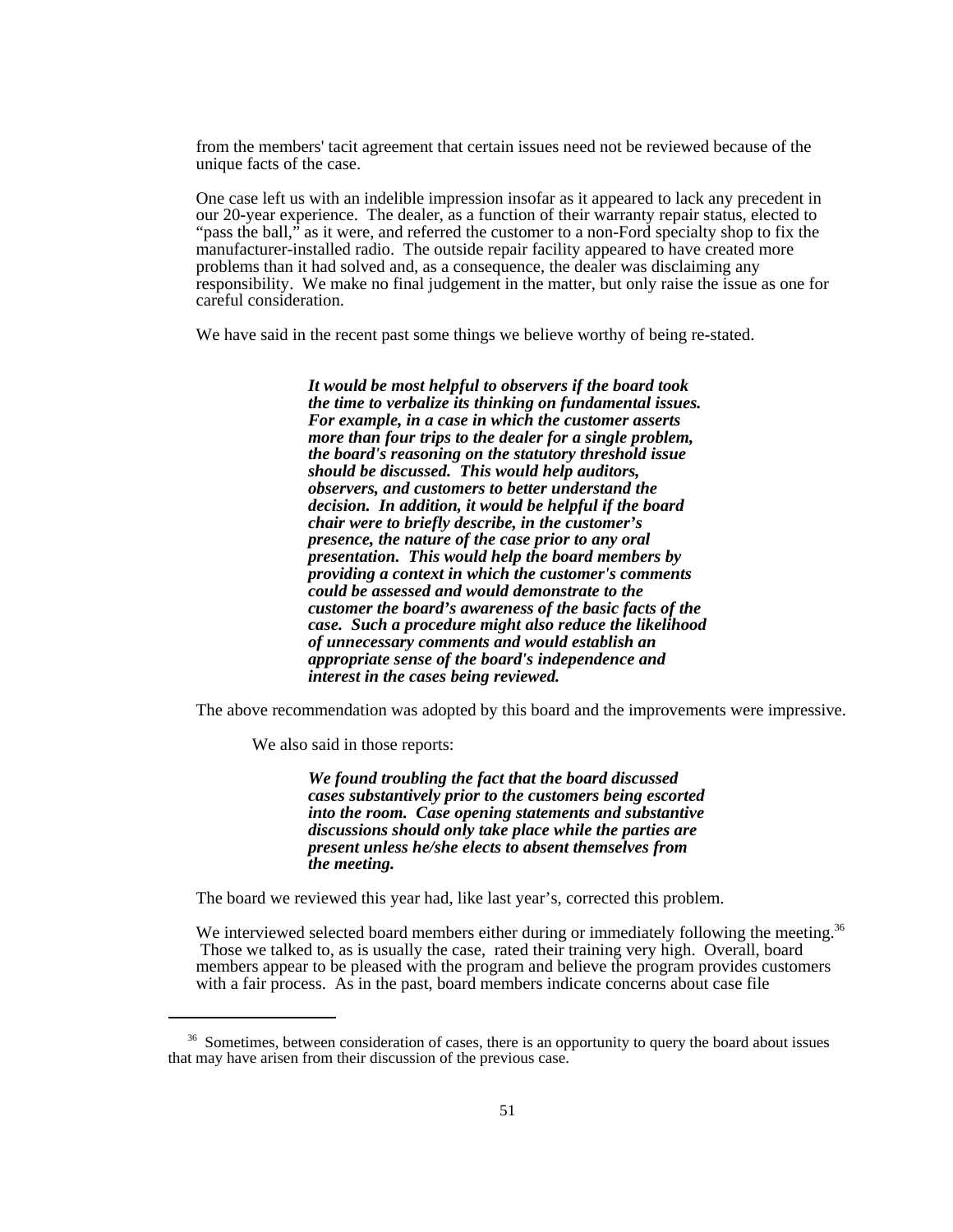preparation. The most common concerns are incomplete and/or illegible portions of files and nonexistent dealer or company statements. Customers also often fail to provide certain important information on the application. This can deprive the board of a clear view of the matter prior to their more deliberations, which can clearly affect the quality of the analysis. This concern may be alleviated by those customers opting to make oral presentations.

The board operated well within the regulatory requirements in respect to all but the one previously discussed area of concern.

v. Board Decisions

See comments in the Openness of Meeting section above.

#### CONCLUSION:

The DSB program as it operates in this region, is administered, by and large, in compliance with Rule 703. The board's commitment to ensure fair and expeditious resolution of warranty disputes is evident throughout most of the program. The staff is clearly dedicated to the program's mission and demonstrates an appropriate degree of professionalism. Overall, the program as it operates in this region is rated as "Fair."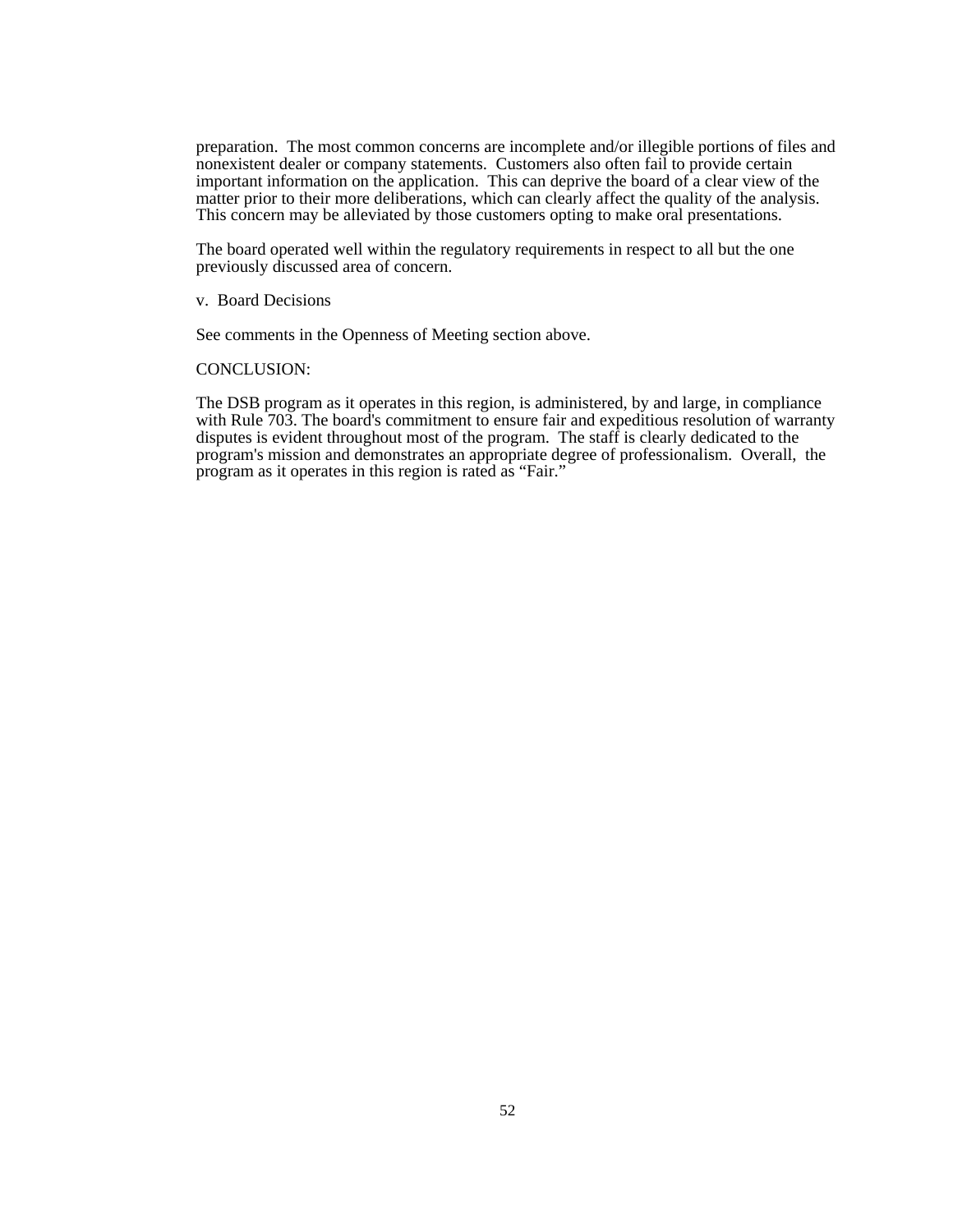#### *SECTION VI*

# *Arbitration Training*

There is no specific language in Rule 703 requiring the training of arbitrators. There are, however, several general requirements for ensuring that the program do whatever is necessary to provide customers with an opportunity for fair and expeditious resolution of warranty disputes.

The arbitration training component of the DSB training was conducted and monitored on December 8 - 10, 2002, at the Omni Royal Orleans Hotel in New Orleans, Louisiana. The arbitration training program's attendees stayed at the hotel where the training exercises were conducted. Professor James Brown, Director of the Center for Consumer Affairs, University of Wisconsin-Milwaukee, conducted the training, assisted by Mr. Clay White. Mr. R. Joseph Bichanich, of DeMars & Associates, provided additional training information.

The training addressed a number of issues: independence of all DSB vendors was stressed as a stated objective of Ford Motor Company; historical perspective of federal Magnuson-Moss Act and state Lemon Law statutes was presented; regulatory concepts and practical implications were discussed; the professional roles of various contractors associated with the arbitration process were reviewed; professional and practical skill development was initiated; reference materials and maintenance techniques were introduced; the concept of fairness was emphasized; and considerations and practical details as they relate to decisions and the options of board members were made available. In this sense, the training was modeled on prior sessions.

 Arbitrators were introduced to many important legal principles that are familiar to professionals in consumer affairs, to regulators, and to industry lawyers but are not subjects commonly understood by most volunteer arbitrators. These concepts, such as the doctrines (Implied Warranties under the Uniform Commercial Code) of "merchantability" and "fitness for purpose," can be of critical importance in the context of alternative dispute resolution.

The Uniform Commercial Code, The Magnuson-Moss Warranty Act, and The Doctrine of Revocation of Acceptance were all presented and discussed in detail. The historical development of state laws that followed the enactment of Magnuson-Moss was presented, and the various state lemon law presumption threshold requirements were also addressed. The importance of state statutory "buy back" presumptions concerning what constitutes a reasonable number of repair attempts and/or time-out-of-service for repair was presented, but field audits suggest that more attention may be necessary in order to adequately address these important issues.

Trainers also clarified the new role of DeMars & Associates in opening cases.<sup>37</sup> It was stressed that DeMars & Associates' initial determination is just that and that final determination is the sole province of the board. Much attention was given to the topic of establishing jurisdiction of a DSB application. In cases of an ambiguous "jurisdiction appeal" to the board, trainees were encouraged to decide in favor of customers.

 $37$  In the recent past, receiving the DSB application and reviewing the case for initial jurisdiction determination was handled by the independent contractor, Minacs.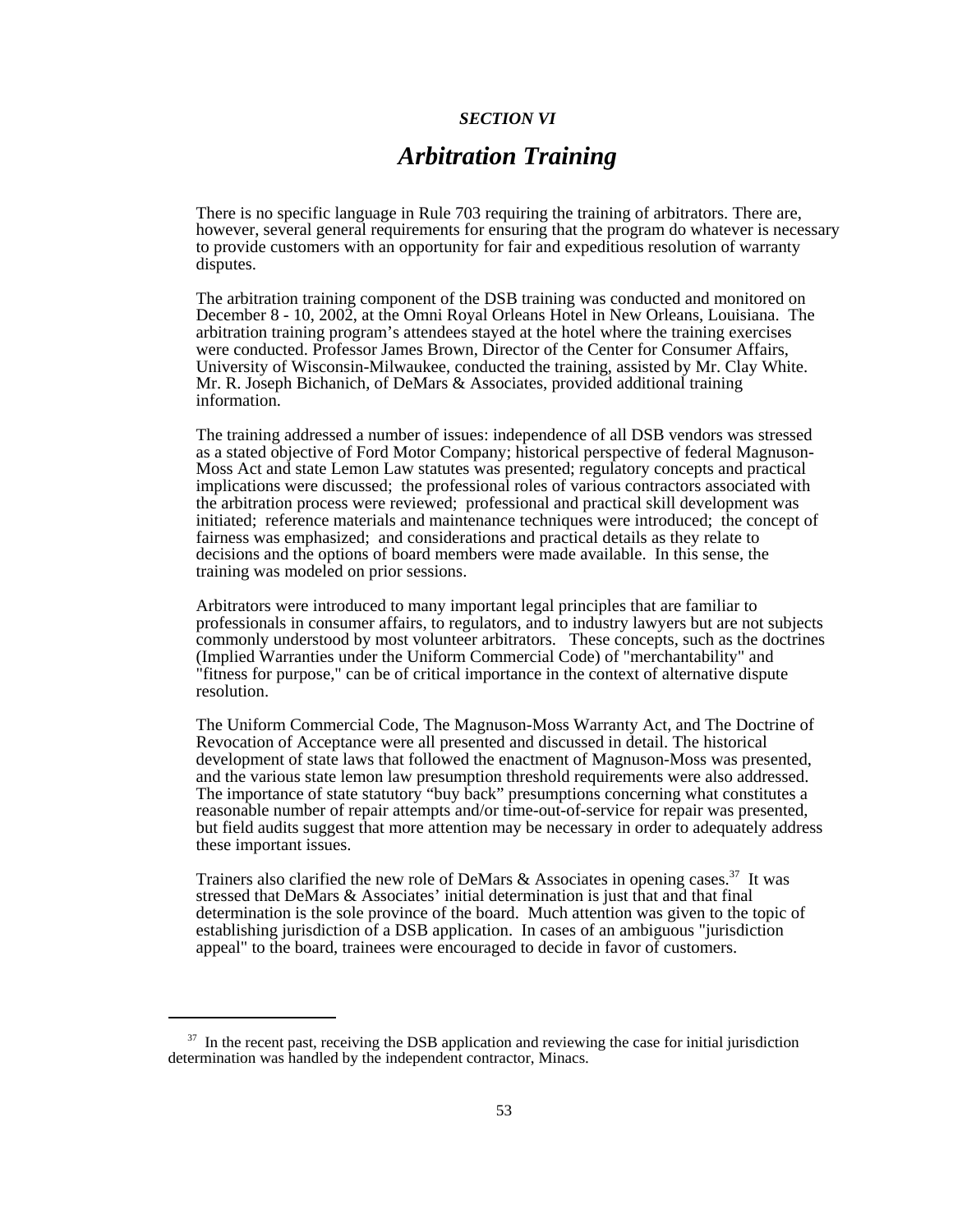The auditor observed that the training incorporated sufficient emphasis on the practical skill development necessary to efficiently and appropriately conduct board meetings. A good balance of practical and regulatory information was provided to attendees. Regulatory concepts were well selected and professionally presented.

The lecture format was enhanced by printed reference materials which can be placed in a referenced loose-leaf binder that is mailed to each participant following the training. Reference materials stored in the loose-leaf binder are updated as new information is released. This reference book serves as the board members' essential reference tool. The reference materials are customized to the state requirements of each board member and constitute a well organized tool.

Trainers also employed group interaction and role playing exercises. The several training exercises included: case studies in arbitration problem solving; repeated discussions focusing on the arbitrator's scope of remedies; and, review of the different types of inspections and corresponding circumstances, as well as the related procedures available for arbitrators. The interactive training practice appears to be an effective training method and one that is appreciated by the attendees.

The board chair's responsibilities were emphasized in detail. In addition, trainers discussed the significance of the program's providing "fairness" consistently in all their practices and were reminded that, as arbitrators, their responsibilities do not include "finding and fixing repair problems." Field audits suggests that even greater attention be given to the importance of the chair, or someone, providing a brief, but thorough, thumbnail sketch of each case's particulars prior to taking direct evidence from the parties and before any board deliberations begin. It is sometimes apparent that one or more board members is operating on inaccurate assumptions about important particulars that would normally be addressed in a good opening statement provided by either the board's administrator or one of the board members.

Mr. Clay White provided a session about the forms that typically appear within the case file provided to each board member prior to the hearing at which the board renders a decision. The information gave trainees an enhanced understanding of the many documents included. In addition, Mr. White explained the numerous acronyms associated with these documents (e.g. OASIS reports & FSE reports).

Mr. Joseph Bichanich of DeMars & Associates explained the various DSB roles played by DeMars & Associates. He further explained how DeMars & Associates provides administrative support to the various boards and board members.

The auditor further observed that the discussion covering repurchases and replacements provided a good basis of understanding as it relates to calculating the economic considerations involved in these situations. This area is quite complex, and the efforts to provide ongoing training are essential for those involved in this process. It is clear that many of these practical procedures are well understood by the Dispute Resolution Specialist (DRS), but understanding by board members is not so evident. Continued training and practice exercises should enhance the arbitrators' level of confidence in these matters.

A period was set aside for Professor Brown to offer additional California-specific training to those attendees who would be serving in California, where there are requirements in addition to those set forth in the federal Rule 703.

The training seminar was comprehensive, well organized, professionally presented, and well received by its attendees.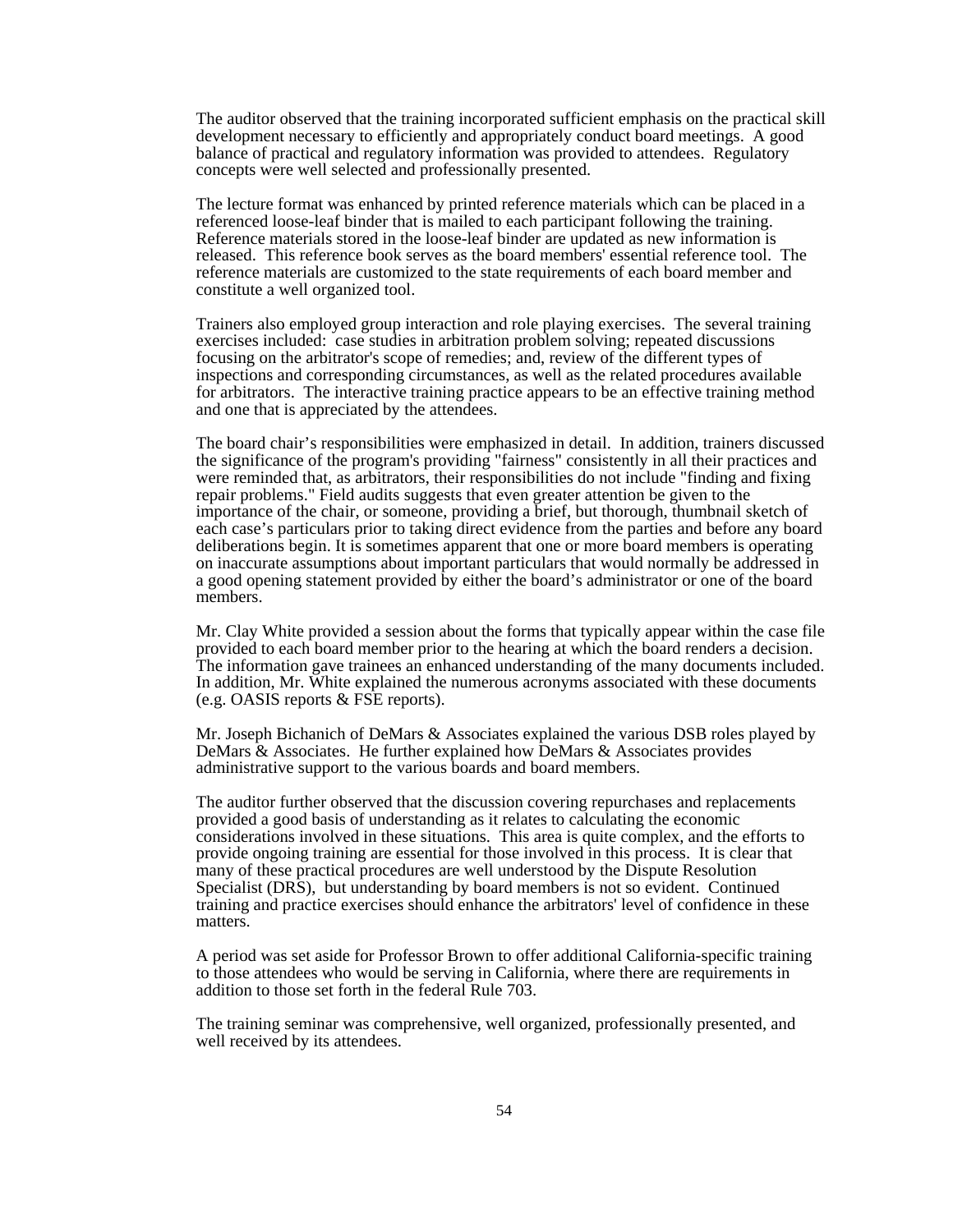# **ARBITRATION TRAINING RATING SYSTEM**

| 1) Adequacy of training materials                                        | <b>EXCELLENT</b> |
|--------------------------------------------------------------------------|------------------|
| 2) Accuracy of informational materials                                   | <b>EXCELLENT</b> |
| 3) Thoroughness of material                                              | <b>EXCELLENT</b> |
| 4) Quality of presentation                                               | <b>EXCELLENT</b> |
| 5) Apparent understanding and<br>likely comprehension of the information | VERY GOOD        |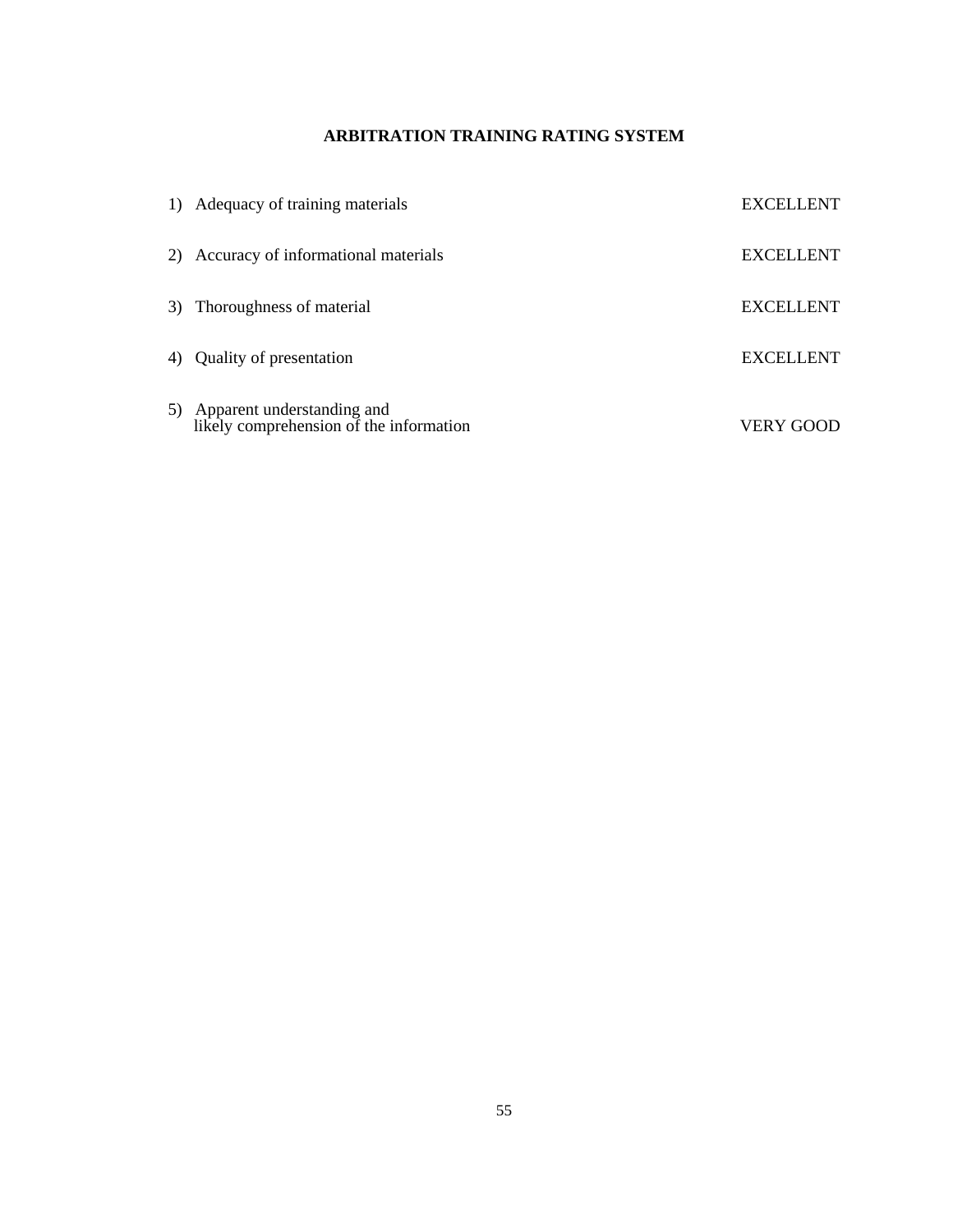#### *SECTION VII*

# *Survey and Statistical Index Comparative Analyses*

# *FORD MOTOR COMPANY DISPUTE SETTLEMENT BOARD PROGRAM INDICES*

The Federal Trade Commission (FTC) regulates informal dispute resolution programs, such as those operated by the Ford Motor Company, under FTC Rule 703.6(e). The rule mandates disclosure of statistics about the outcomes of warranty disputes and warrantor compliance with settlements and awards. The purpose of this section of this audit is to verify the statistics provided by the company for the year 2002.

A consumer who wants to have a dispute settled by the Dispute Settlement Board (DSB) must: (1) be the owner of a vehicle that meets certain specified age and mileage requirements; and, (2) agree to forego any legal action while the case is open with the DSB. If a customer applies to the program but does not meet these requirements, the case is considered to be "out-ofjurisdiction." Cases that are "out-of-jurisdiction" are counted as "closed." A consumer who is not satisfied with the jurisdiction decision of the program can request that the case be reviewed by the board, but the board is not obligated to hear the request.

If a consumer who files with the DSB is able to reach an agreement with Ford Motor Company prior to an arbitration hearing, the dispute is said to have been "mediated" or "prior resolved" by the staff. If the consumer and Ford Motor Company cannot reach an agreement, the case is arbitrated by the DSB. Arbitration cases can result in the granting of an award requiring Ford to repair or replace the vehicle, to issue a cash reimbursement, or to extend the warranty. On the other hand, the consumer may receive an adverse decision in which there is no award of any kind.

FTC regulations require arbitration decisions to be rendered within 40 days from the date the DSB office receives the application. Manufacturers must comply with both mediated and arbitrated decisions within 30 days of the decision.

FTC Rule 703.6(e) requires warrantors to report statistics (also referred to as indices) in 13 areas. These include such things as: the number of mediated and arbitrated warranty disputes in which the warrantor has complied with a settlement or award; the number of cases in which the warrantor did not comply; the number of decisions adverse to the consumer; the number of "out-of-jurisdiction" disputes; and the number of cases delayed beyond 40 days. In addition to questions designed to assess the validity of DSB statistics, our survey includes questions that allow consumers to evaluate various aspects of the program.

To determine the accuracy of the DSB's warranty dispute statistics and to gather evaluation information about the program, Claverhouse Associates contracted with the Survey Research Division of the Institute for Public Policy and Social Research (IPPSR) to conduct a survey of a randomly selected national sample of consumers who filed disputes with the DSB during 2002. The primary focus of this survey is to determine whether consumers' recollections or records of what happened in their cases match the data compiled by the DSB. The question is not whether an individual's recollections match the data in the DSB's records but rather whether the aggregate proportion of consumers' recollections agrees with the outcomes reported to the FTC.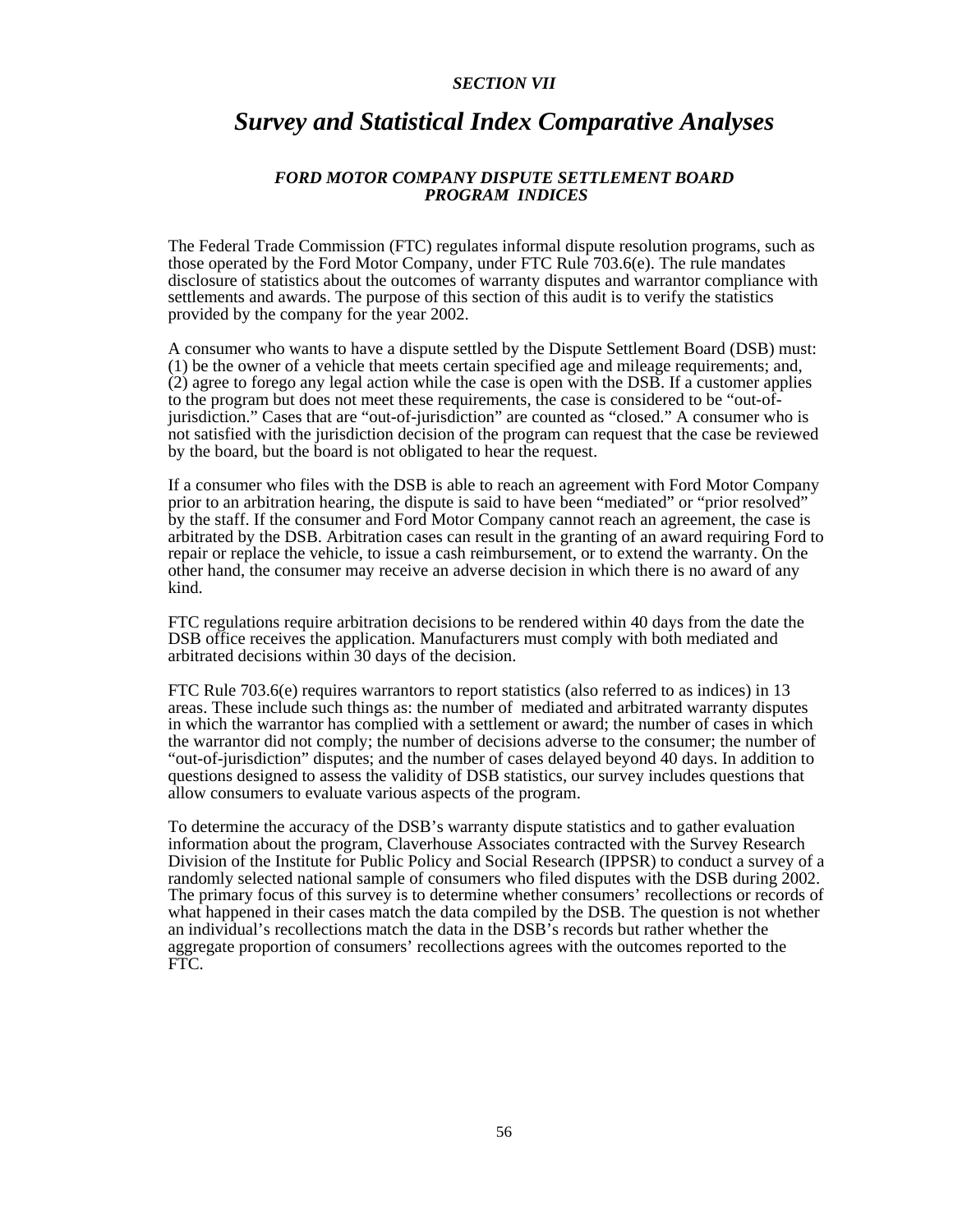#### **ABOUT THE STUDY**

The Claverhouse study is based on 302 respondents from a sample of 692 cases randomly drawn from the universe of 3,303 cases closed nationally in 2002. A customer who had filed more than one case was asked to refer to the most recent case in answering the survey.

The data was collected through a mailed, self-administered questionnaire. IPPSR used methodology designed by Professor Donald Dilman of the University of Washington, a nationally known expert in the field of self-administered questionnaires. Since its inception, IPPSR has used this methodology for all of its self-administered survey projects.

The initial mailing, on March 25, 2003, contained the survey, a cover letter, and a postage-paid return envelope. The cover letter explained the purpose of the survey and the random selection process. It also explained that participation was voluntary but encouraged the recipient to participate. One week later, a combination thank-you and reminder postcard was sent to the entire sample.

Each respondent was assigned a unique number to allow the project staff to monitor the status of each survey. Thus, IPPSR staff was able to determine who had returned completed questionnaires and which questionnaires were returned by the post office because of invalid addresses.

On April 22, 2003, IPPSR staff mailed another questionnaire to those who had not returned completed questionnaires. Of the 692 questionnaires, 302 were returned completed; the completion rate for the study was 43.5 percent. The questionnaire data were entered, proofed, and coded by IPPSR staff.

A threat to the validity of any sample study is non-response bias. That is, if there is any systematic reason that certain consumers selected for the study are unavailable or choose not to participate, the results can be biased. For example, if those who did not receive awards were more likely to refuse participation than those who did receive awards, the study would underestimate the percentage of decisions adverse to consumers. The practices of sending follow-up postcards, second mailings, and reminder phone calls are designed to ensure high cooperation among those selected to participate. Because the sample of 302 cases is a simple random sample, the sampling error is  $\pm$ 5.4 percent.<sup>38</sup> The number of responses varies from question to question, not only because, for example, some questions refer to mediated settlements and others to arbitrated cases, but also because not all respondents answered all appropriate questions.

#### **Method of Resolution**

Table 1 compares the method of resolution of disputes in the Claverhouse sample with the figures reported to the FTC. Since the Claverhouse survey contained only in-jurisdiction cases, out-of jurisdiction cells in the Claverhouse section of the table are blank, and the subtotal (representing in-jurisdiction cases) is equal to total disputes. In this case, we compare only FTC in-jurisdiction cases with the Claverhouse sample. The difference between the 29.8 percent of cases mediated in the Claverhouse sample and the 22.2 percent of cases mediated in the DSB figures is statistically significant at the 95 percent confidence interval. Likewise, the difference between the 70.2 percent of cases arbitrated in the Claverhouse sample and the 77.8 percent of cases mediated in the DSB figures is statistically significant at the 95 percent confidence interval. We have no explanation for this difference, but we should keep in mind that not all customers differentiate between "mediation" and "arbitration" even though the questionnaire

<sup>&</sup>lt;sup>38</sup> This is the sampling error when the responses divide roughly 50-50 on a given question and when there are 302 cases, given a 95 percent confidence interval (i.e., there is a 1-in-20 chance that the actual proportion in the population falls outside the range of  $50\pm5.4$  percent). The magnitude of the sampling error is determined primarily by sample size (a larger sample size yields a smaller sampling error) and also, to some extent, on how evenly responses are divided among alternative answers.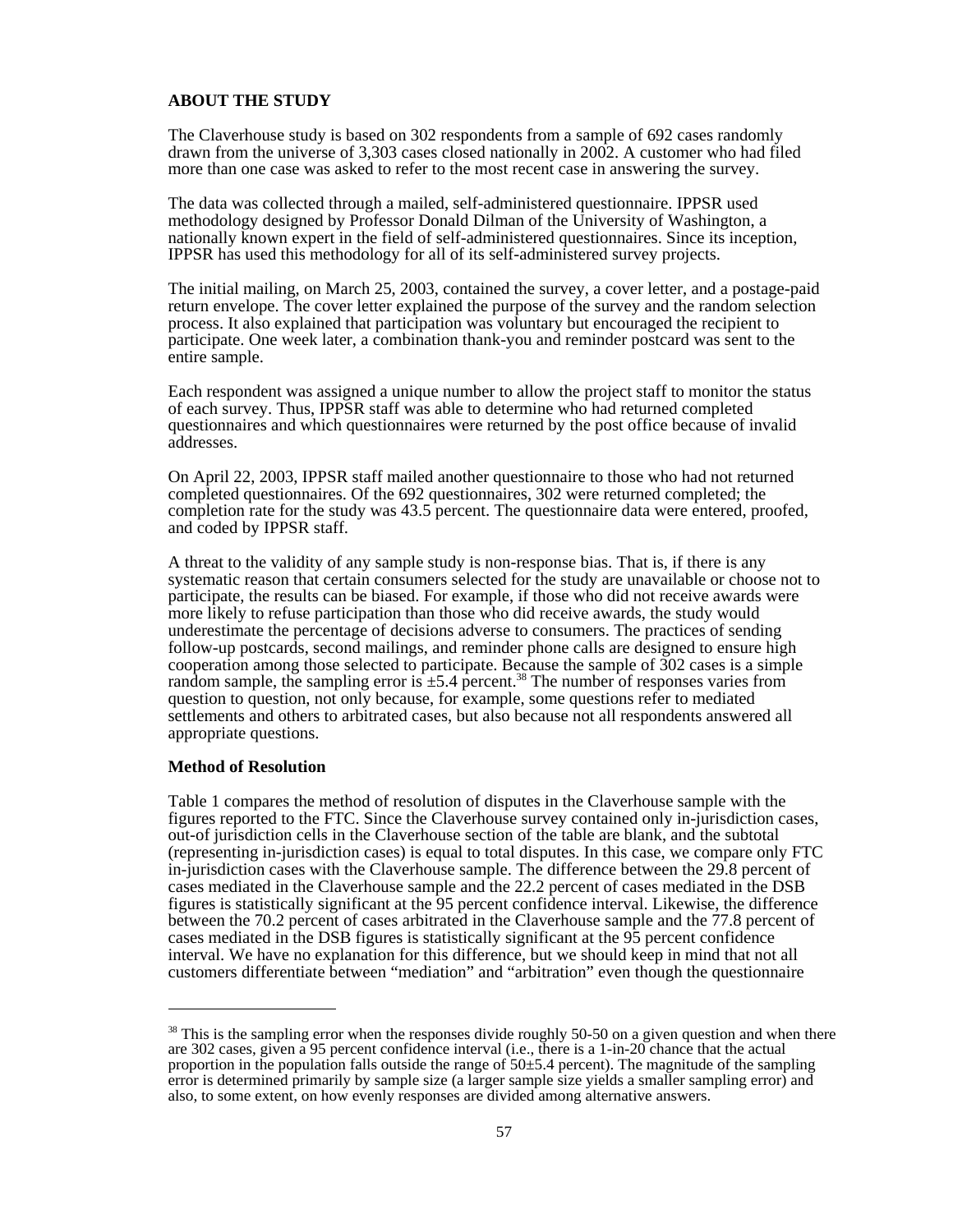provides a brief explanation. Another explanation might be response bias; that is, those whose cases were mediated might have been more likely to return their survey questionnaires.

|                               | <b>Claverhouse</b> |         | <b>DSB</b> |                                        |                         |  |
|-------------------------------|--------------------|---------|------------|----------------------------------------|-------------------------|--|
| <b>Resolution</b>             | Number             | Percent | Number     | Percent of<br>in-jurisdiction<br>cases | Percent of<br>all cases |  |
| Mediation                     | 90                 | 29.8%   | 1,173      | 22.2%                                  |                         |  |
| Arbitration                   | 212                | 70.2%   | 4,122      | 77.8%                                  |                         |  |
| Subtotal<br>(in-jurisdiction) | 302                | 100.0%  | 5,295      | 100.0%                                 | 70.8%                   |  |
| Out-of jurisdiction           | $\qquad \qquad$    |         | 2,187      |                                        | 29.2                    |  |
| Total disputes                | 302                | 100.0%  | 7,482      |                                        | 100.0%                  |  |

#### **Table 1 Method of Resolution of Warranty Disputes Comparison between Claverhouse Survey and DSB Indices 2002**

# **Mediated Cases**

FTC Rule 703.6(e) requires the reporting of the proportion of mediated settlements with which warrantors have complied, the proportion with which warrantors have not complied, and the proportion in which the period for compliance has not yet passed. Since our universe of cases from which the sample was drawn includes only closed cases, we do not include cases in which the period has not yet passed. Although 90 of the surveyed consumers stated that their cases had been mediated, only 76 reported on the timing of warrantor compliance.

#### **Table 2 Outcomes of Mediated Settlements Comparison between Claverhouse Survey and DSB Indices 2002**

| <b>Mediated Settlements</b>                                | <b>Claverhouse</b>               | <b>DSB</b>                       |
|------------------------------------------------------------|----------------------------------|----------------------------------|
|                                                            | Percent <sup>a</sup><br>(Number) | Percent <sup>b</sup><br>(Number) |
| Warrantor has complied within the<br>compliance period     | 84.2%<br>(64)                    | 95.2%<br>(1,169)                 |
| Warrantor has not complied                                 | 5.3%<br>(4)                      | 4.8%<br>(59)                     |
| Warrantor complied but not within<br>the compliance period | 10.5%<br>(8)                     | $0.0\%$<br>(0)                   |
| <b>Total Mediated Cases</b>                                | 100.0%<br>(76)                   | 100.0%<br>(1,228)                |

a. Only 76 respondents answered this question. Percentages are percentages of those who replied.

b. This percentage is a percentage of mediated cases.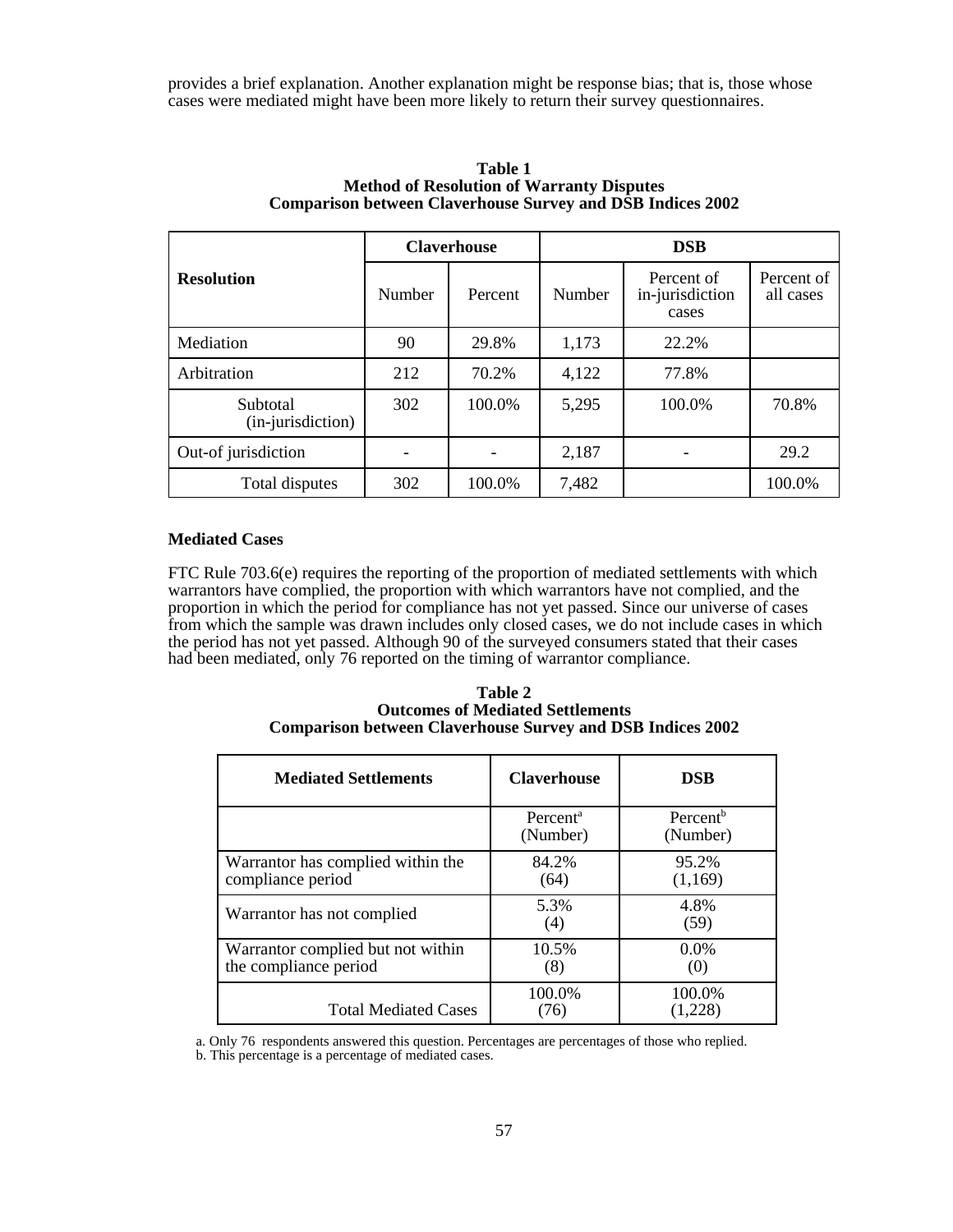DSB indices show that the manufacturer complied with 95.2 percent of the mediation agreements within the mandated time frame. The difference between the survey results and the DSB index is outside the margin of error (by 5.4 percent); however, survey results show a total of 94.7 percent of respondents reporting that the manufacturer has complied with the mediation agreement, regardless of timing. This figure agrees with the DSB figure. Because, as we discuss in another context, survey respondents' recollections of significant dates in their cases are often unreliable, the 10.5 percent reporting that compliance was not with the mandated time frame is not a cause for concern. Of more significance is that the total percentage of respondents reporting compliance (94.7 percent) is statistically the same as the percentage reported by the DSB 95.2 percent).

Table 3 shows the specific mediation settlement outcomes reported by the survey respondents. Eighty respondents answered this question. When asked about their level of satisfaction with the mediation outcome, 87 of the 90 respondents whose cases were mediated answered the question. Of these, 85.1 percent were satisfied (27.6 percent were initially not satisfied, but the manufacturer or dealer eventually performed to their satisfaction). Six respondents (6.9 percent) were dissatisfied and pursued their cases by contacting the DSB. Seven respondents  $(8.0)$ percent) were not satisfied and pursued their cases by other means.

| <b>Outcome</b>           | <b>Number</b>  | <b>Percent</b>         |
|--------------------------|----------------|------------------------|
| New Vehicle              | 29             | 36.3%                  |
| <b>Cash Settlement</b>   | 22             | 27.5%                  |
| <b>Extended Warranty</b> | 9              | 11.3%                  |
| Paid for Repairs         | 5              | 6.3%                   |
| Voucher                  | 3              | 3.8%                   |
| Trade-in Allowance       |                | 1.3%                   |
| Other                    | 9              | 11.3%                  |
| Nothing                  | $\overline{2}$ | 2.5%                   |
| Total                    | 80             | $100.3\%$ <sup>a</sup> |

#### **Table 3 Specific Outcomes of Mediated Settlements Claverhouse Survey**

a. Total does not equal 100.0% due to rounding.

#### **Arbitrated Cases**

Before the questionnaire presented detailed questions about arbitrated cases, it asked respondents about the process leading to their hearings. Respondents were first asked whether they remembered receiving the forms on which their claims were stated. Of the respondents who reported having arbitration hearings, 183 (94.3 percent) said that they recalled receiving the forms and 194 replied to a question about how accurately the forms stated their claims: 40.7 percent said "very accurately"; 41.8 percent said "somewhat accurately"; and, 17.5 percent said "not very accurately or not at all accurately". The respondents' evaluations of how accurately the forms stated their claims were strongly correlated with whether they received an award in the arbitration process. Of those who said their cases were stated very accurately, 81.6 percent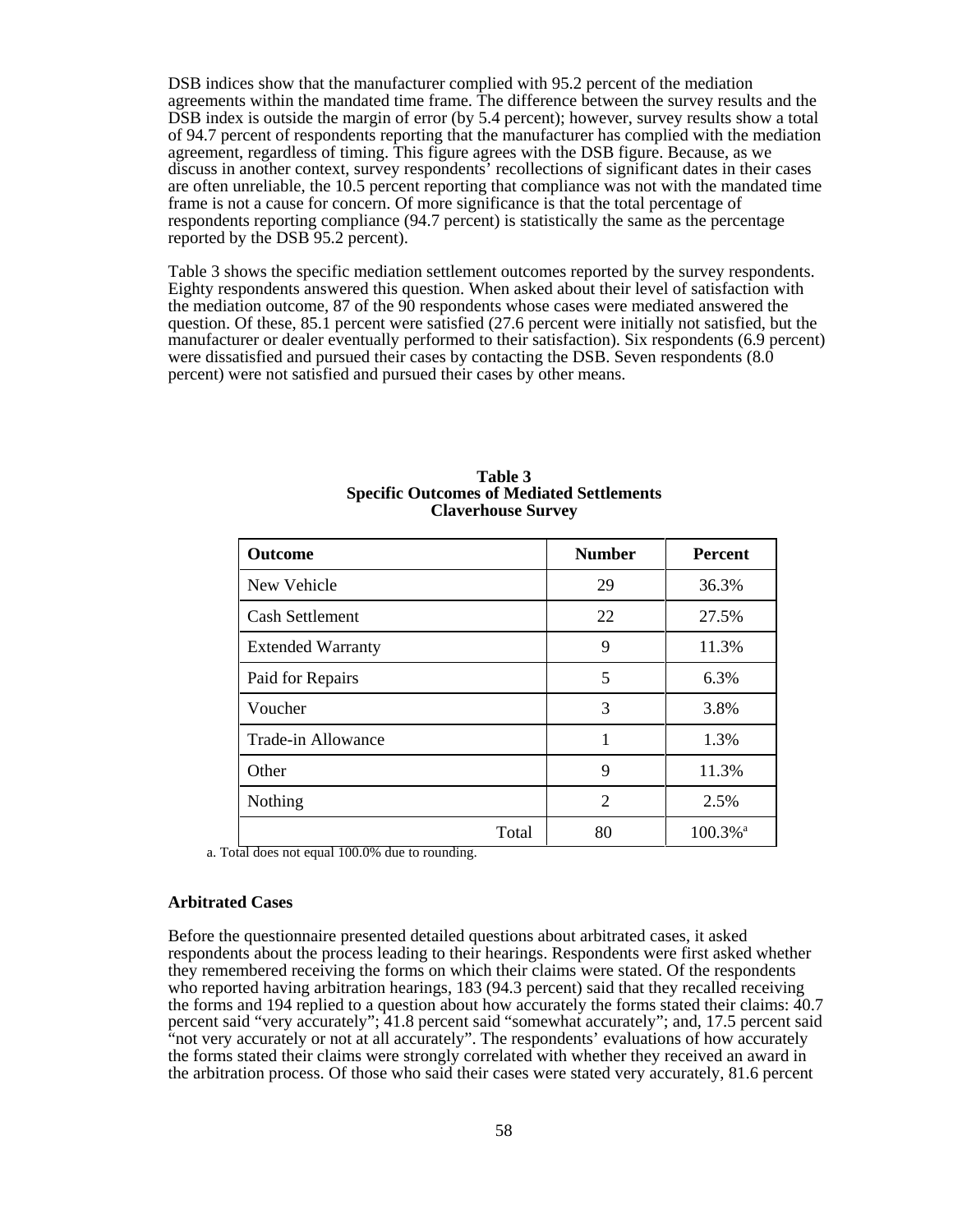received an award from the arbitration process, whereas only 41.9 percent of those who said their claims were stated not accurately at all received an award (see Figure 1).

Respondents were then asked whether they had been notified of the time, place, and date of the arbitration hearing. Of the 212 respondents who answered the question, 193 (95.5 percent) said they had been notified. Only 39.6 percent said that they had attended their hearings; the reasons for their not attending are unknown.

FTC Rule  $703.6(e)4-7$  requires warrantors to report the proportion of arbitration decisions with which they have complied, the proportion with which they have not complied, and the proportion for which the date of compliance has not yet passed. They must also report the proportion of decisions adverse to the consumer.

Table 4 presents the data about the outcomes of arbitrated cases.

| Outcome                                                     | <b>Claverhousee</b>    | <b>DSB</b>             |  |
|-------------------------------------------------------------|------------------------|------------------------|--|
|                                                             | Percentage<br>(Number) | Percentage<br>(Number) |  |
| Arbitration<br>Award Granted and Accepted                   |                        |                        |  |
| Case decided by board and<br>warrantor has complied         | 51.3%<br>(102)         | 46.3%<br>(1, 915)      |  |
| Case decided by board and<br>warrantor has not complied     | 5.0%<br>(10)           | 2.1%<br>(88)           |  |
| Case decided by board and<br>time for compliance not passed |                        |                        |  |
| Total – award granted and accepted                          | 56.3%<br>(112)         | 48.4%<br>(2,003)       |  |
| Arbitration<br>Award Granted and Not Accepted               | 11.1%<br>(22)          | 11.9%<br>(492)         |  |
| Arbitration<br>Decision adverse to consumer                 | 32.7%<br>(65)          | 39.7%<br>(1,642)       |  |
| Total arbitrated decisions                                  | 100.0%<br>$(199)^{a}$  | 100.0%<br>(4,137)      |  |

#### **Table 4 Outcomes of Arbitrated Cases Comparison between Claverhouse Survey and DSB Indices 2002**

a. This includes only cases for which there was no missing data.

Survey results are different from the DSB indices statistically significant degree in only one respect: DSB indices report a slightly higher percentage of decisions adverse to the consumer and, conversely, a slightly lower percentage of arbitration awards granted and accepted. Because this difference is in favor of the consumer, we do not consider it a cause for concern.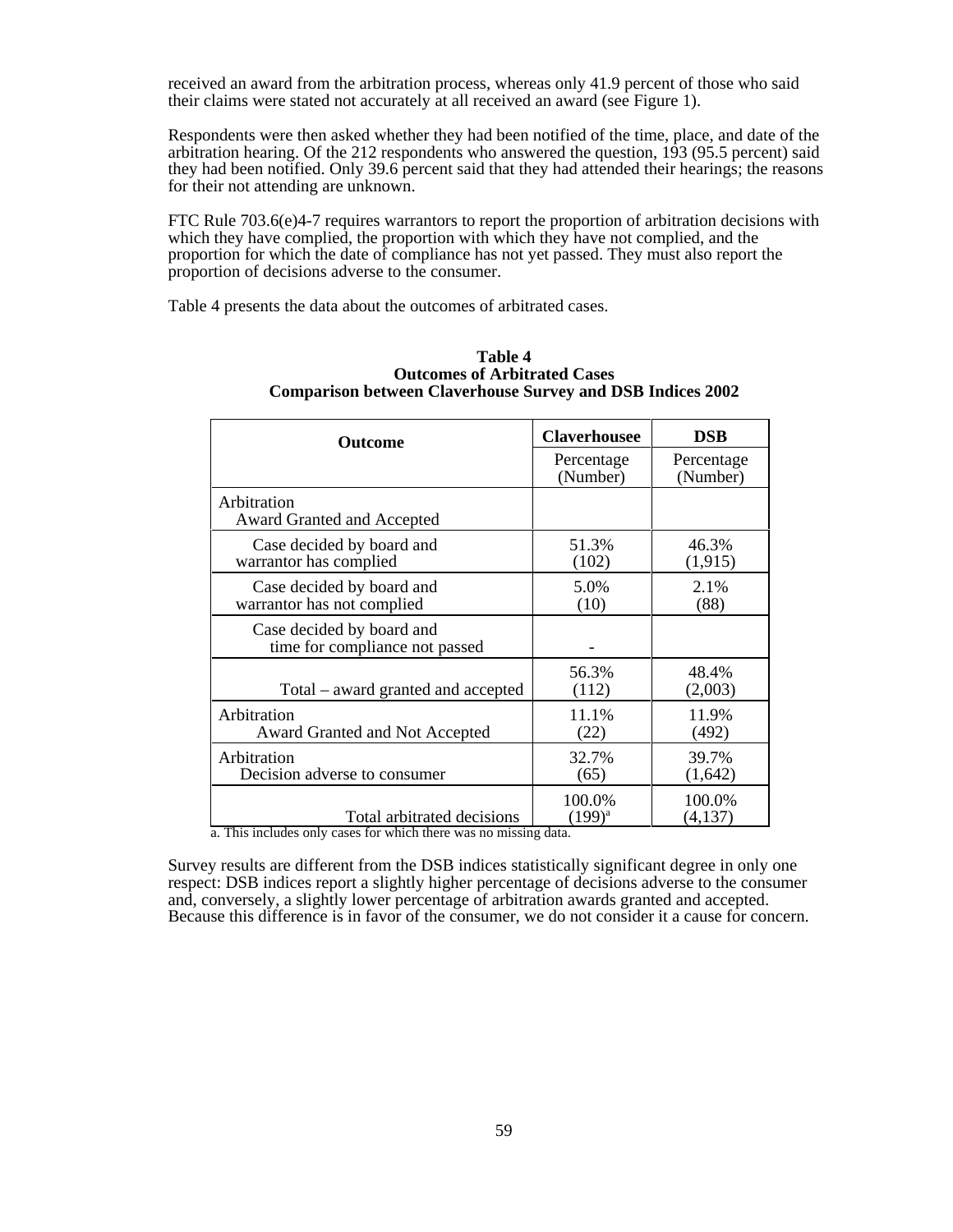INSERT FIG 1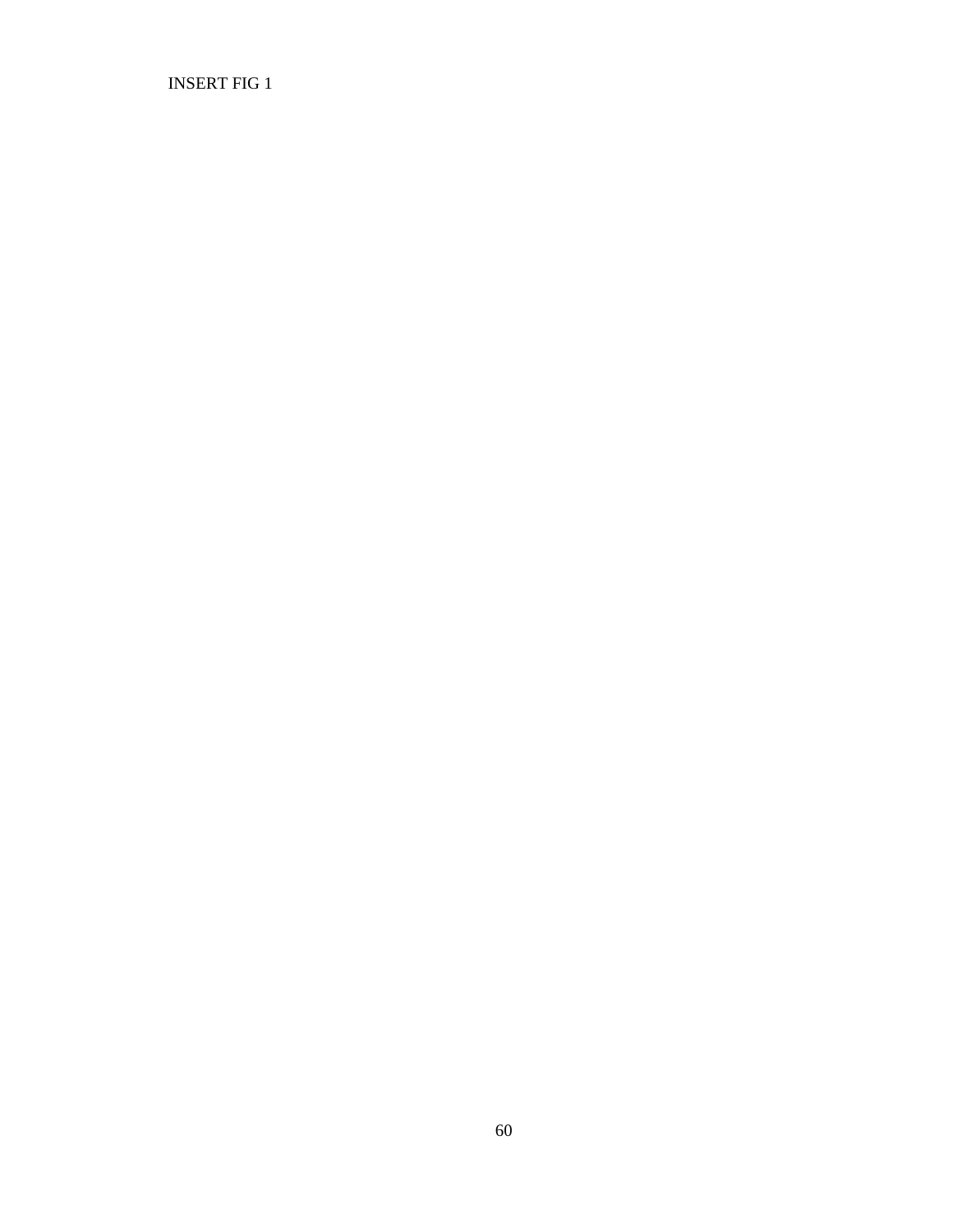All respondents whose cases were arbitrated were asked whether they had pursued their cases further after the arbitration decision. Fifty-seven respondents (26.9 percent of arbitrated cases) replied in the affirmative. Table 5 shows by what means they pursued their cases. Note that many respondents pursued their cases by more than one means; thus, the number of responses is greater than the number of respondents.

#### **Table 5 Methods of Pursuing Cases Claverhouse Survey**

| <b>Method</b>                         | <b>Number</b> | <b>Percent</b> |
|---------------------------------------|---------------|----------------|
| Contacted an attorney/legal means     | 22            | 31.9%          |
| Contacted a government agency         | 16            | 23.2%          |
| Recontacted the DSB                   | 17            | 24.6%          |
| Worked out a solution with the dealer | 14            | 20.3%          |
| Total responses                       | 69            | 100.0%         |

#### **Delays to Arbitration Decisions**

Under FTC Rule 703.6(e)9-13, warrantors must report the proportion of cases in which arbitration cases were delayed beyond the 40 days allocated for arbitration decisions. Ford Motor Company reports the reasons for such delays in three categories: (1) consumer made no attempt to seek relief directly from the manufacturer; (2) consumer failed to submit required information in a timely manner; (3) and, (4) all other reasons.

DSB figures report 23.5 percent of all in-jurisdiction cases delayed beyond 40 days, whereas survey respondents reported 43.5 percent of cases delayed beyond 40 days (see Figure 2). This percentage difference is statistically significant. Such a finding is common in our research, however, because the survey asks the recall of very specific information about an event that may have occurred a year or more ago. Only 45.7 percent of respondents were able to give an exact date on which their cases were opened; whether these dates were correct or not is unknown. About a quarter (24.8 percent) gave no date at all or only a year, and 29.5 percent gave only a month and year. Survey respondents reports on when their cases were closed were similar. Slightly over half (53.3 percent) provided a complete date;  $21.5\%$  provided only a month and year; 3.0 percent gave only a year; and, 22.2 percent gave no date at all. Consumer recollections on whether their cases were delayed beyond 40 days may, thus, be in error. In addition, the consumer may not be using the same specific information about when a case is "opened" as does the DSB. The DSB considers a case opened when the forms are received in the office and processed. Consumers, on the other hand, may see their cases as having been "opened" when they first contacted the DSB, when they mailed the forms, or even when they first experienced problems with the vehicle. Similar considerations apply to when a case was "closed". Therefore, we do not consider this difference in percentages to be a concern. Table 6 shows the reasons for delays as reported by the DSB indices and by survey respondents.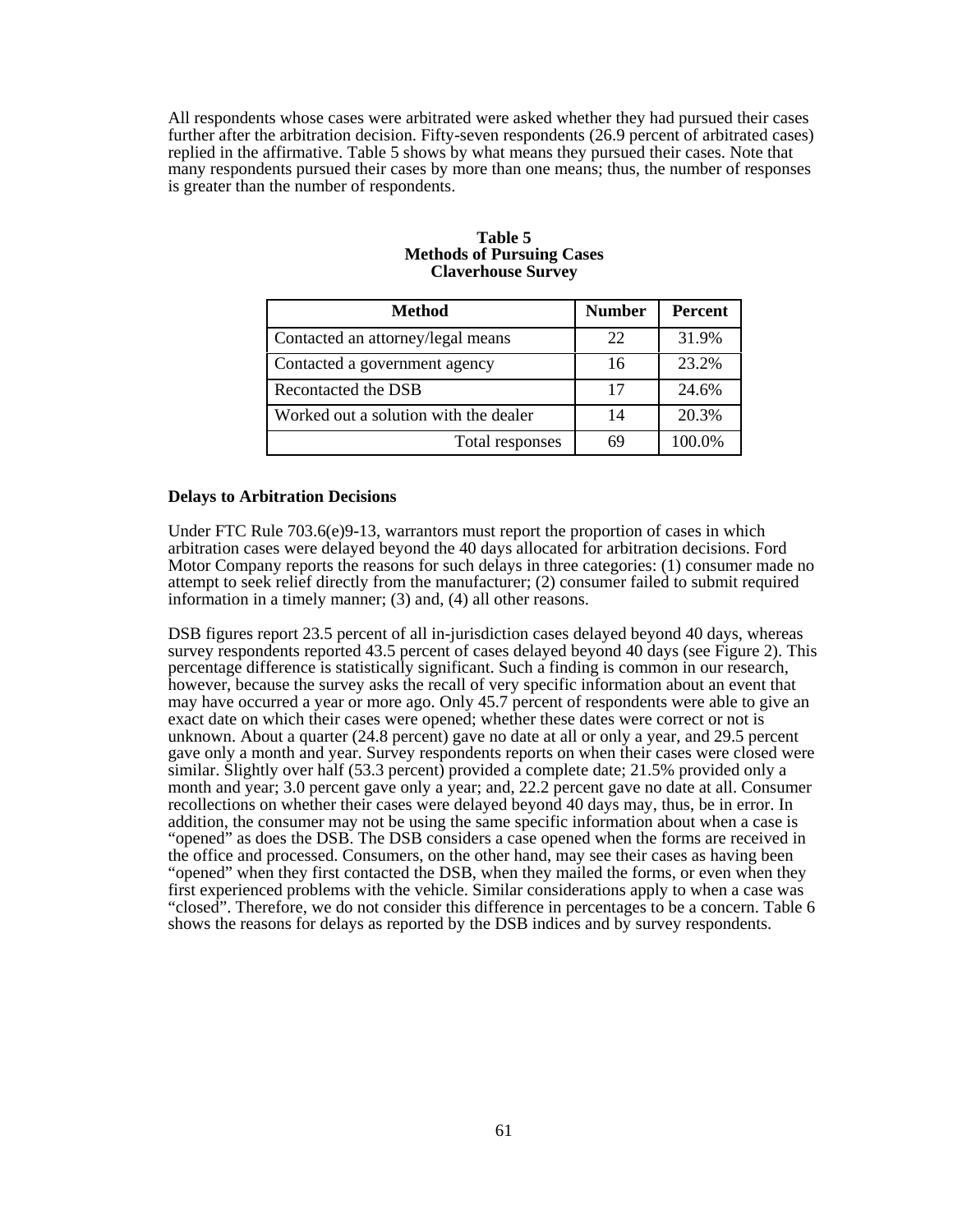INSERT FIG 2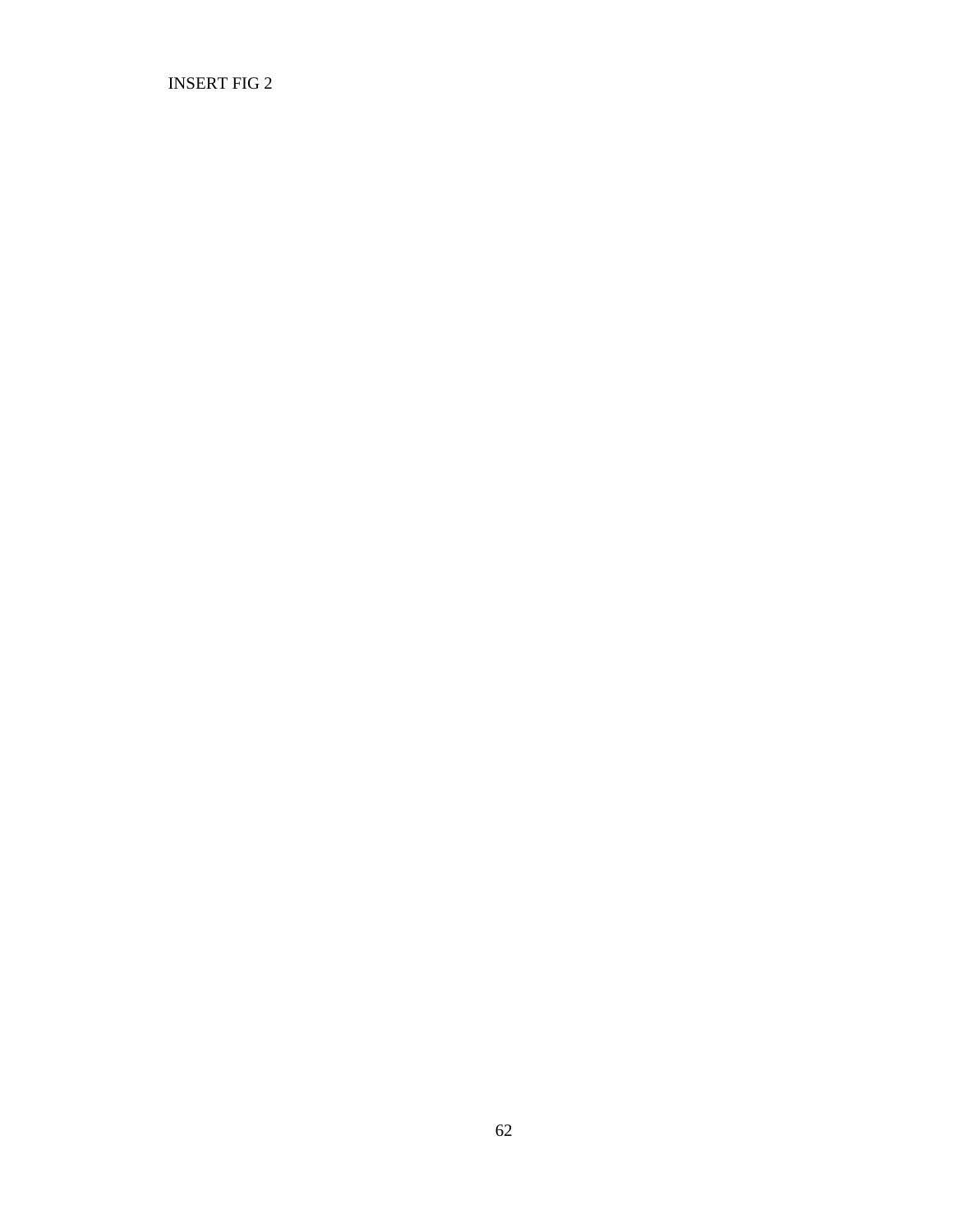#### **Table 6 Reasons for Delays in Decisions Comparison between Claverhouse Survey and DSB Indices 2002**

| <b>Reasons for Delays</b>                                            | <b>Claverhouse</b>            | <b>DSB</b>                    |
|----------------------------------------------------------------------|-------------------------------|-------------------------------|
|                                                                      | <b>Percentage</b><br>(Number) | <b>Percentage</b><br>(Number) |
| Customer failed to submit required information<br>in a timely manner | 7.1%<br>(8)                   | $0.4\%$<br>(5)                |
| Consumer failed to seek relief directly from<br>the manufacturer     | $0.0\%$<br>(0)                | 5.7%<br>(71)                  |
| Arbitrator requested information or tests                            | 17.9%<br>(20)                 | $0.0\%$<br>(0)                |
| All other reasons                                                    | 75.0%<br>(84)                 | 93.9%<br>(1,166)              |
| Total cases delayed beyond 40 days                                   | 100.0%<br>(112)               | 100.0%<br>1,242               |

Unfortunately, the survey question about reasons for delays include the option "arbitrator requested additional information or tests," a category not reported by the DSB. We assume that the DSB indices include cases delayed for this reason in the category "all other reasons." If this assumption is correct, we can add the two categories in the survey information to get 92.8 percent, which is statistically the same as the figure reported by the DSB.

# **Consumer Attitudes Toward the DSB's Informal Dispute Settlement Procedures**

At the beginning of the questionnaire, respondents were asked how they had learned about the Dispute Settlement Board. The responses are summarized in Table 7.

#### **Table 7 How Consumers Learned about DSB Availability Claverhouse Survey**

| <b>Source of Information</b>              | <b>Number</b>                               | <b>Percent</b> |
|-------------------------------------------|---------------------------------------------|----------------|
| Ford Dealership                           | 96                                          | 31.8%          |
| Ford Customer Complaints/Toll-free number | 71                                          | 23.5%          |
| Owner's manual/warranty information       | 89                                          | 29.5%          |
| Friends and family                        | 27                                          | 8.9%           |
| Previous knowledge of the program         | 14                                          | 4.6%           |
| Brochures/other literature                | 19                                          | 6.3%           |
| Attorney or other legal source            | 28                                          | 9.3%           |
| Media (TV, Newspapers, etc.)              | $\overline{4}$                              | 1.3%           |
| Other                                     | 10                                          | 3.3%           |
| Total<br>$\sim$<br>Ē                      | 358 <sup>a</sup><br>$\overline{\mathbf{1}}$ | $\mathbf{b}$   |

a. These figures represent responses, not respondents, because respondents were allowed to supply more than one answer.

b. Percentages represent the percentage of respondents giving each answer; therefore a total would be meaningless.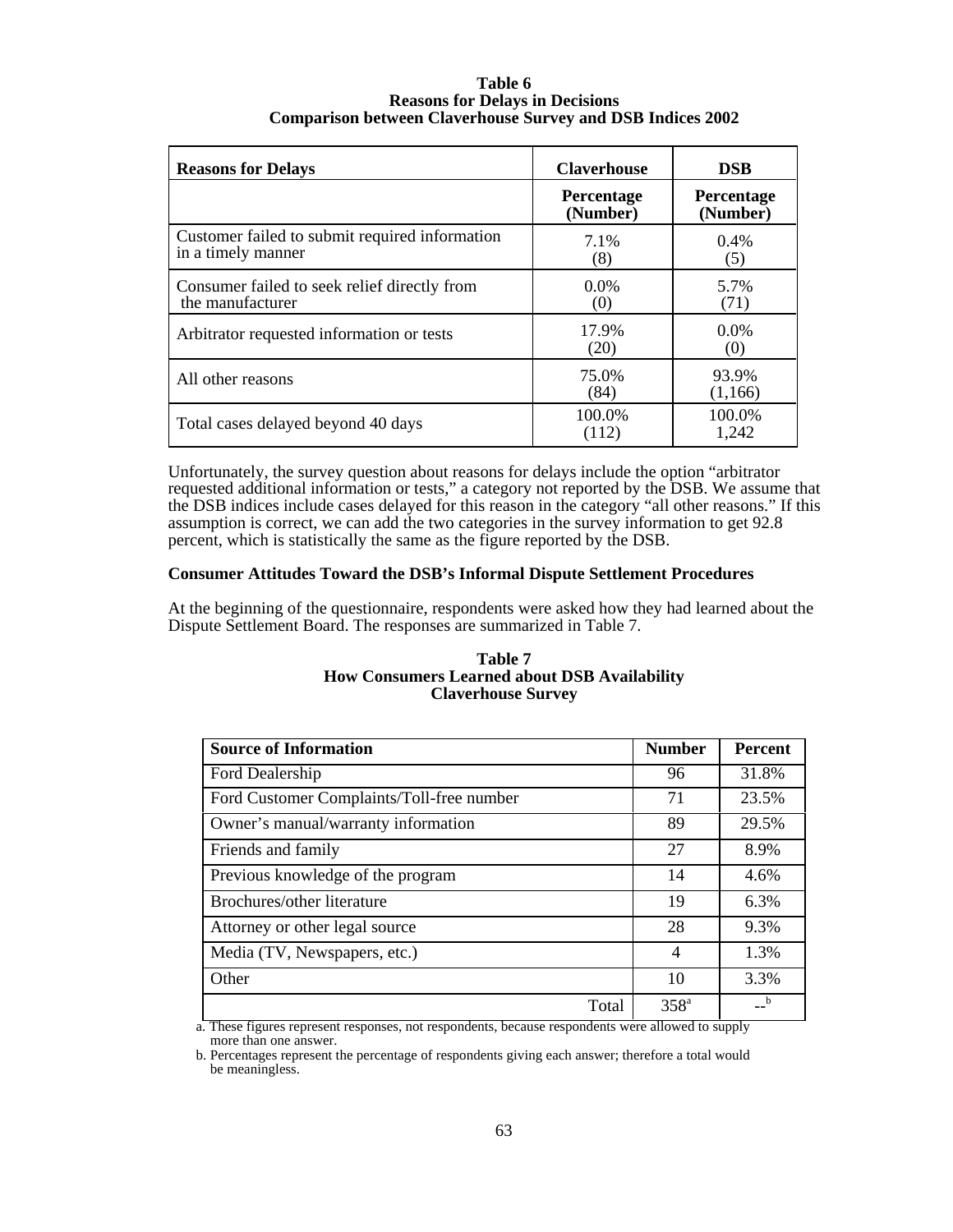The Ford Motor Company and the dealership were the most likely sources of information about the DSB program. Of those giving these responses, 62.9 percent said that the dealer or manufacturer talked with them about the program; 49.0 percent said they were given reading material; and, 16.8 percent were shown a poster or other material posted in the showroom or repair area.

Survey respondents were also asked about the materials and forms they received from the DSB. Of those who said they recalled receiving the materials, 63.4 percent reported the materials were very clear and easy to understand; 32.2 percent said they had had some problems, but the forms were still fairly easy to understand; and, 2.5 percent said they were difficult to understand.

Ease of understanding the forms correlates with the consumers' overall level of satisfaction with the DSB program as expressed when they were asked to rate the overall program on a scale from A to E. Those who found the forms easy to understand generally gave the program higher overall grades than did those who found the form somewhat difficult or very difficult to understand, as shown in Figure 3. In examining this figure, however, one must keep in mind that the vast majority of respondents found them "very clear and easy" or "pretty easy" to understand.

• Respondents were asked to rate the DSB staff on several aspects of performance by assigning a grade of A, B, C, D, or E. Table 8 shows the respondents' ratings.

| <b>Performance Item</b>                                     | <b>Graded Awarded by Respondents</b> |       |       |       |       |
|-------------------------------------------------------------|--------------------------------------|-------|-------|-------|-------|
|                                                             | A                                    | B     |       |       | E     |
| Objectivity and fairness                                    | 45.7%                                | 10.0% | 11.0% | 12.4% | 21.0% |
| Promptness in handling your complaint<br>during the process | 40.0%                                | 24.1% | 16.6% | 9.3%  | 10.0% |
| Efforts to assist you in resolving your<br>complaint        | 39.4%                                | 12.7% | 9.6%  | 13.4% | 25.0% |

#### **Table 8 Survey Respondents' Ratings of DSB Staff Claverhouse Survey**

Respondents were then asked to give the DSB program an overall rating using the same grading scale. They responded as follows:  $A = 38.4$  percent;  $B = 12.7$  percent;  $C = 11.0$ percent;  $D = 14.0$  percent; and  $E = 24.0$  percent. We then analyzed these grades to see whether those whose cases were mediated graded the program differently from those whose cases were arbitrated and whether those who received awards graded the program differently from those who did not receive awards.

Of the respondents who said their cases were mediated and gave the program a grade, 75.9 percent gave a grade of A or B ("generally satisfied"), and 17.2 percent gave a grade of D or E ("generally dissatified"). Of the respondents who said their cases were arbitrated, 47.1 percent gave the program an A or B, and 49.1 percent gave a D or E.

As we might expect, however, those respondents who received favorable arbitration decisions were more likely to give the DSB program high grades than were those who received adverse decisions. Of those who received awards and accepted them, 71.4 percent gave the program a grade of A or B. None of those few (2) who received awards and rejected them gave the program an A or B. Of those who received no award, none gave the program an A or B, and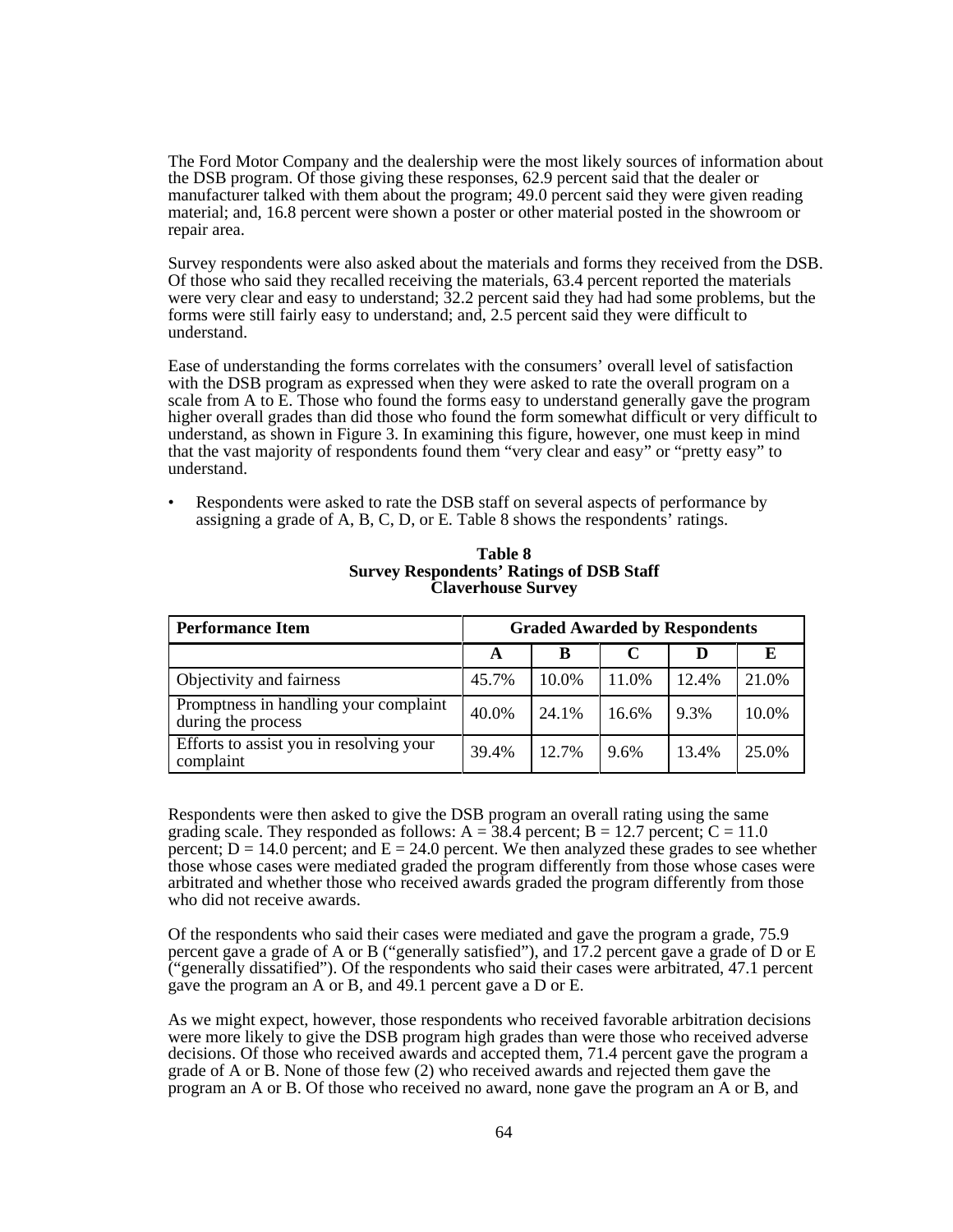93.8 percent gave it a D or E. As demonstrated in Figure 4, those whose cases were mediated were slightly more likely to be satisfied with the program than those whose cases were arbitrated and received an award. Of those arbitration cases in which the consumer received no award or received an award and rejected it, no survey respondent gave the program a grade of A or B.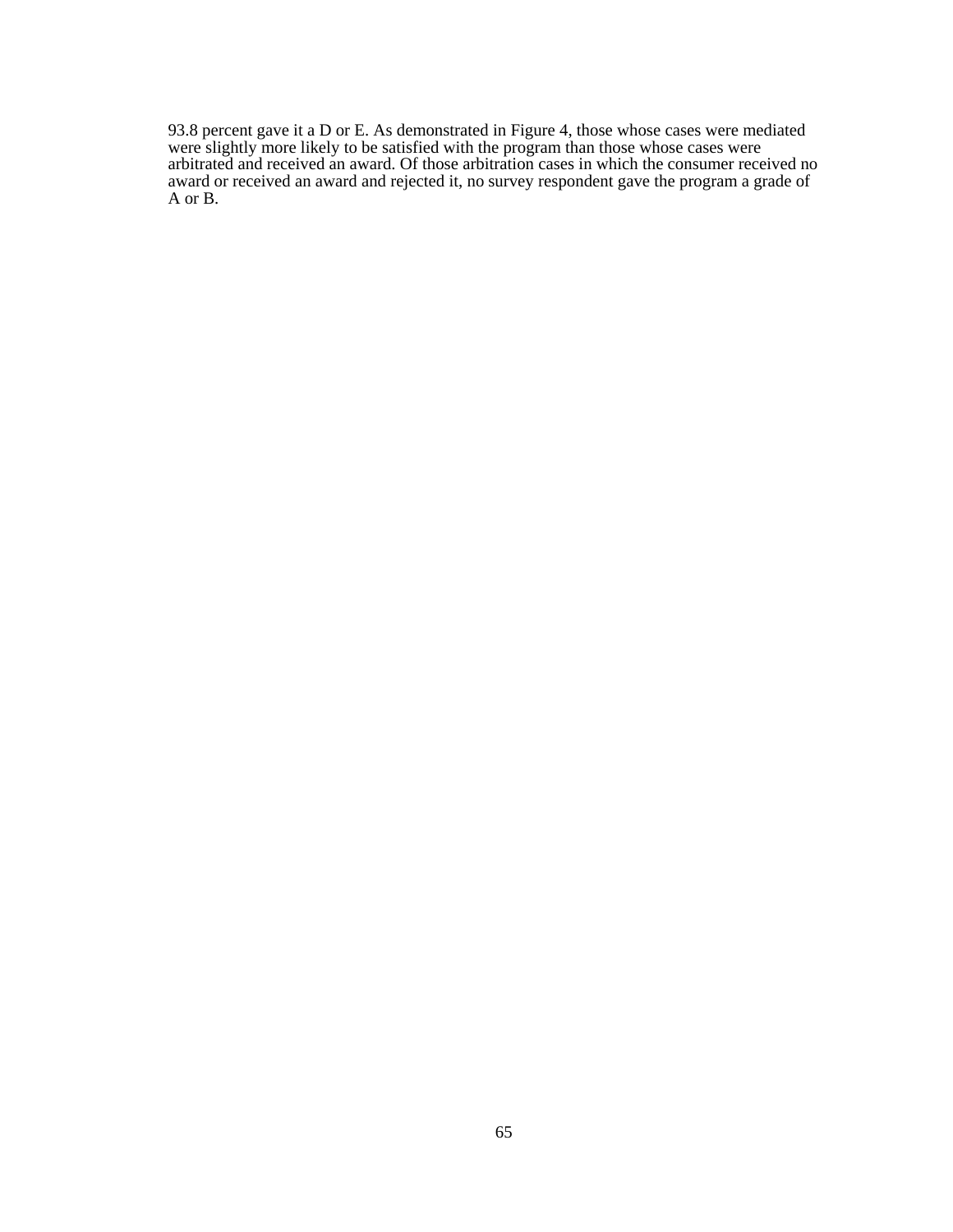FIGURE 3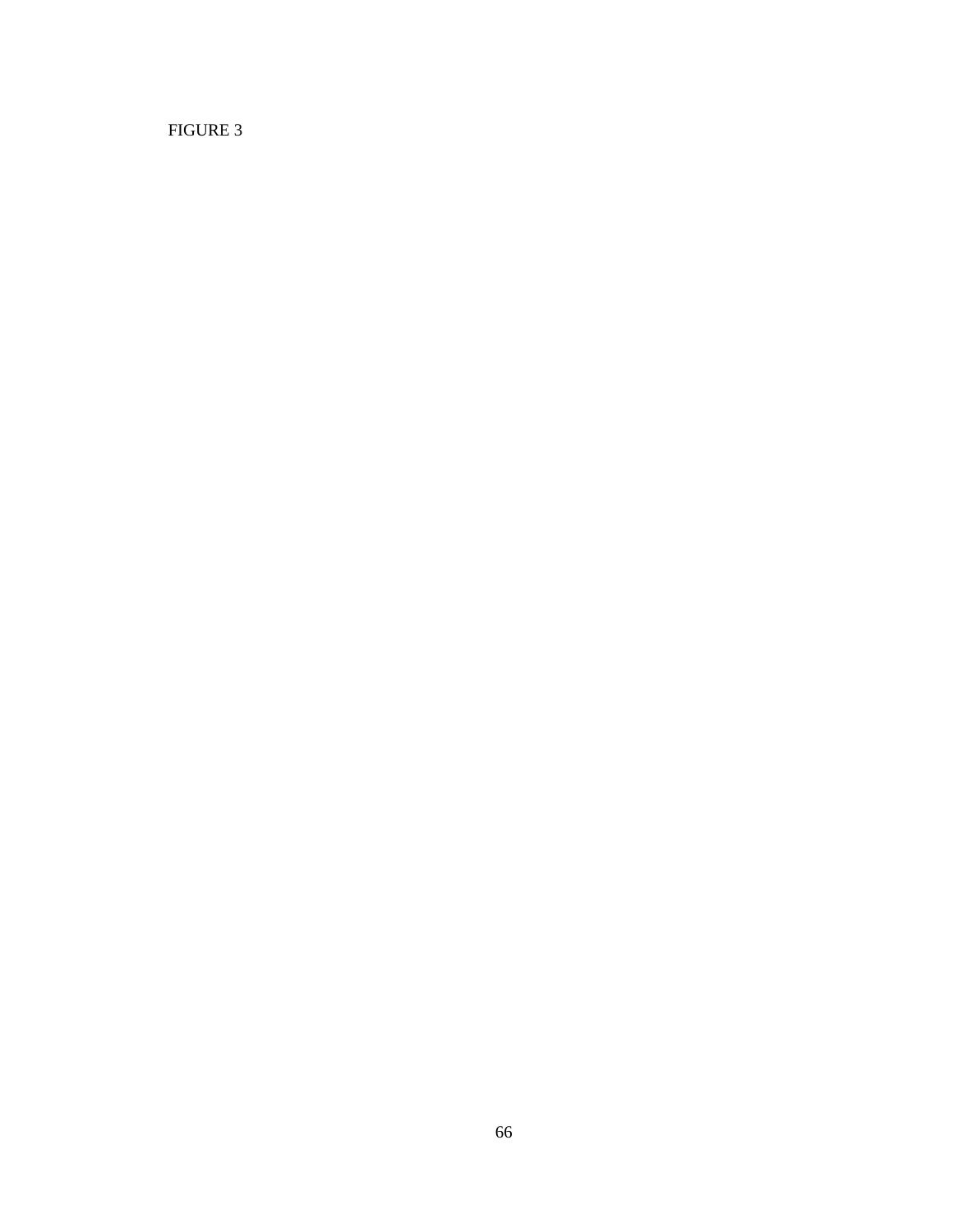Another measure of consumers' satisfaction with the DSB program is whether or not they would recommend it to others. A majority (54.8 percent) of survey respondents said that they would recommend the program to others experiencing warranty problems with their vehicles. Of the remainder, 22.4 percent said it would depend on the circumstances, and another 22.7 percent said they would not recommend the program. If we break the total down by case type, however, a slightly different picture emerges (see Figure 5). Consumers with mediated cases generally said they would recommend the program (78.7 percent), and of those consumers whose cases were arbitrated and who received and accepted an award, 72.1 percent said they would recommend the program to others. Of those who received and award but rejected it, however, only 13.6 percent said they would recommend the program, and only 10.9 percent of those who received no award ("adverse decision") said they would recommend the DSB program to others. Table 9 summarizes this data.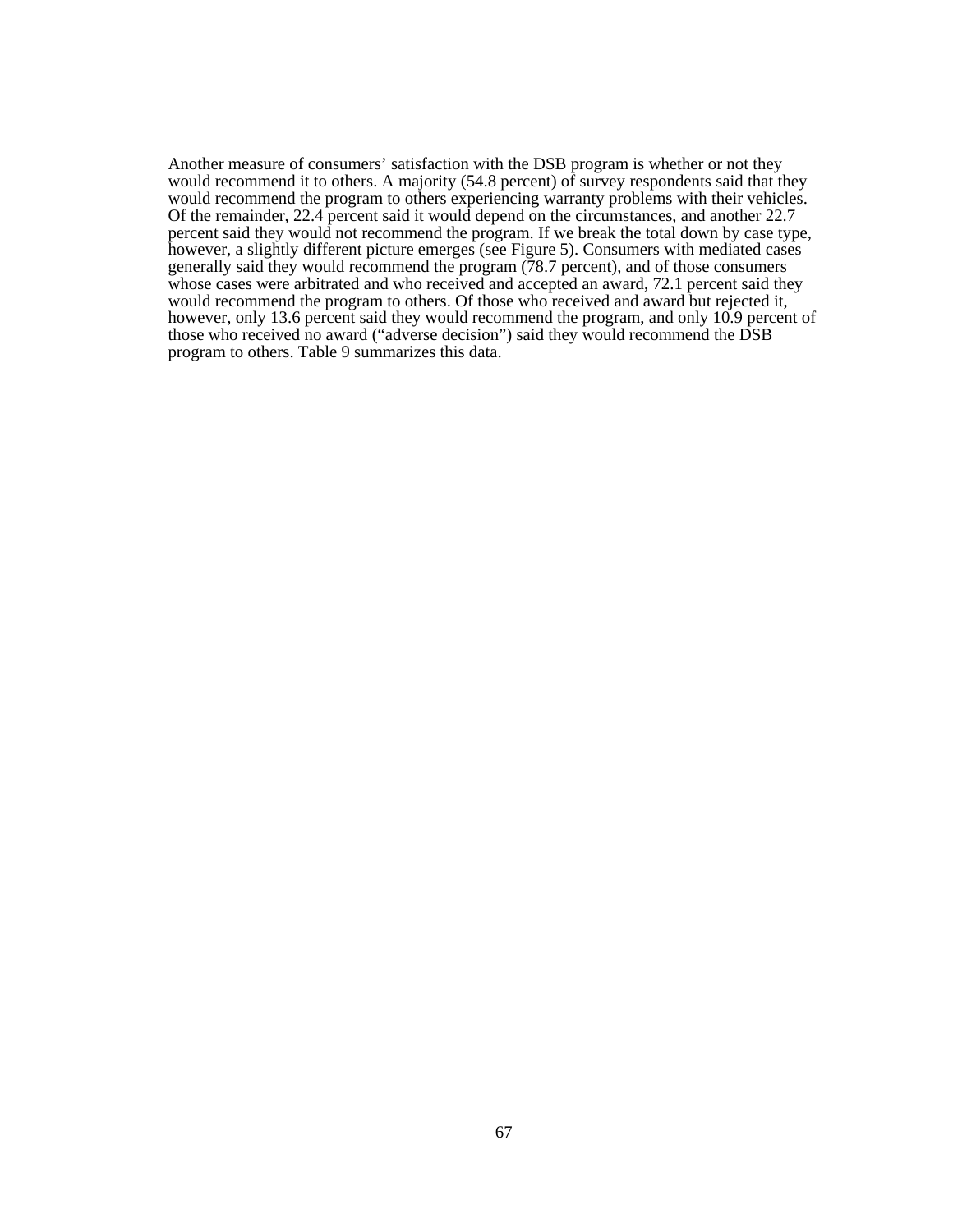**INSERT FIGURE 4**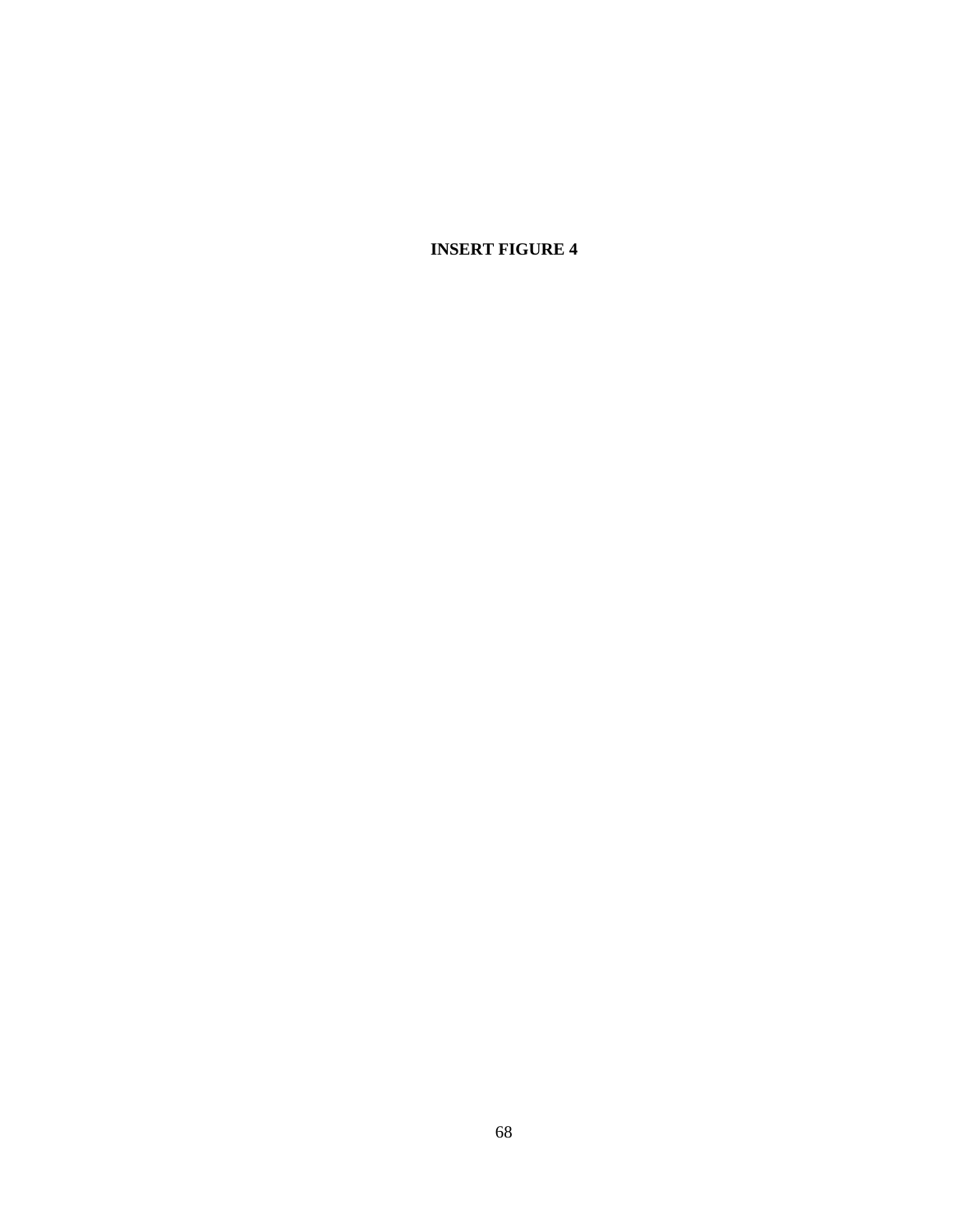**INSERT FIGURE 5**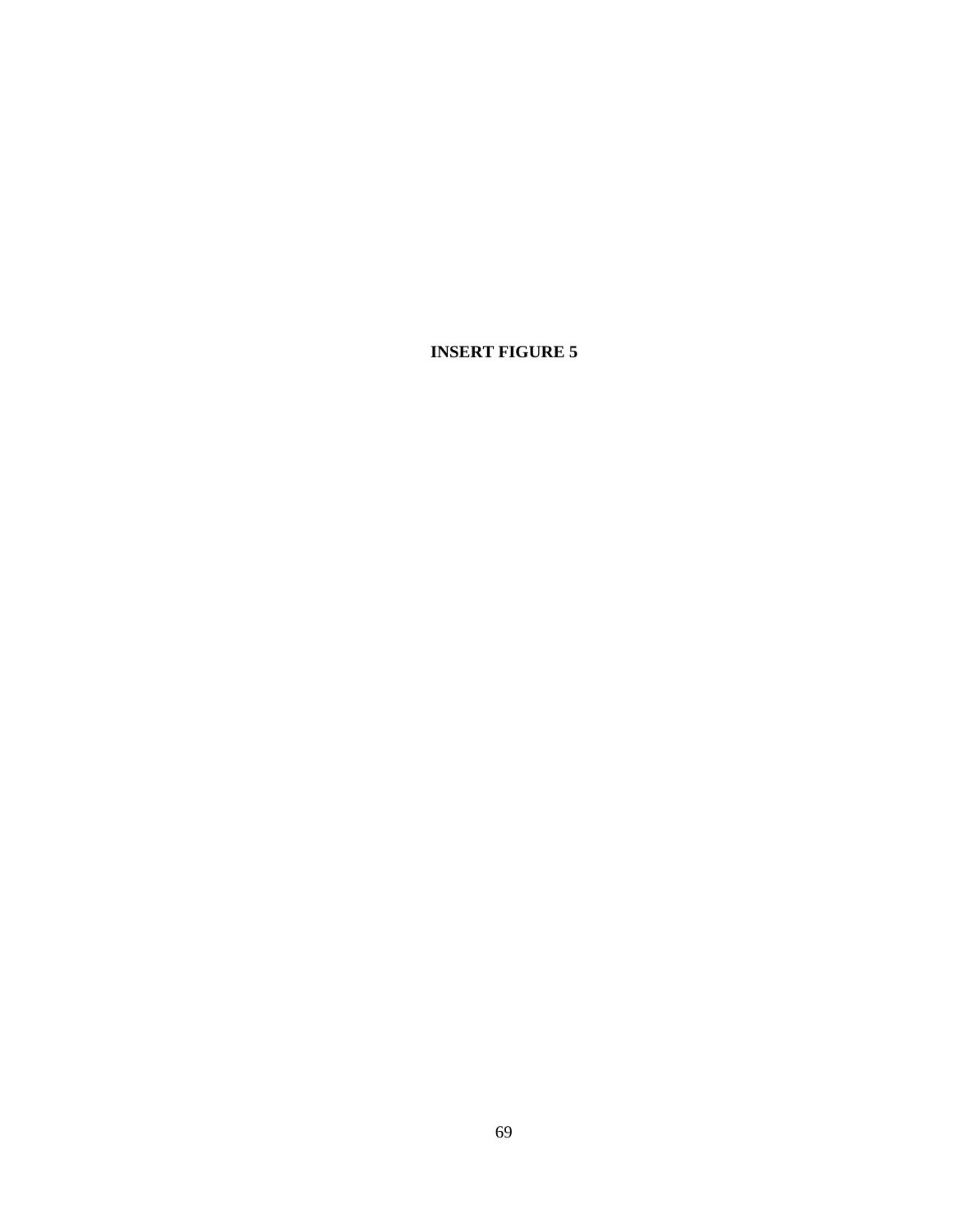| <b>Method of Resolution and Outcome</b> | Yes   | N <sub>0</sub> | Depends on<br><b>Circumstances</b> |
|-----------------------------------------|-------|----------------|------------------------------------|
| Mediated                                | 78.7% | 7.9%           | 13.5%                              |
| Arbitrated                              |       |                |                                    |
| Award Granted and Accepted              | 72.1% | 11.7%          | 16.2%                              |
| Award Granted and Rejected              | 13.6% | 54.5%          | 31.8%                              |
| No Award                                | 10.9% | 48.4%          | 40.6%                              |

# **Table 9 Would Consumer Recommend the DSB Program to Others? Claverhouse Survey**

Finally, survey respondents were given an opportunity to make comments and suggestions about DSB program changes or improvements. The comments of the 238 respondents who answered this question are summarized in Table 10.

## **Table 10 Consumer Suggestions for Program Improvement Claverhouse Survey**

| <b>Suggestion</b>                                            | <b>Number</b> | <b>Percent</b> |
|--------------------------------------------------------------|---------------|----------------|
| Did a good job, no complaints                                | 64            | 26.9%          |
| Arbitrators should be more consumer oriented                 | 32            | 13.4%          |
| Make dealers/manufacturers more responsive to consumer       | 29            | 12.2%          |
| Allow for more information about history/problems of car     | 23            | 9.7%           |
| Speed up the process for quicker decisions                   | 13            | 5.5%           |
| Need more personal contact with DSB staff/arbitrators        | 12            | 5.0%           |
| Need better initial review of cases by staff and arbitrators | 12            | 5.0%           |
| Need better follow-up enforcing awards/settlements           | 12            | 5.0%           |
| Awards/settlements and dollar amounts need to be fairer      | 11            | 4.6%           |
| Have better qualified mechanics for inspections/repairs      | 9             | 3.8%           |
| Make program better known/more advertising                   | 9             | 3.8%           |
| Have better/more representation at hearings                  | 8             | 3.4%           |
| Have more program locations                                  | $\mathcal{R}$ | 1.3%           |
| Less paperwork/easier to understand forms                    |               | 0.4%           |
| Total                                                        | 238           | 100.0%         |

a. Percentages are the percent agreeing with each suggestion.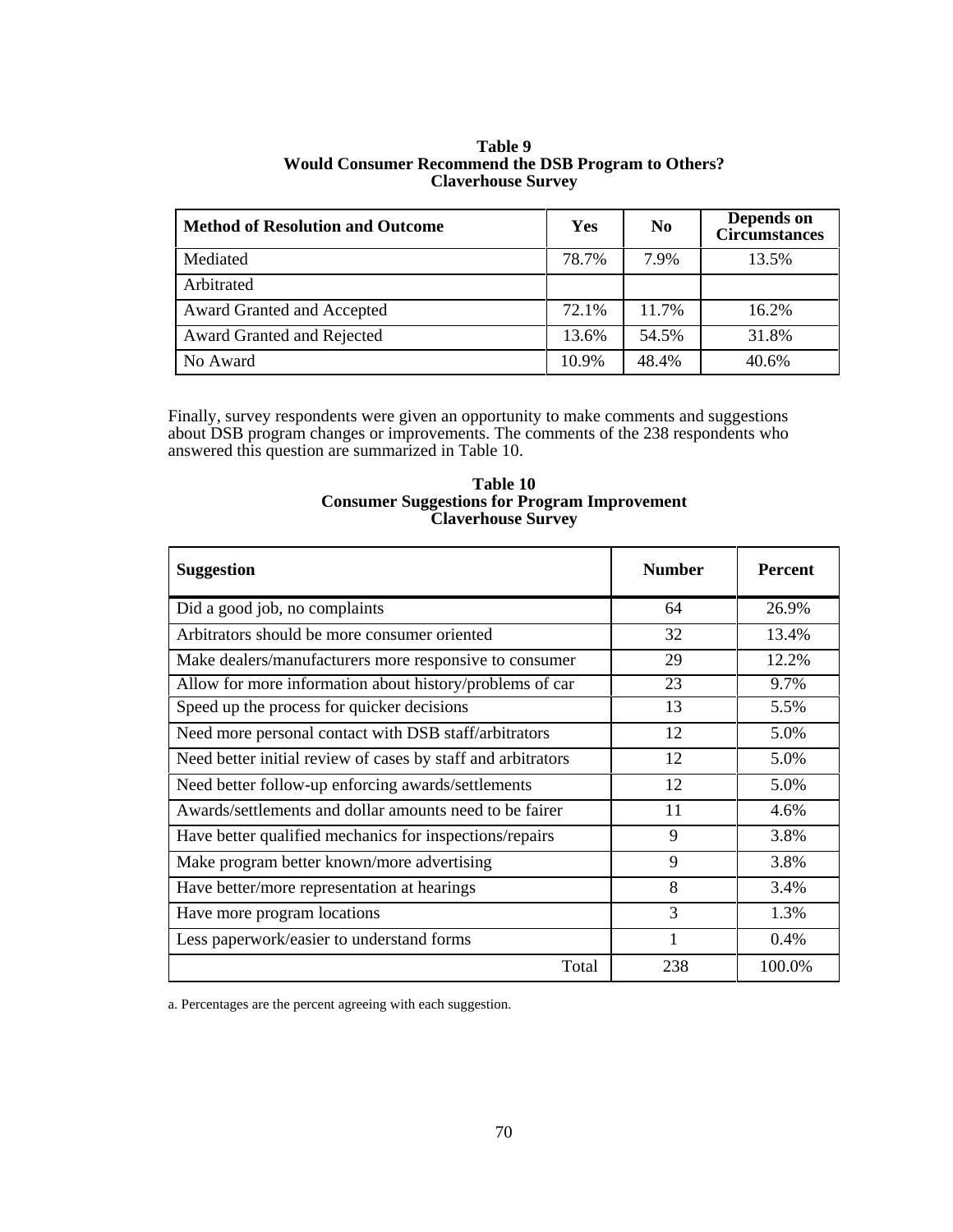#### **CONCLUSIONS**

On the basis of the comparison of our survey results with the DSB indices, we conclude that the DSB indices are accurate for most of the important components of the warranty dispute resolution program. The major area in which there is a significant difference between the survey results and DSB indices is the proportion of arbitrated cases delayed beyond 40 days. This is a common finding in our research. We believe that the difference is adequately explained by the recall factor (i.e., consumers can rarely recall specific dates for the opening and closing of their cases) and by the fact that the DSB's definitions of a case's opening and closing dates and the consumer's definitions are not necessarily the same. Another area in which there is a slightly significant difference between survey figures and DSB indices is in the method of resolution of warranty disputes (i.e., proportion of cases mediated versus cases arbitrated). One possible explanation for this difference (approximately 2 percent greater than our margin of error) is response bias; that is, it is possible that those whose cases were mediated were slightly more likely to return their questionnaires.

Overall, consumers appear to be satisfied with the DSB program, with 51.1 percent giving the program a grade of A or B. As we might expect, those whose cases were mediated and those who received awards in the arbitration process tended to give higher grades than those who received no award or those who rejected their awards. On a second measure of consumer satisfaction, whether the consumer would recommend the DSB program to others, the majority (54.8 percent) said they would, another 22.4 percent said it would depend on circumstances, and 22.7 percent said they would not recommend the program. Again, the willingness of customers to recommend the program to others is strongly correlated with the outcomes of their cases.

In summary, we conclude that the DSB indices are in substantial agreement with the survey findings. The discrepancies noted in the "delay of arbitration" area are of no regulatory concern for reasons already stated.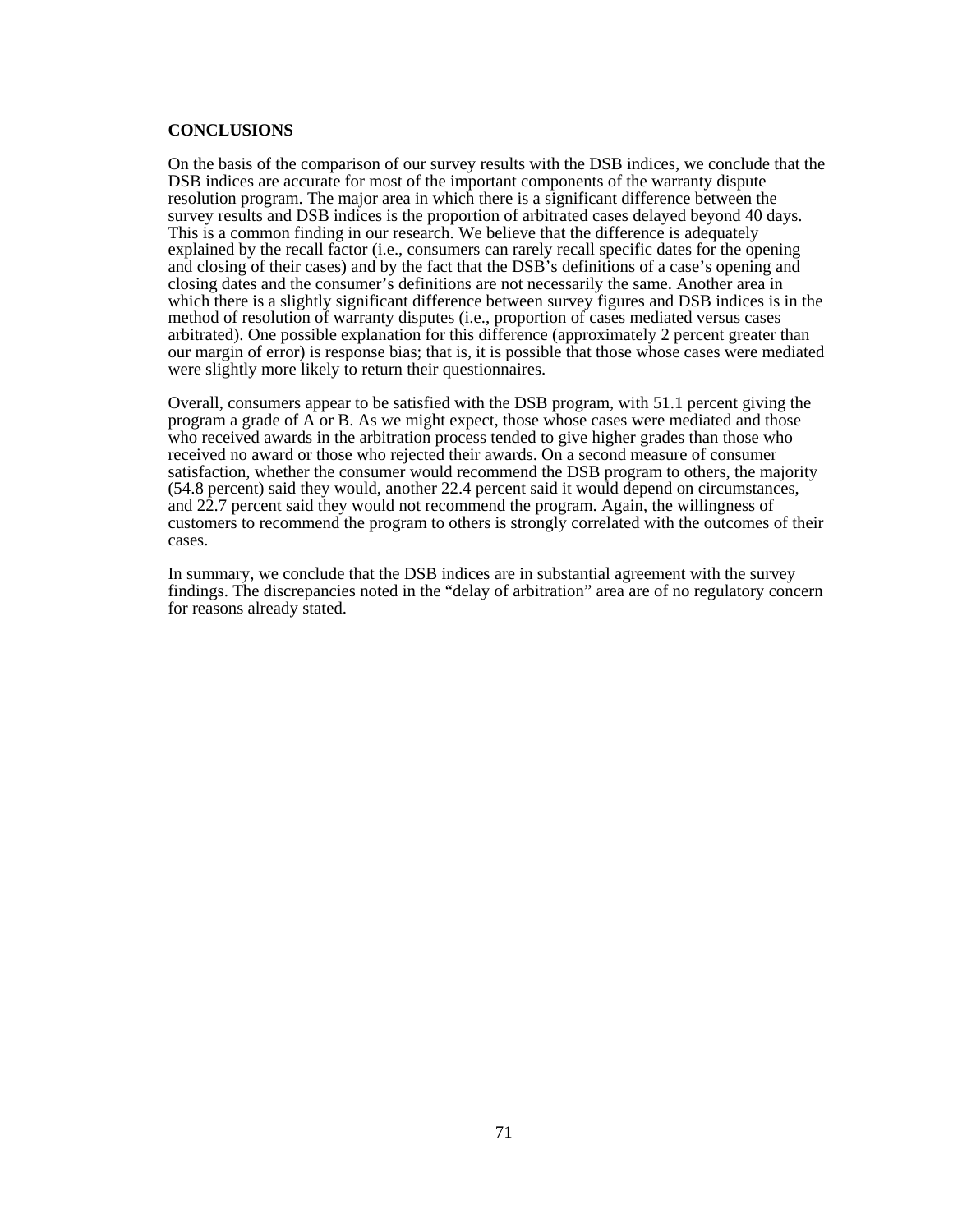## *SECTION VIII*

## *Audit Related Regulatory Requirements*

REQUIREMENT: § 703.7 (c) (3)(I)

**A report of each audit under this section shall be submitted to the Federal Trade Commission, and shall be made available to any person at reasonable cost. The Mechanism may direct its auditor to delete names of parties to disputes, and identity of products involved, from the audit report.**

A copy has been supplied to the Federal Trade Commission consistent with this requirement.

## REQUIREMENT: § 703.7 (d)

**Auditors shall be selected by the Mechanism. No auditor may be involved with the Mechanism as a warrantor, sponsor or member, or employee or agent thereof, other than for purposes of the audit.**

The audit was conducted consistent with this requirement.